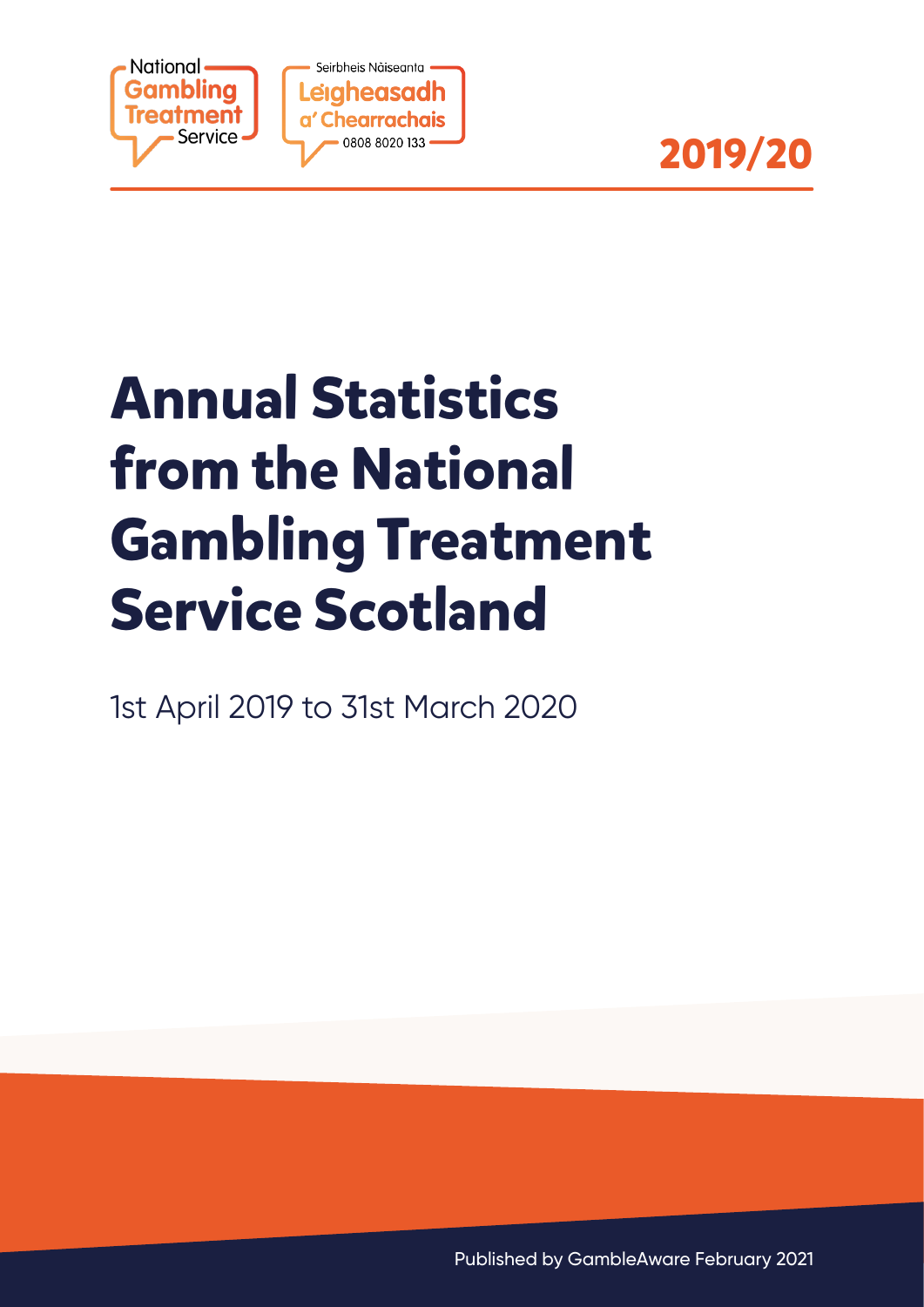# **Contents**

| 5. Assessment of quality and robustness of 2019/20 DRF data 10 |  |
|----------------------------------------------------------------|--|
|                                                                |  |
|                                                                |  |
|                                                                |  |
|                                                                |  |
|                                                                |  |
|                                                                |  |
|                                                                |  |
|                                                                |  |
|                                                                |  |
|                                                                |  |
|                                                                |  |
|                                                                |  |
|                                                                |  |
|                                                                |  |
|                                                                |  |
|                                                                |  |
|                                                                |  |
|                                                                |  |
|                                                                |  |
|                                                                |  |
|                                                                |  |
|                                                                |  |
|                                                                |  |
|                                                                |  |
|                                                                |  |
|                                                                |  |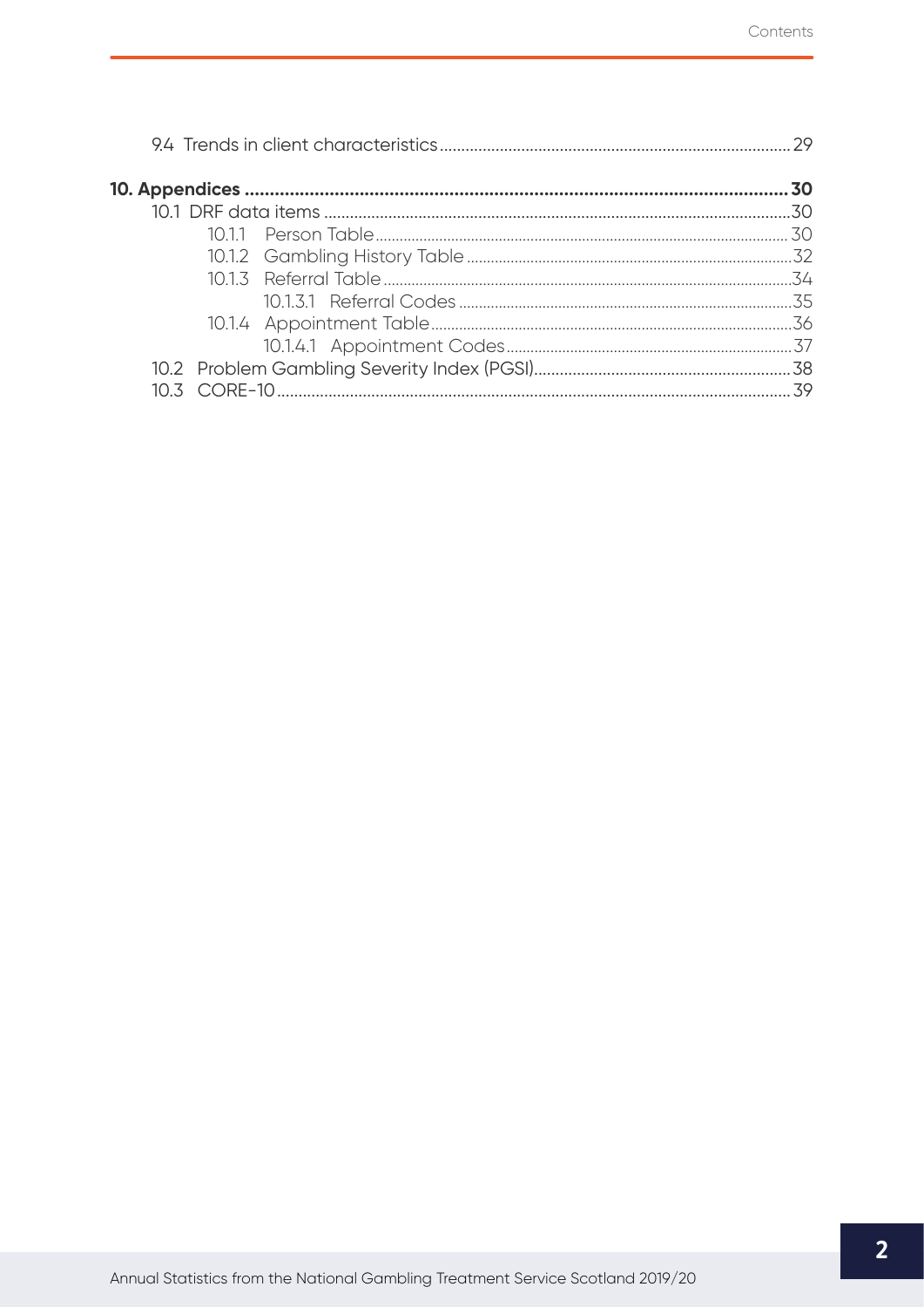# <span id="page-3-0"></span>**1 Executive Summary**

# **Client characteristics**

- A total of 295 individuals, resident in Scotland, were treated within gambling services (who report to Data Reporting Framework (DRF)) in Great Britain within 2019/20.
- A large majority of clients (77%) were male.
- Nearly all (95%) were from a white ethnic background, including 88% White British and 5% White European. The next most commonly reported ethnic background was Asian or Asian British (4%).
- Most clients were employed (75%), with smaller proportions reporting being unemployed (12%), unable to work through illness (7%), retired (2%), a student (2%) or a homemaker (2%).

# **Gambling profile**

- Among clients receiving treatment for their own gambling, initial Problem Gambling Severity Index (PGSI) scores indicated that the majority of clients (99%) were problem gamblers (PGSI 8+) at the point of assessment for treatment. Amongst those whose episode of treatment ended within the 2019/20 year, this proportion had reduced to 46% and the majority (72%) showed improvement on this scale.
- The most common location for gambling was online, used by 70% of gambling clients. Bookmakers were the next most common, used by 42% of gamblers.
- Between 2015/16 and 2019/20 the proportion reporting use of online gambling services increased from 52% to 70%. In the same time period the proportion using bookmakers decreased from 54% to 42%.
- Within online services, gambling on sporting events was the most common activity (42%), followed by casino slots (39%) and casino table games (26%).
- Within bookmakers, gaming machines were the most common form of gambling (57%), followed by sporting events (33%) and horses (28%).
- The majority of gamblers (63%) reported having a debt due to their gambling. 6% had experienced a job loss as a result of their gambling and 17% had experienced a relationship loss through their gambling.
- On average (mean), gamblers reported spending £1,558 on gambling in the previous 30 days before assessment.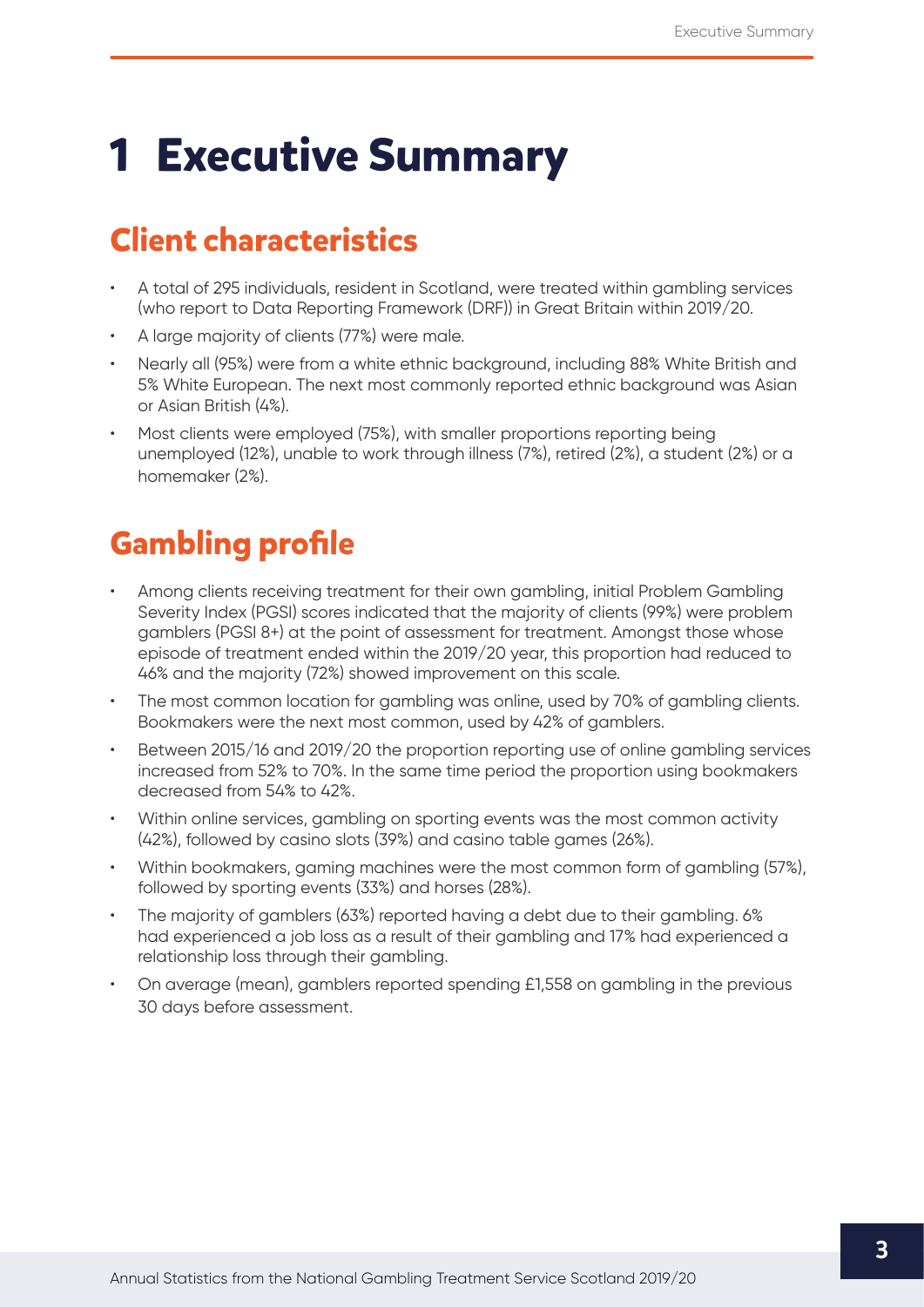## <span id="page-4-0"></span>**Treatment engagement**

- A majority of referrals into treatment (92%) were self-made.
- For clients treated within the year, 50% of clients were seen for a first appointment within six days of making contact and 75% within nine days.
- Among all those receiving and ending treatment within 2019/20, treatment lasted for an average (median) of 5 weeks.

## **Treatment outcomes**

- Among clients who ended treatment during 2019/20, a majority (58%) completed their scheduled treatment. Three in ten (29%) dropped out of treatment before a scheduled endpoint.
- Between 2015/16 and 2019/20 the proportion of clients completing scheduled treatment increased from 51% to 58%, whilst the proportion dropping out of treatment decreased from 43% to 29%.
- Among gamblers, PGSI scores improved by an average (median) of 12 points between earliest and last appointment in treatment.
- At the end of treatment, 54% were not defined as problem gamblers.
- 54% of clients were defined as 'below clinical cut-off' on the CORE-10 scale at the end of treatment, compared to only 15% at the start of treatment.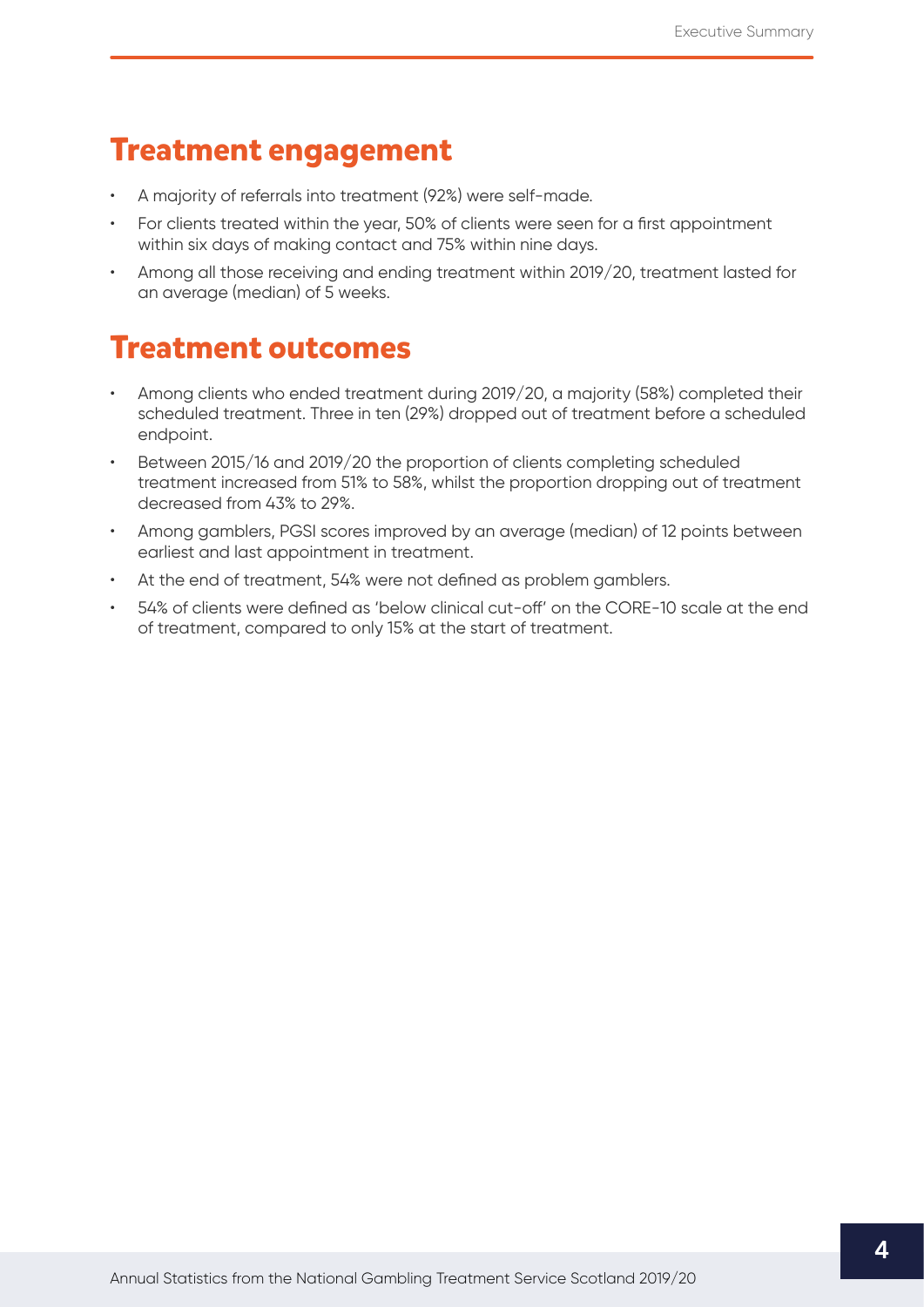# <span id="page-5-0"></span>**2 About the National Gambling Treatment Service**

The National Gambling Treatment Service (NGTS) is a network of organisations working together to provide confidential treatment and support for anyone experiencing gambling-related harms and is free to access across England, Scotland and Wales. The NGTS is commissioned by GambleAware, an independent grant-making charity that takes a public health approach to reducing gambling harms.

Wherever someone makes contact throughout this network, these providers work alongside each other through referral pathways to deliver the most appropriate package of care for individuals experiencing difficulties with gambling, and for those who are impacted by someone else's gambling.

The data for the 2019/20 period presented within this report covers submissions from the following organisations<sup>1</sup>, with details of the services they provide listed below.

### **GamCare**<sup>2</sup>  **and its partner network offers:**

- Online treatment supported by regular contact with a therapist, which can be accessed at a time and place convenient for the client over the course of eight weeks.
- One-to-one face-to-face, online and telephone therapeutic support and treatment for people with gambling problems as well as family and friends who are impacted by gambling.
- Group-based Gambling Recovery Courses delivered face-to-face or online for between six to eight weeks.

### **Gordon Moody Association offers:**

- Residential Treatment Centres two unique specialist centres, providing an intensive residential treatment programme for men with a gambling addiction over a period of 14 weeks.
- Recovery Housing specialist relapse prevention housing for those who have completed the treatment programmes requiring additional recovery support.
- Retreat & Counselling Programme retreat programmes for women-only cohorts and men-only cohorts which combine short residential stays with at-home counselling support.

<sup>1</sup> The NHS Northern Gambling Service, provided by Leeds and York Partnership NHS Foundation Trust opened mid-year. Figures from the service will be incorporated into NGTS statistics for 2020/21, when the service has been operational for one full reporting period.

<sup>2</sup> In addition, GamCare operates the National Gambling Helpline which offers telephone and online live chat support providing immediate support to individuals and referral into the treatment service. GamCare also offer information and advice via their website, moderated forums and online group chatrooms. These services are not within the scope of data presented in this report.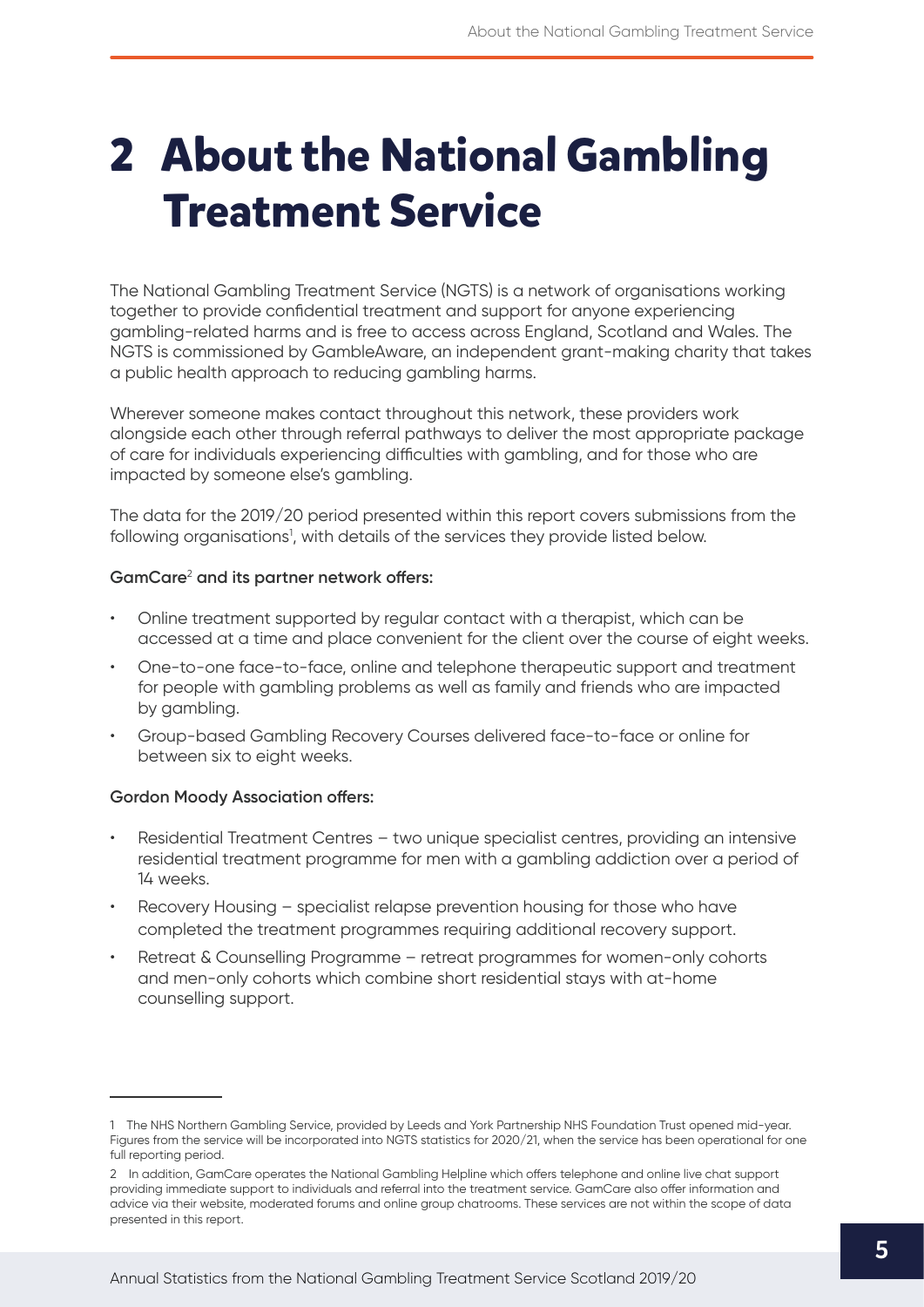#### **Central and North West London NHS Foundation Trust (London Problem Gambling Clinic) offers:**

• Treatment for gambling problems, especially for people with more severe addictions and also for those with co-morbid mental and physical health conditions, those with impaired social functioning, and those who may present with more risk, such as risk of suicide.

GambleAware-funded treatment providers are required to submit quarterly datasets in a standardised format<sup>3</sup>. This report is informed by analysis of these submissions.

<sup>3</sup> <https://begambleaware.org/media/2147/gambleaware-drf-specification-june-16.pdf>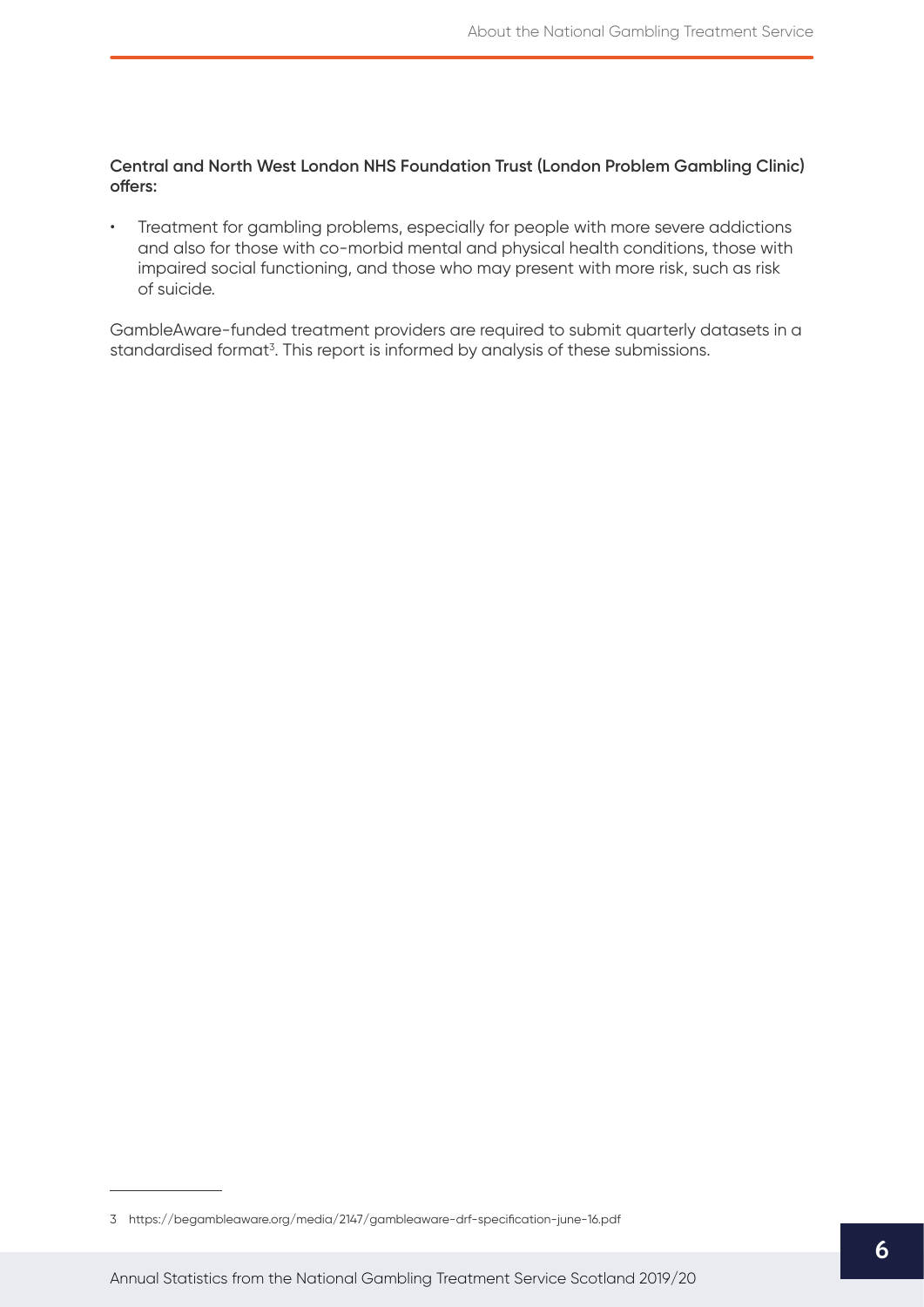# <span id="page-7-0"></span>**3 Background and Policy Context**

The Gambling Act 2005 contains a provision at section 1234 for a levy on gambling operators to fund projects to reduce gambling harms. Successive governments have not commenced this provision. In the absence of a mandatory levy, the Gambling Commission imposes a requirement on operators through the Licence Conditions  $\&$  Code of Practice<sup>5</sup> to make a donation to fund research, education and treatment for this purpose. The independent charity GambleAware<sup>6</sup> is the most prominent organisation active in all three areas of research, education and treatment<sup>7</sup> and for this reason, a high proportion of donations are made to the organisation. This statistical report covers activity which is commissioned by GambleAware.

In January 2019, NHS England announced that it would be establishing additional specialist clinics to treat gambling disorder<sup>8</sup> and in July 2019 announced the timetable for the new clinics to start<sup>o</sup>. The first of these clinics began offering treatment in 2019/20. In addition, some activity funded by the NHS for people whose primary or secondary diagnosis is gambling disorder takes place outside the specialist clinics. Activity funded by the NHS is reported in the official statistics produced by the NHS in England, Scotland and Wales.

The *National Responsible Gambling Strategy for 2016-17 to 2018-19*10 which was published by the Responsible Gambling Strategy Board (now the Advisory Board for Safer Gambling) in April 2016, had as Priority Action 9 "Building the capacity and quality of treatment". This referenced the work of the Responsible Gambling Trust, a predecessor organisation of GambleAware.

The respective roles of the Gambling Commission, the Advisory Board for Safer Gambling and GambleAware in relation to arrangements for prioritising, commissioning, funding and evaluating research, education and treatment were set out in a Statement of Intent published in August 2012<sup>11</sup>.

<sup>4</sup> <http://www.legislation.gov.uk/ukpga/2005/19/section/123>

<sup>5</sup> [http://www.gamblingcommission.gov.uk/for-gambling-businesses/Compliance/LCCP/Licence-conditions-and-codes](http://www.gamblingcommission.gov.uk/for-gambling-businesses/Compliance/LCCP/Licence-conditions-and-codes-of-practice.aspx)[of-practice.aspx](http://www.gamblingcommission.gov.uk/for-gambling-businesses/Compliance/LCCP/Licence-conditions-and-codes-of-practice.aspx)

<sup>6</sup> Information about GambleAware and its governance is available at [https://begambleaware.org/f](https://begambleaware.org/for-professionals/about-us)or-professionals/ about-us

<sup>7</sup> [https://www.gamblingcommission.gov.uk/for-gambling-businesses/Compliance/General-compliance/Social](https://www.gamblingcommission.gov.uk/for-gambling-businesses/Compliance/General-compliance/Social-responsibility/Research-education-and-treatment-contributions.aspx)[responsibility/Research-education-and-treatment-contributions.aspx](https://www.gamblingcommission.gov.uk/for-gambling-businesses/Compliance/General-compliance/Social-responsibility/Research-education-and-treatment-contributions.aspx)

<sup>8</sup> <https://www.longtermplan.nhs.uk/wp-content/uploads/2019/08/nhs-long-term-plan-version-1.2.pdf>

<sup>9</sup> [https://www.longtermplan.nhs.uk/wp-content/uploads/2019/07/nhs-mental-health-implementation](https://www.longtermplan.nhs.uk/wp-content/uploads/2019/07/nhs-mental-health-implementation-plan-2019-20-2023-24.pdf)[plan-2019-20-2023-24.pdf](https://www.longtermplan.nhs.uk/wp-content/uploads/2019/07/nhs-mental-health-implementation-plan-2019-20-2023-24.pdf)

<sup>10</sup> [https://consult.gamblingcommission.gov.uk/author/copy-of-national-strategy-to-reduce-gambling-harms/user\\_](https://consult.gamblingcommission.gov.uk/author/copy-of-national-strategy-to-reduce-gambling-harms/user_uploads/the-current-national-responsible-gambling-strategy.pdf) [uploads/the-current-national-responsible-gambling-strategy.pdf](https://consult.gamblingcommission.gov.uk/author/copy-of-national-strategy-to-reduce-gambling-harms/user_uploads/the-current-national-responsible-gambling-strategy.pdf)

<sup>11</sup> [https://www.rgsb.org.uk/About-us/Governance/Statement-of-intent.pdf#:~:text=Statement%20of%20intent%20](https://www.rgsb.org.uk/About-us/Governance/Statement-of-intent.pdf#:~:text=Statement%20of%20intent%20between%20the%20Gambling%20Commission%2C%20Responsible,strategy%20%28hereafter%20referred%20to%20as%20%E2%80%9CRET%E2%80%9D%29%20were%20established) [between%20the%20Gambling%20Commission%2C%20Responsible,strategy%20%28hereafter%20referred%20to%20as%20](https://www.rgsb.org.uk/About-us/Governance/Statement-of-intent.pdf#:~:text=Statement%20of%20intent%20between%20the%20Gambling%20Commission%2C%20Responsible,strategy%20%28hereafter%20referred%20to%20as%20%E2%80%9CRET%E2%80%9D%29%20were%20established) [%E2%80%9CRET%E2%80%9D%29%20were%20established](https://www.rgsb.org.uk/About-us/Governance/Statement-of-intent.pdf#:~:text=Statement%20of%20intent%20between%20the%20Gambling%20Commission%2C%20Responsible,strategy%20%28hereafter%20referred%20to%20as%20%E2%80%9CRET%E2%80%9D%29%20were%20established)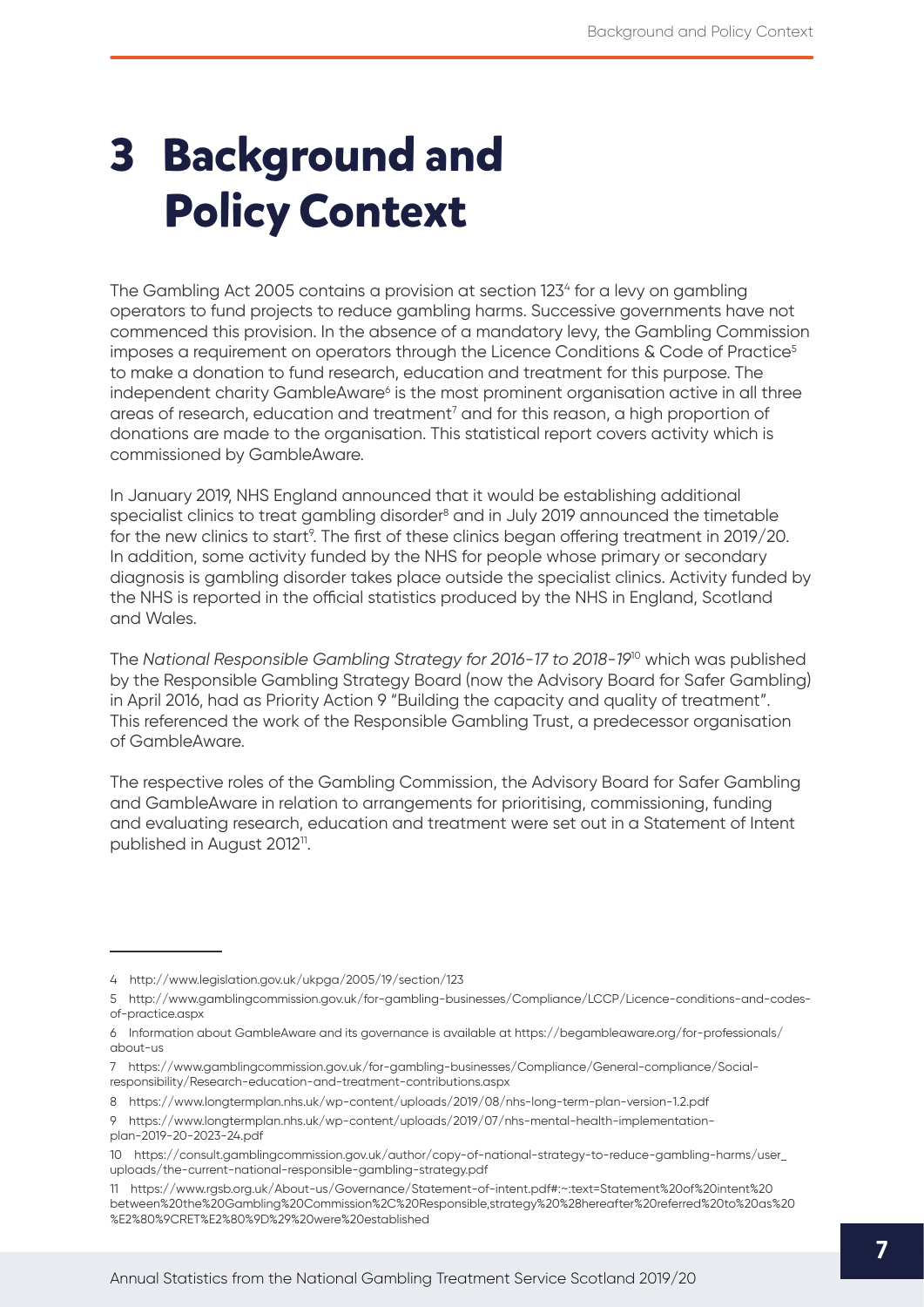The Annual Report for 2016/17 of the Chief Medical Officer for Wales<sup>12</sup>, published in January 2018, discussed the need for improved measures to prevent gambling harm, including services to help those already experiencing harm.

By combining figures from individual GambleAware-funded treatment services into a National Gambling Treatment Service-wide dataset, new opportunities are afforded to better understand, amongst the treatment population:

- The scale and severity of gambling harm
- Demographics and behavioural characteristics of those accessing help
- Treatment progression and outcomes.

<sup>12</sup> [https://gov.wales/sites/default/files/publications/2019-03/gambling-with-our-health-chief-medical-officer-for](https://gov.wales/sites/default/files/publications/2019-03/gambling-with-our-health-chief-medical-officer-for-wales-annual-report-2016-17.pdf)[wales-annual-report-2016-17.pdf](https://gov.wales/sites/default/files/publications/2019-03/gambling-with-our-health-chief-medical-officer-for-wales-annual-report-2016-17.pdf)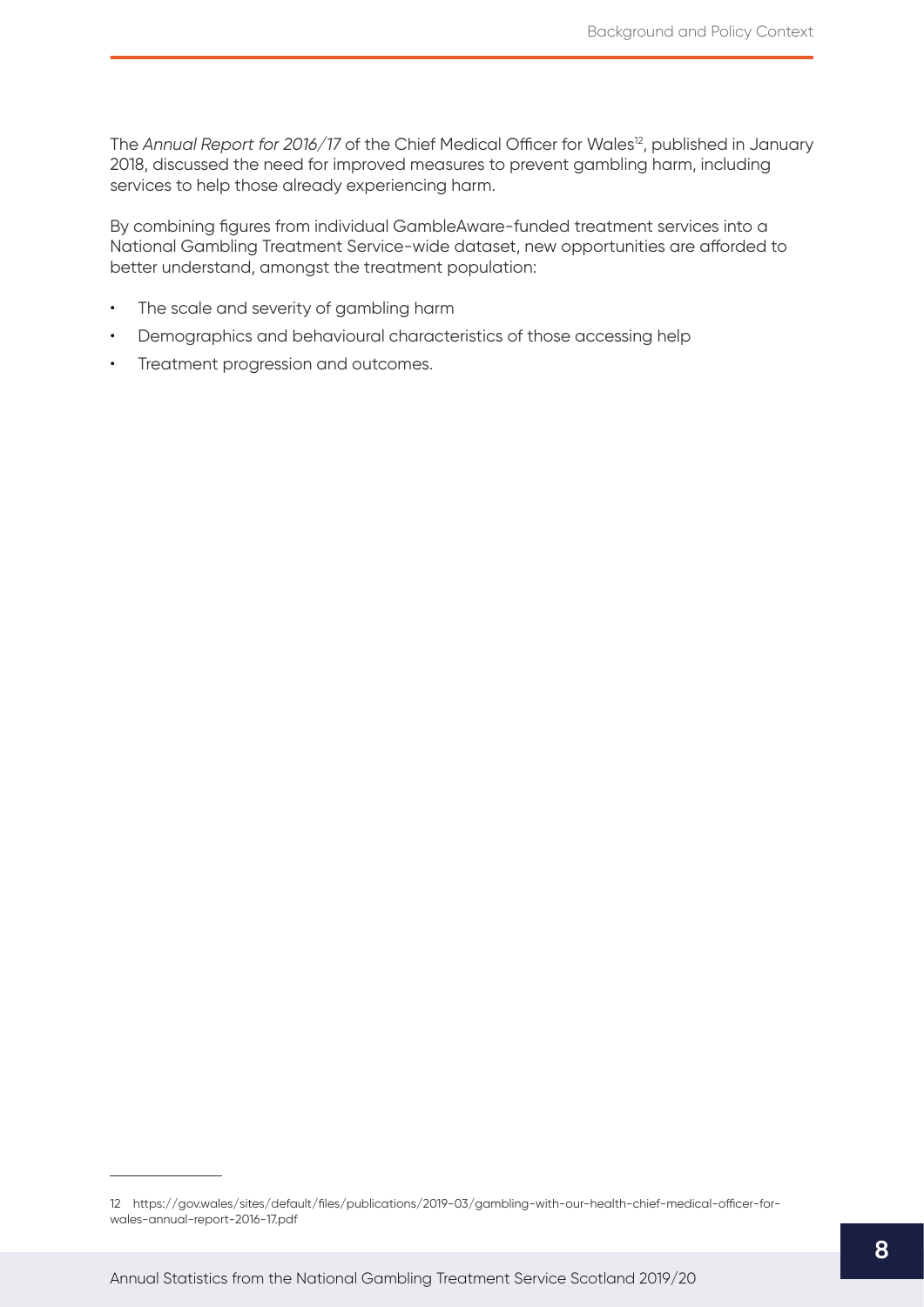# <span id="page-9-0"></span>**4 The DRF database**

The collection of data on clients receiving treatment from the National Gambling Treatment Service is managed through a nationally coordinated dataset known as the Data Reporting Framework (DRF), initiated in 2015. Individual treatment services collect data on clients and treatment through bespoke case management systems. The DRF is incorporated into each of these systems. Data items within the DRF are set out in the DRF Specification<sup>13</sup> and provided in the appendix to this report. Data are collected within four separate tables, providing details of client characteristics, gambling history, referral details and appointment details. The DRF constitutes a coordinated core data set, collected to provide consistent and comparable reporting at a national level. Some minor differences exist in data collection between agencies, such as the addition of supplementary categories in individual fields or in the format of collected data. These are reformatted or recoded at a national level to ensure consistency within the DRF specification.

# **4.1 Notes on interpretation**

The national collation of the DRF operates as an anonymous data collection system. At a service level, client codes are collected to distinguish one client from another. Totals for services are summed to provide an estimate of national treatment levels. If a client attends more than one service within the reporting period, they will be counted in each service they attend. The level of overlap between services cannot be accurately calculated but is expected to be a very small percentage of the total estimated number of clients nationally. The total number presented in this report should therefore be interpreted as an estimate of the total number of clients receiving treatment at participating agencies.

Clients of gambling treatment services can either be gamblers themselves, 'affected others' or persons at risk of developing a gambling problem. Within this report, clients are categorised as either 'gamblers' or 'other clients'. 'Other clients' includes 'affected others', persons at risk of developing a gambling problem and those for whom this information was not recorded. Client characteristics and treatment engagement are presented for both client categories. Details of gambling activity and history are only presented for clients identified as gamblers.

The DRF collects postal district of residence (first half of postcode). These may span borders of local authority and national boundaries. For this report, postal districts that are wholly or majority contained within Scotland are included. Districts that are partly Scotland but majority England are excluded. Postal districts starting with 'AB', 'DD', 'DG', 'EH', 'FK', 'G\_', 'HS', 'IV', 'KA', 'KW', 'KY', 'ML', 'PA', 'PH' or 'ZE' are fully included. Postal districts starting with 'TD' are included, except for TD12 and TD15.

<sup>13</sup> [https://begambleaware.org/media/2147/gambleaware-drf-specification-june-16.pdf](https://begambleaware.org/for-professionals/about-us)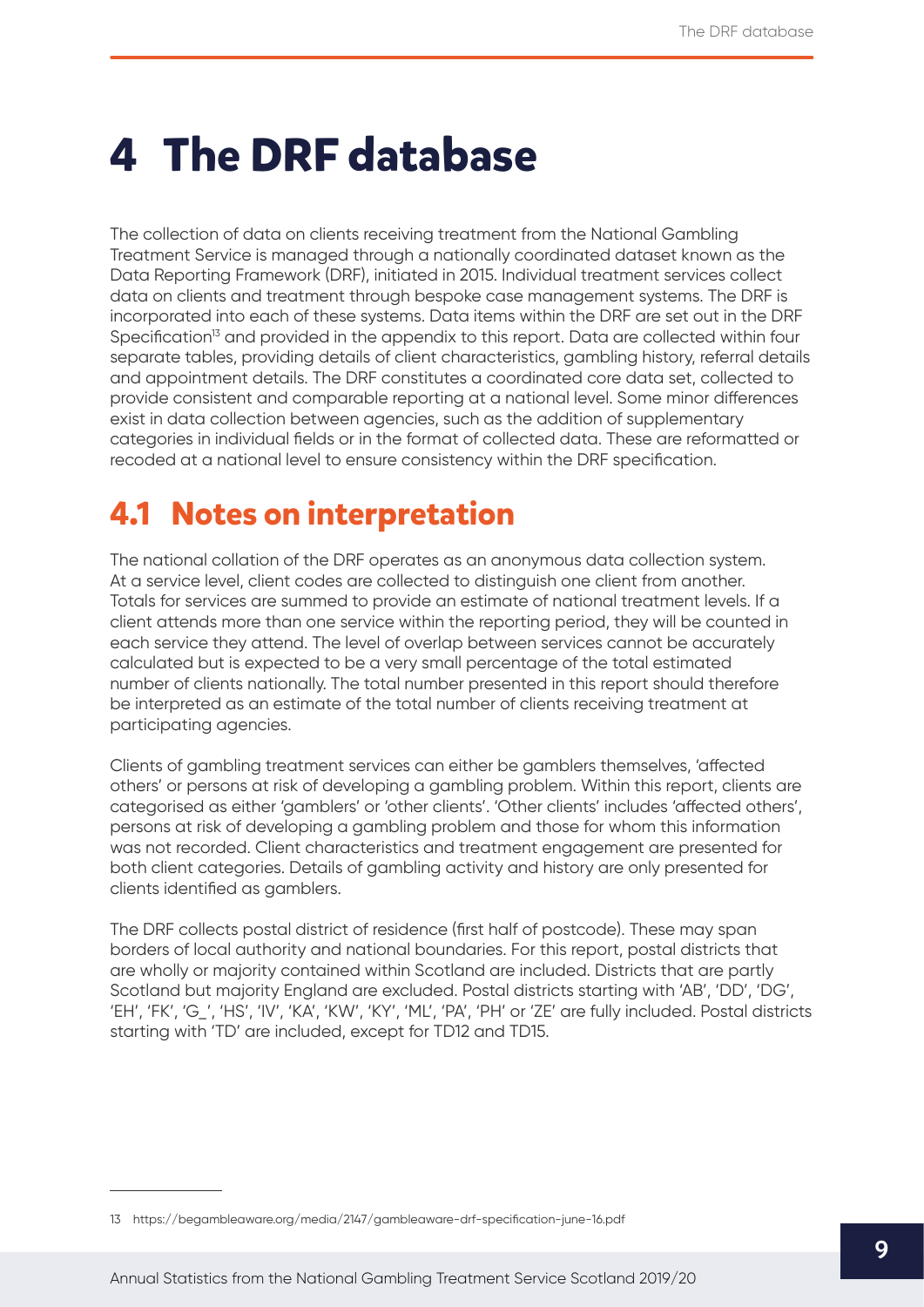# <span id="page-10-0"></span>**5 Assessment of quality and robustness of 2019/20 DRF data**

Table 1 below shows the level of completion of details taken at the time of assessment for clients treated in 2019/20. Details of gambling activity and history are not routinely collected for clients who are not themselves gamblers. Levels of completeness of gambling information relate only to clients identified as gamblers. Most data items are close to 100% complete, making the data representative of this treatment population, minimising any likelihood of bias and validating comparisons between time periods and sub-samples.

| <b>Data item</b>                | <b>Level of completion</b> |
|---------------------------------|----------------------------|
| <b>Referral reason</b>          | 97.3%                      |
| <b>Referral source</b>          | 100%                       |
| Gender                          | 100%                       |
| <b>Ethnicity</b>                | 98.6%                      |
| <b>Employment status</b>        | 99.3%                      |
| <b>Relationship status</b>      | 99.0%                      |
| Primary gambling activity       | 97.7%                      |
| <b>Money spent on gambling</b>  | 99.6%                      |
| <b>Job loss</b>                 | 99.6%                      |
| <b>Relationship loss</b>        | 99.6%                      |
| <b>Early big win</b>            | 99.6%                      |
| Debt due to gambling            | 96.9%                      |
| Length of gambling history      | 93.4%                      |
| Age of onset (problem gambling) | 93.0%                      |
| Days gambling per month         | 93.0%                      |

#### **Table 1 Level of completion of selected data fields**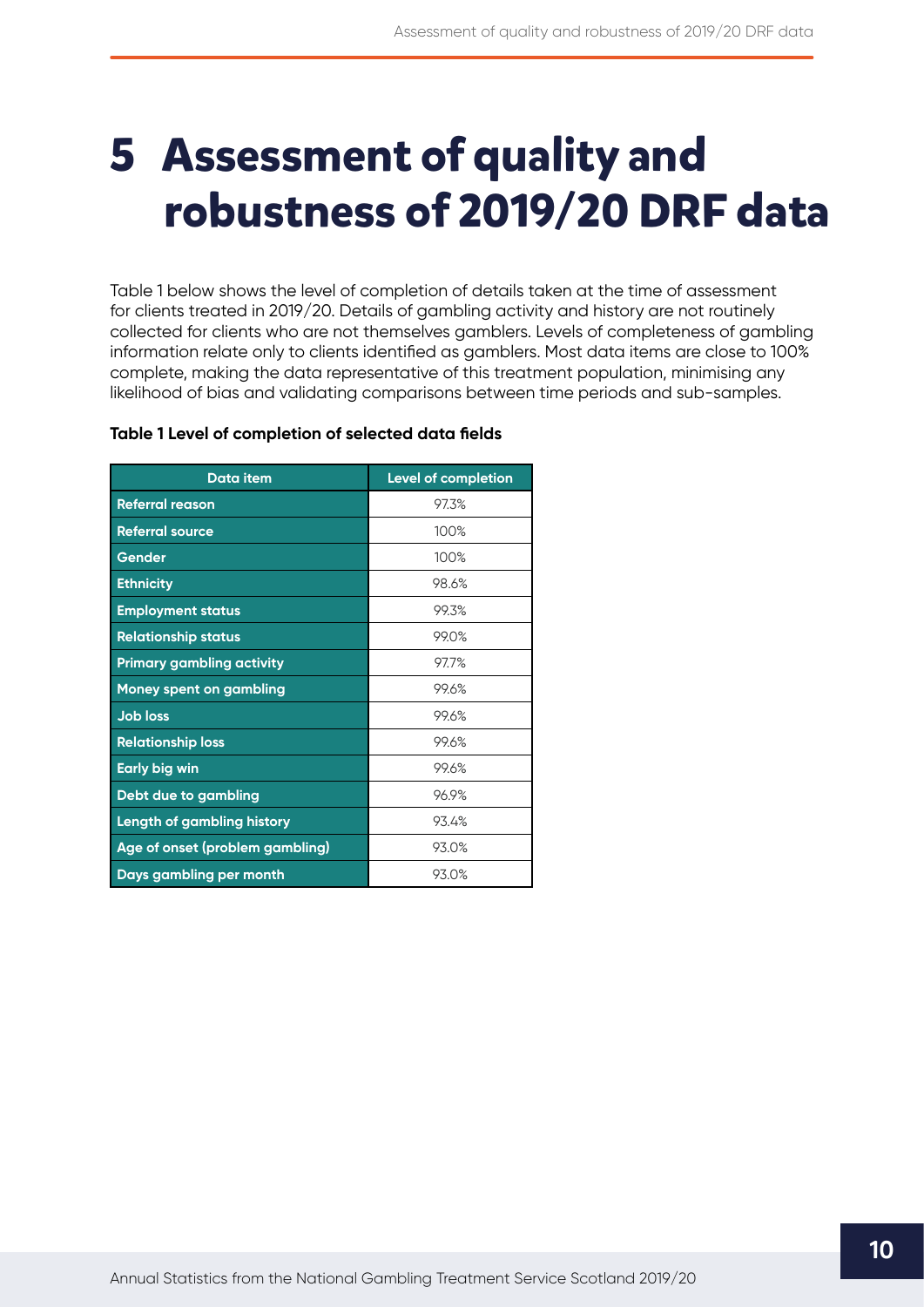# <span id="page-11-0"></span>**6 Characteristics of clients**

A total of 295 individuals, resident in Scotland, were treated by gambling services providing DRF data within 2019/20.

The majority of those seen by gambling services were gamblers (258, 90%). However, 26 (9%) referrals related to 'affected others' that is, individuals who are not necessarily gamblers but whose lives have been affected by those who are. A small number of referrals (3, 1%) related to persons at risk of developing a gambling problem. All clients are included in breakdowns of client characteristics and treatment engagement but only identified gamblers are included in breakdowns of gambling activity and history. This information was not collected for a further 8 (3%) individuals.

# **6.1 Age and gender of clients**

Clients had an average (median) age of 34 years at time of referral, with three quarters (75%) aged 43 years or younger. The highest numbers were reported in the 25-29 years old and 30-34 years old age bands (Table 2) accounting for 36% of clients in total. Clients other than gamblers had a higher median age of 43 years and were more likely to be in the over 50 age bands.

A large majority of clients (77%) were male. This compares to 49% in the general population of Scotland<sup>14</sup>. The distribution of age differs to some extent by gender (Table 2), with a median age of 40 years for females compared to 33 years for males. Gender differed considerably by type of client with 85% of gamblers being male compared to 35% of other clients.

|                     |           |     | <b>Male</b> |        |    | <b>Female</b> |       |     | <b>Total*</b> |        |
|---------------------|-----------|-----|-------------|--------|----|---------------|-------|-----|---------------|--------|
|                     |           | N   | Col %       | Row %  | N  | Col %         | Row % | N   | Col %         | Row %  |
|                     | $20$      | 6   | 2.6%        | 100.0% | 0  | 0.0%          | 0.0%  | 6   | 2.0%          | 100.0% |
|                     | $20 - 24$ | 33  | 14.2%       | 91.7%  | 3  | 4.8%          | 8.3%  | 36  | 12.2%         | 100.0% |
|                     | $25 - 29$ | 41  | 17.7%       | 91.1%  | 4  | 6.3%          | 8.9%  | 45  | 15.3%         | 100.0% |
|                     | $30 - 34$ | 51  | 22.0%       | 82.3%  | 11 | 17.5%         | 17.7% | 62  | 21.0%         | 100.0% |
|                     | $35 - 39$ | 32  | 13.8%       | 80.0%  | 8  | 12.7%         | 20.0% | 40  | 13.6%         | 100.0% |
| Age<br><b>bands</b> | $40 - 44$ | 26  | 11.2%       | 68.4%  | 12 | 19.0%         | 31.6% | 38  | 12.9%         | 100.0% |
|                     | $45 - 49$ | 13  | 5.6%        | 72.2%  | 5  | 7.9%          | 27.8% | 18  | 6.1%          | 100.0% |
|                     | $50 - 54$ | 18  | 7.8%        | 75.0%  | 6  | 9.5%          | 25.0% | 24  | 8.1%          | 100.0% |
|                     | $55 - 59$ | 4   | 1.7%        | 33.3%  | 8  | 12.7%         | 66.7% | 12  | 4.1%          | 100.0% |
|                     | $60+$     | 8   | 3.4%        | 57.1%  | 6  | 9.5%          | 42.9% | 14  | 4.7%          | 100.0% |
|                     | Total*    | 232 | 100.0%      | 78.6%  | 63 | 100.0%        | 21.4% | 295 | 100.0%        | 100.0% |

#### **Table 2 Age and gender of clients**

\* excludes those with missing age or gender or with a gender category of less than 5

14 Office for National Statistics. Population Estimates for the UK, England and Wales, Scotland and Northern Ireland: Mid-2019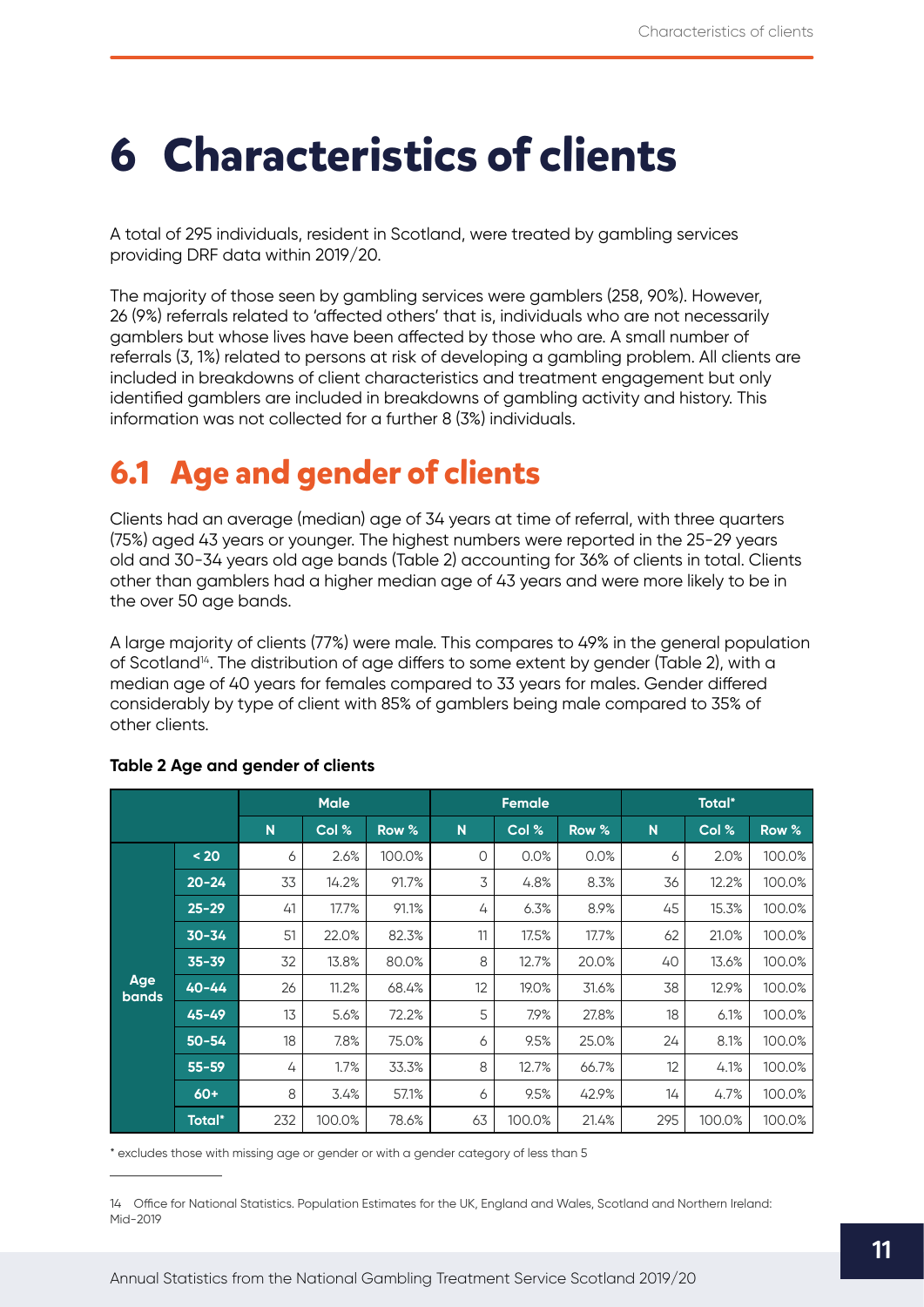# <span id="page-12-0"></span>**6.2 Ethnicity of clients**

Nearly all (95%) of clients were from a White ethnic background (Table 3) including 88% White British and 5% White European. The next most reported ethnic background was Asian or Asian British (3%) with no clients reported from Black or Black British background. This compares to national (Scotland) proportions<sup>15</sup> of 96% White or White British, 3% Asian or Asian British and 1% Black or Black British.

|                                         |                                            | <b>Gambling clients</b> |        | <b>Other clients</b> |        | <b>Total</b>            |        |
|-----------------------------------------|--------------------------------------------|-------------------------|--------|----------------------|--------|-------------------------|--------|
|                                         |                                            | N                       | $\%$   | $\mathsf{N}$         | $\%$   | $\overline{\mathsf{N}}$ | %      |
| <b>White or White</b><br><b>British</b> | <b>British</b>                             | 225                     | 88.2%  | 31                   | 86.1%  | 256                     | 88.0%  |
|                                         | <b>Irish</b>                               | 1                       | 0.4%   | $\Omega$             | 0.0%   | 1                       | 0.3%   |
|                                         | <b>European</b>                            | 12                      | 4.7%   | $\mathbf{1}$         | 2.8%   | 13                      | 4.5%   |
|                                         | <b>Other</b>                               | 6                       | 2.4%   | $\mathbf{1}$         | 2.8%   | 7                       | 2.4%   |
|                                         | <b>African</b>                             | 0                       | 0.0%   | $\circ$              | 0.0%   | $\circ$                 | 0.0%   |
| <b>Black or Black</b><br><b>British</b> | <b>Caribbean</b>                           | 0                       | 0.0%   | $\circ$              | 0.0%   | $\circ$                 | 0.0%   |
|                                         | <b>Other</b>                               | $\circ$                 | 0.0%   | $\circ$              | 0.0%   | $\circ$                 | 0.0%   |
|                                         | <b>Bangladeshi</b>                         | $\circ$                 | 0.0%   | $\circ$              | 0.0%   | $\circ$                 | 0.0%   |
|                                         | <b>Indian</b>                              | $\overline{2}$          | 0.8%   | $\mathbf{1}$         | 2.8%   | $\overline{3}$          | 1.0%   |
| <b>Asian or Asian</b><br><b>British</b> | Pakistani                                  | 3                       | 1.2%   | 1                    | 2.8%   | 4                       | 1.4%   |
|                                         | <b>Chinese</b>                             | 4                       | 1.6%   | $\circ$              | 0.0%   | 4                       | 1.4%   |
|                                         | <b>Other</b>                               | $\circ$                 | 0.0%   | $\overline{O}$       | 0.0%   | $\Omega$                | 0.0%   |
|                                         | <b>White and Asian</b>                     | $\circ$                 | 0.0%   | $\bigcirc$           | 0.0%   | $\circ$                 | 0.0%   |
|                                         | <b>White and Black African</b>             | $\circ$                 | 0.0%   | $\circ$              | 0.0%   | $\circ$                 | 0.0%   |
| <b>Mixed</b>                            | <b>White and Black</b><br><b>Caribbean</b> | 1                       | 0.4%   | $\circ$              | 0.0%   | 1                       | 0.3%   |
|                                         | <b>Other</b>                               | $\circ$                 | 0.0%   | $\circ$              | 0.0%   | $\circ$                 | 0.0%   |
| <b>Other ethnic</b><br>group            |                                            | 1                       | 0.4%   | 1                    | 2.8%   | $\overline{2}$          | 0.7%   |
|                                         | <b>Total</b>                               | 255                     | 100.0% | 36                   | 100.0% | 291                     | 100.0% |
|                                         | <b>Missing</b>                             | 3                       |        | 1                    |        | 4                       |        |
|                                         | <b>Total clients</b>                       | 258                     |        | 37                   |        | 295                     |        |

<sup>15</sup> Office for National Statistics. UK 2011 census.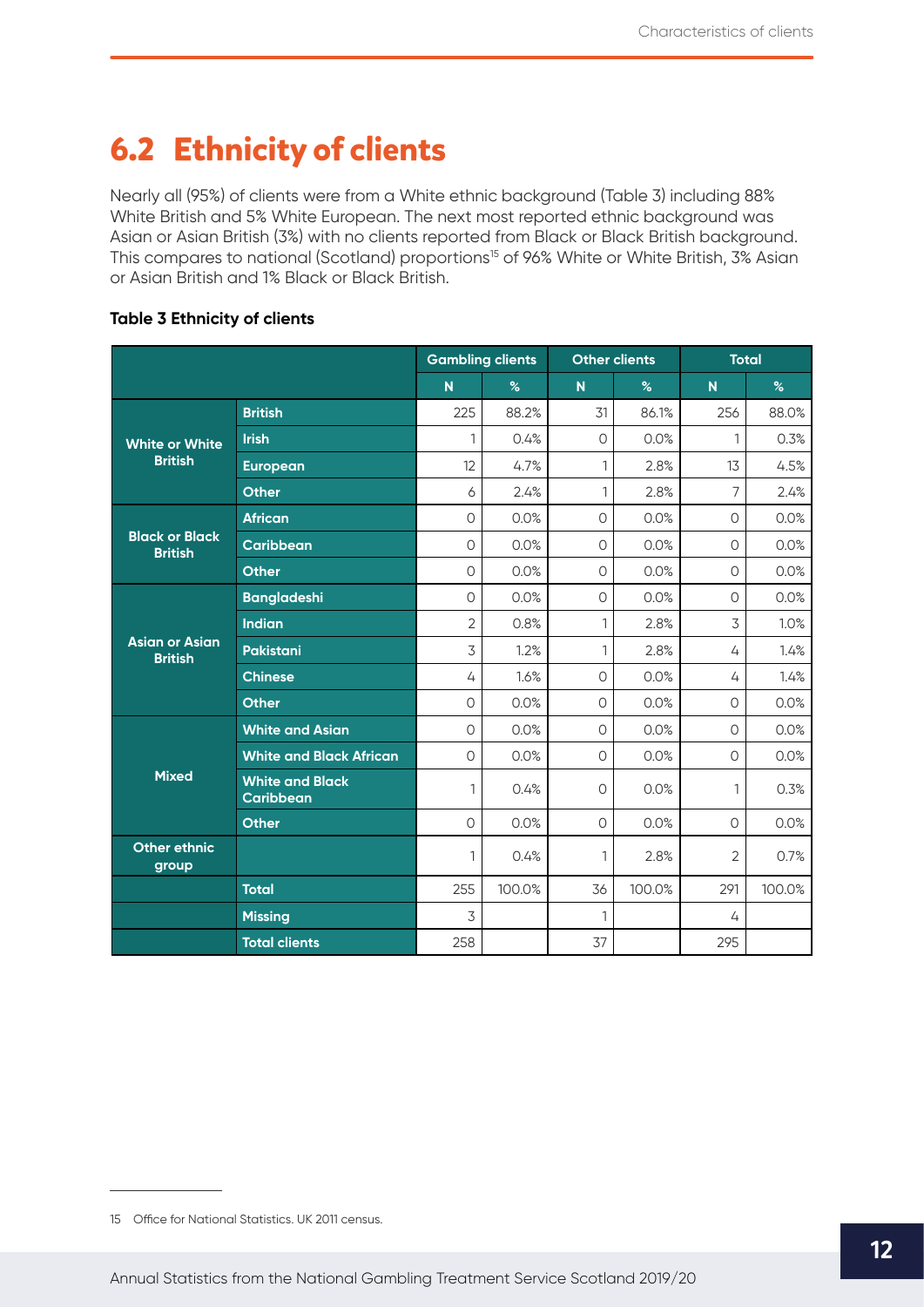# <span id="page-13-0"></span>**6.3 Employment status of clients**

The majority of clients were employed (75%). The next most reported employment status was unemployed (12%) followed by unable to work through illness (7%), retired (2%), student (2%) and homemaker (2%).

#### **Table 4 Employment status of clients**

|                                |                | <b>Gambling clients</b> |    | <b>Other clients</b> |                | <b>Total</b> |
|--------------------------------|----------------|-------------------------|----|----------------------|----------------|--------------|
|                                | N              | %                       | N  | %                    | $\overline{N}$ | %            |
| <b>Employed</b>                | 195            | 76.2%                   | 24 | 64.9%                | 219            | 74.7%        |
| <b>Unemployed</b>              | 31             | 12.1%                   | 3  | 8.1%                 | 34             | 11.6%        |
| <b>Student</b>                 | 6              | 2.3%                    | 1  | 2.7%                 | 7              | 2.4%         |
| Unable to work through illness | 17             | 6.6%                    | 2  | 5.4%                 | 19             | 6.5%         |
| <b>Homemaker</b>               | 3              | 1.2%                    | 3  | 8.1%                 | 6              | 2.0%         |
| Not seeking work               |                | 0.4%                    | 0  | 0.0%                 | 1              | 0.3%         |
| <b>Prison-care</b>             | 0              | 0.0%                    | 0  | 0.0%                 | 0              | 0.0%         |
| <b>Volunteer</b>               | 0              | 0.0%                    | 0  | 0.0%                 | 0              | 0.0%         |
| <b>Retired</b>                 | 3              | 1.2%                    | 4  | 10.8%                | 7              | 2.4%         |
| <b>Total</b>                   | 256            | 100.0%                  | 37 | 100.0%               | 293            | 100.0%       |
| <b>Missing</b>                 | $\overline{2}$ |                         | O  |                      | 2              |              |
| <b>Total clients</b>           | 258            |                         | 37 |                      | 295            |              |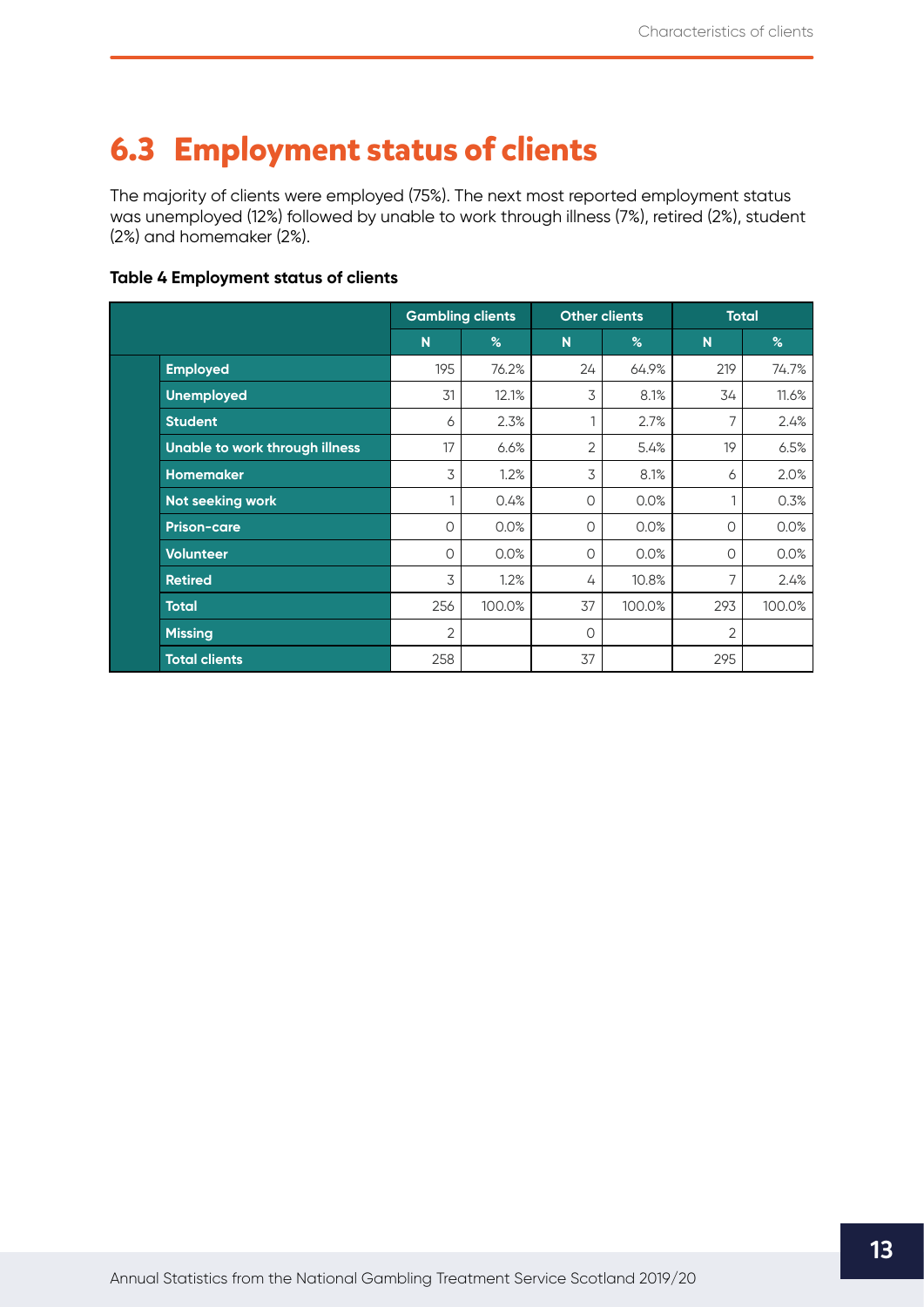# <span id="page-14-0"></span>**6.4 Gambling profile**

## **6.4.1 Gambling locations**

The most common location for gambling (Table 5) was online, used by 69% of gamblers who provided this information. Bookmakers were the next most common, used by 42% of gamblers. No other locations were used by more than 10% of gamblers, although casinos were used by 8% and miscellaneous (such as lottery, scratch-cards and football pools) by 7%.

Up to three gambling activities (specific to location) are recorded for each client and these are ranked in order of significance. Table 5 shows the location of primary gambling activity and again shows that online services are the most common, followed by bookmakers. These two locations account for the majority of primary gambling activities, at 89%.

|                                          | Any gambling<br>in this<br><b>location</b> | %     | <b>Main</b><br>gambling<br><b>location</b> | $\%$  |
|------------------------------------------|--------------------------------------------|-------|--------------------------------------------|-------|
| <b>Online</b>                            | 176                                        | 69.8% | 146                                        | 57.9% |
| <b>Bookmakers</b>                        | 105                                        | 41.7% | 79                                         | 31.3% |
| <b>Casino</b>                            | 21                                         | 8.3%  | 12                                         | 4.8%  |
| <b>Miscellaneous</b>                     | 17                                         | 6.7%  | 9                                          | 3.6%  |
| Adult Entertainment Centre <sup>16</sup> | 5                                          | 2.0%  | 4                                          | 1.6%  |
| Pub                                      |                                            | 0.4%  | 0                                          | 0.0%  |
| <b>Bingo Hall</b>                        |                                            | 0.4%  | 1                                          | 0.4%  |
| <b>Other</b>                             |                                            | 0.4%  | 1                                          | 0.4%  |
| <b>Family Entertainment Centre</b>       | 0                                          | 0.0%  | 0                                          | 0.0%  |
| <b>Private Members Club</b>              | 0                                          | 0.0%  | 0                                          | 0.0%  |
| <b>Live Events</b>                       | $\circ$                                    | 0.0%  | 0                                          | 0.0%  |
| <b>Total</b>                             | 252                                        |       | 252                                        |       |
| <b>Missing</b>                           | 6                                          |       | 6                                          |       |
| <b>Total gamblers</b>                    | 258                                        |       | 258                                        |       |

### **Table 5 Location of gambling activity reported in 2019/20**<sup>16</sup>

<sup>16</sup> Also known as Adult Gaming Centres (AGC)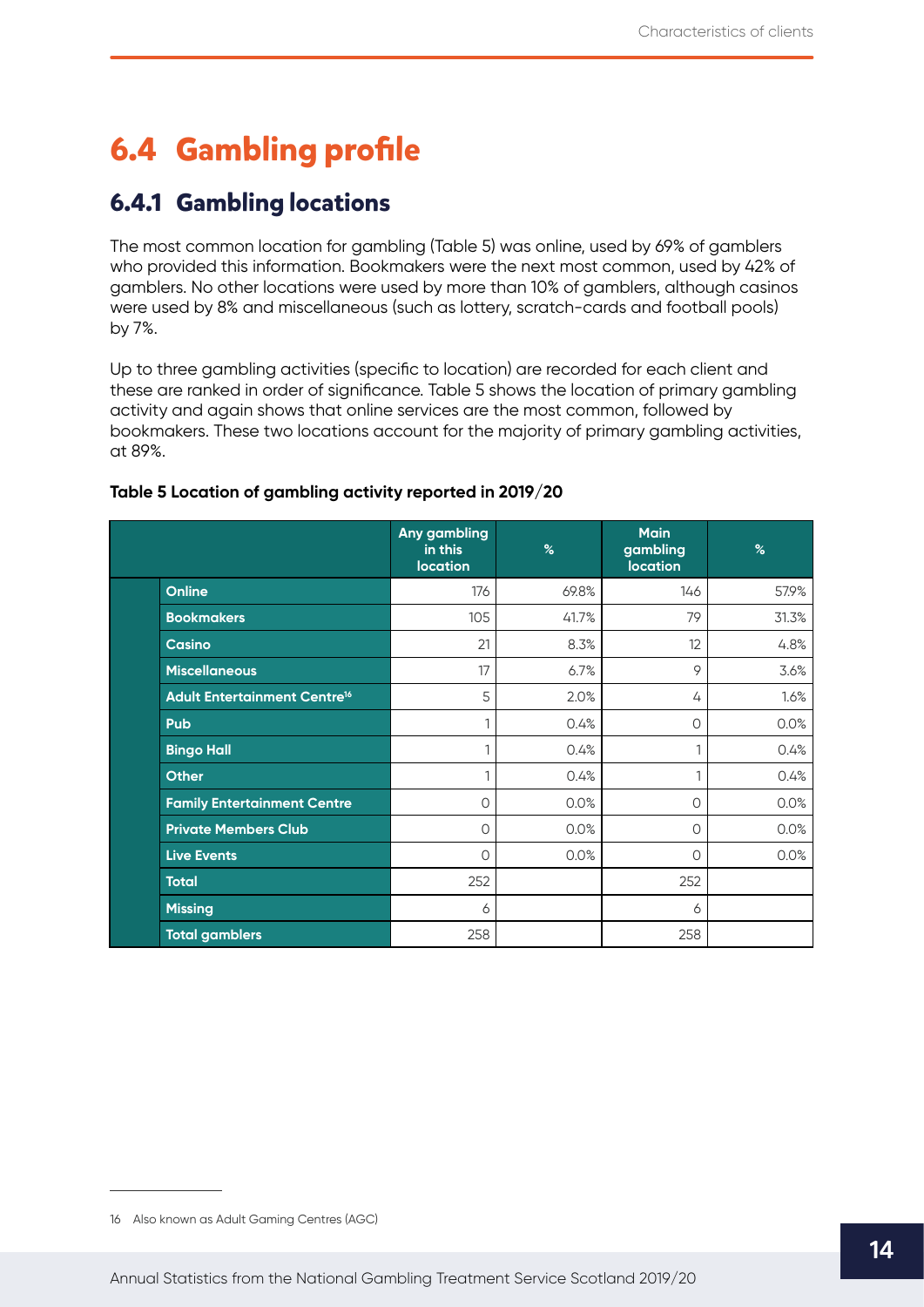## <span id="page-15-0"></span>**6.4.2 Gambling activities**

Table 6 shows that within online services, sports events were the most common individual activity, used by 29% of gamblers overall (making this the most common individual activity reported), followed by casino slots (27%) and casino table games (18%). Within bookmakers, gaming machines were the most common form of gambling, used by 24% of gamblers, followed by sporting events (14%) and horses (12%).

| <b>Location</b>                              | <b>Activity</b>                  | $\mathsf{N}$        | % among all<br>gamblers | % within<br><b>location</b> |
|----------------------------------------------|----------------------------------|---------------------|-------------------------|-----------------------------|
|                                              | <b>Gaming Machine (FOBT)</b>     | 60                  | 23.8%                   | 57.1%                       |
|                                              | Sports or other event            | 35                  | 13.9%                   | 33.3%                       |
| <b>Bookmakers</b>                            | <b>Horses</b>                    | 29                  | 11.5%                   | 27.6%                       |
|                                              | <b>Dogs</b>                      | 12                  | 4.8%                    | 11.4%                       |
|                                              | <b>Other</b>                     | 4                   | 1.6%                    | 3.8%                        |
|                                              | <b>Gaming Machine</b>            | 1                   | 0.4%                    | 100%                        |
|                                              | Live draw                        | 0                   | 0.0%                    | 0.0%                        |
| <b>Bingo Hall</b>                            | <b>Skill Machine</b>             | $\circ$             | 0.0%                    | 0.0%                        |
|                                              | <b>Terminal</b>                  | $\circlearrowright$ | 0.0%                    | 0.0%                        |
|                                              | <b>Other</b>                     | $\circ$             | 0.0%                    | 0.0%                        |
|                                              | <b>Roulette</b>                  | 16                  | 6.3%                    | 76.2%                       |
| Casino                                       | <b>Gaming Machine (not FOBT)</b> | 4                   | 1.6%                    | 19.0%                       |
|                                              | Non-poker card games             | $\circ$             | 0.0%                    | 0.0%                        |
|                                              | <b>Poker</b>                     | $\circ$             | 0.0%                    | 0.0%                        |
|                                              | <b>Gaming Machine (FOBT)</b>     | $\circlearrowright$ | 0.0%                    | 0.0%                        |
|                                              | <b>Other</b>                     | $\circ$             | 0.0%                    | 0.0%                        |
|                                              | <b>Horses</b>                    | $\circ$             | 0.0%                    | 0.0%                        |
| Live events                                  | <b>Dogs</b>                      | $\circ$             | 0.0%                    | 0.0%                        |
|                                              | Sports or other event            | 0                   | 0.0%                    | 0.0%                        |
|                                              | <b>Other</b>                     | $\circ$             | 0.0%                    | 0.0%                        |
|                                              | <b>Gaming Machine (not FOBT)</b> | 5                   | 2.0%                    | 100%                        |
| <b>Adult Entertainment</b>                   | <b>Gaming Machine (FOBT)</b>     | $\circ$             | 0.0%                    | 0.0%                        |
| <b>Centre</b>                                | <b>Skill prize machines</b>      | $\circ$             | 0.0%                    | 0.0%                        |
|                                              | <b>Other</b>                     | $\circ$             | 0.0%                    | 0.0%                        |
| <b>Family Entertainment</b><br><b>Centre</b> | <b>Gaming Machine (not FOBT)</b> | $\circ$             | 0.0%                    | 0.0%                        |
|                                              | <b>Gaming Machine (FOBT)</b>     | 0                   | 0.0%                    | 0.0%                        |
|                                              | <b>Other</b>                     | $\bigcirc$          | 0.0%                    | 0.0%                        |
|                                              | <b>Gaming Machine (other)</b>    | 1                   | 0.4%                    | 100%                        |
| Pub                                          | <b>Poker</b>                     | $\bigcirc$          | 0.0%                    | 0.0%                        |
|                                              | <b>Sports</b>                    | 0                   | 0.0%                    | 0.0%                        |
|                                              | Other                            | $\bigcirc$          | 0.0%                    | 0.0%                        |

#### **Table 6 Gambling activities, grouped by location**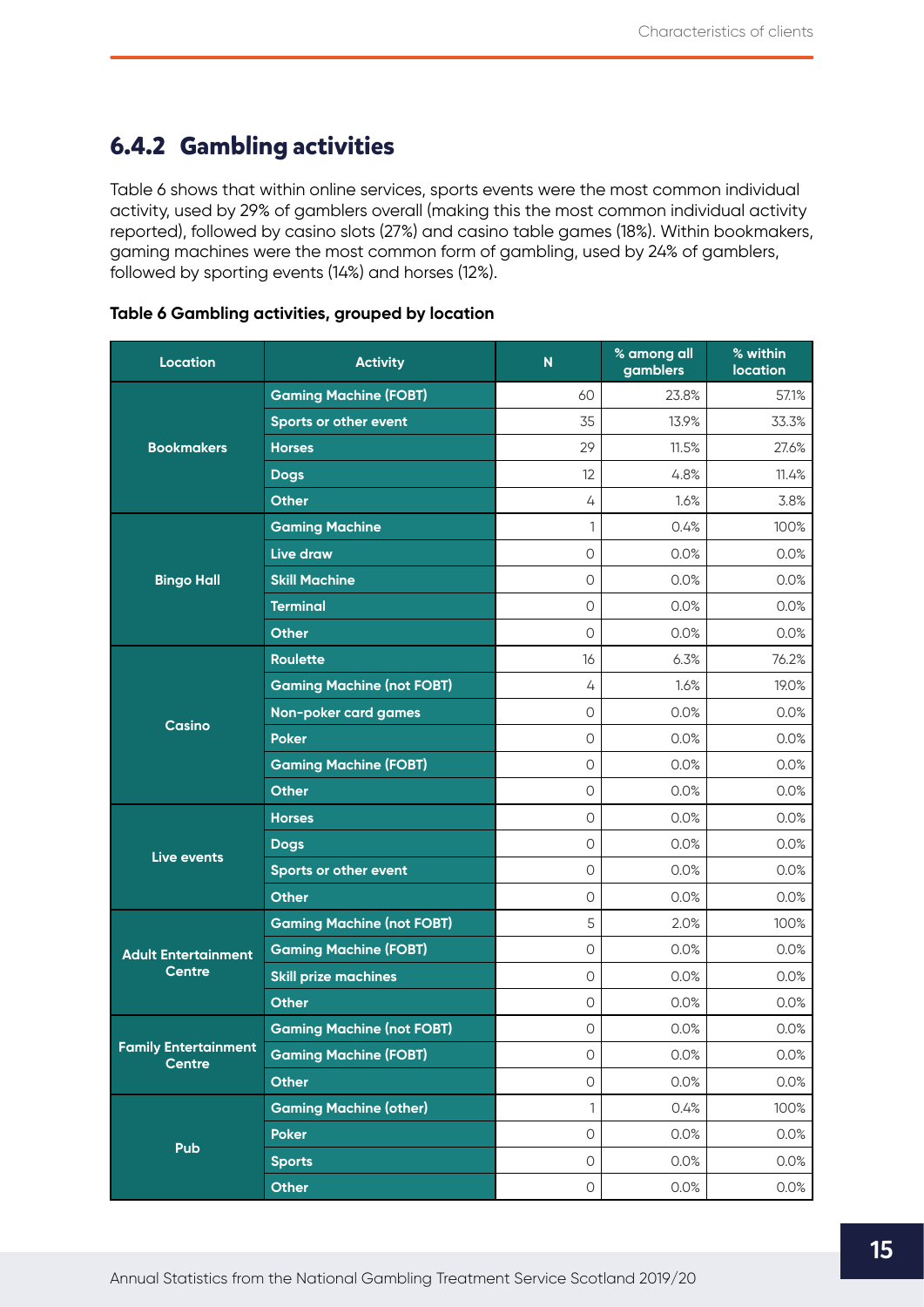| <b>Location</b>             | <b>Activity</b>                       | $\overline{\mathsf{N}}$ | % among all<br>gamblers | % within<br><b>location</b> |
|-----------------------------|---------------------------------------|-------------------------|-------------------------|-----------------------------|
|                             | <b>Sports events</b>                  | 74                      | 29.4%                   | 42.0%                       |
| Online                      | <b>Casino (slots)</b>                 | 69                      | 27.4%                   | 39.2%                       |
|                             | <b>Casino (table games)</b>           | 45                      | 17.9%                   | 25.6%                       |
|                             | <b>Horses</b>                         | 17                      | 6.7%                    | 9.7%                        |
|                             | <b>Dogs</b>                           | 3                       | 1.2%                    | 1.7%                        |
|                             | <b>Poker</b>                          | 4                       | 1.6%                    | 2.3%                        |
|                             | <b>Spread betting</b>                 | 4                       | 1.6%                    | 2.3%                        |
|                             | <b>Bingo</b>                          | 5                       | 2.0%                    | 2.8%                        |
|                             | <b>Scratchcards</b>                   | 1                       | 0.4%                    | 0.6%                        |
|                             | <b>Betting exchange</b>               | $\circ$                 | 0.0%                    | 0.0%                        |
|                             | <b>Scratchcards</b>                   | 7                       | 2.8%                    | 41.2%                       |
|                             | <b>Lottery (National)</b>             | 6                       | 2.4%                    | 35.3%                       |
| <b>Miscellaneous</b>        | <b>Football pools</b>                 | 5                       | 2.0%                    | 29.4%                       |
|                             | <b>Service station gaming machine</b> | 1                       | 0.4%                    | 5.9%                        |
|                             | <b>Lottery (other)</b>                | $\Omega$                | 0.0%                    | 0.0%                        |
|                             | Private/organised games               | $\Omega$                | 0.0%                    | 0.0%                        |
|                             | <b>Poker</b>                          | $\Omega$                | 0.0%                    | 0.0%                        |
| <b>Private members club</b> | <b>Gaming Machine</b>                 | $\circledcirc$          | 0.0%                    | 0.0%                        |
|                             | <b>Other card games</b>               | $\Omega$                | 0.0%                    | 0.0%                        |
| <b>Other Location</b>       |                                       | 1                       | 0.4%                    |                             |
| <b>Total</b>                |                                       | 252                     |                         |                             |
| <b>Missing</b>              |                                       | 6                       |                         |                             |
| <b>Total gamblers</b>       |                                       | 258                     |                         |                             |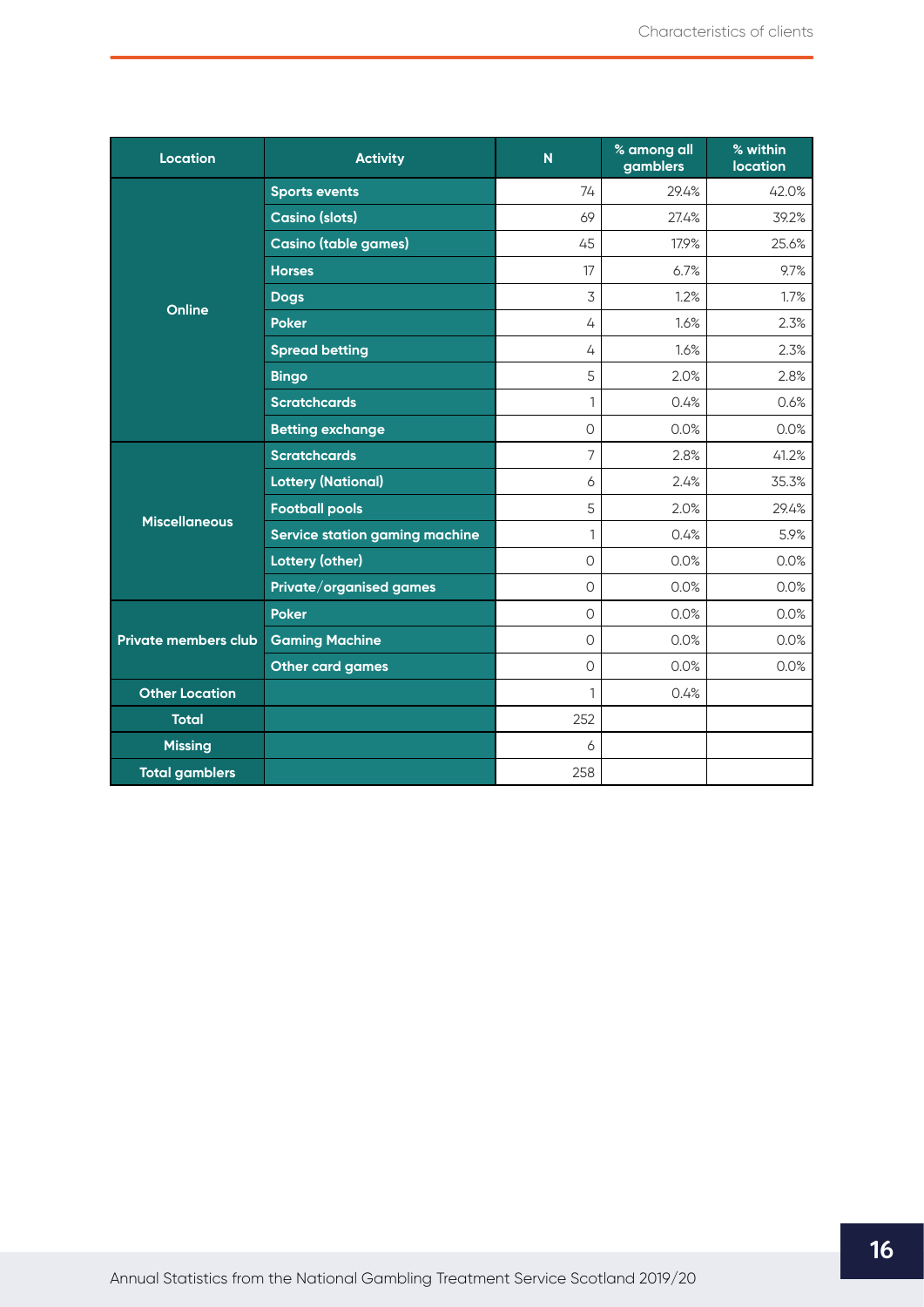## <span id="page-17-0"></span>**6.4.3 Gambling history**

Where known, a majority of gamblers (71%) had experienced an early big win in their gambling history. Among those providing a response to the question, 6% had suffered a job loss as a result of their gambling and 17% had suffered a relationship loss through their gambling.

Over one third of gamblers (37%) had no debt due to gambling at the time of assessment (Table 7). However, 25% had debts up to £5,000 and 38% had debts over £5,000 or were in an Individual Voluntary Arrangement (IVA).

|                       | N   | %      |
|-----------------------|-----|--------|
| No debt               | 75  | 36.8%  |
| Under £5000           | 51  | 25.0%  |
| £5000-£9,999          | 21  | 10.3%  |
| £10,000-£14,999       | 15  | 7.4%   |
| £15,000-£19,999       | 14  | 6.9%   |
| £20,000-£99,999       | 24  | 11.8%  |
| £100,000 or more      | 1   | 0.5%   |
| <b>Bankruptcy</b>     | 0   | 0.0%   |
| In an IVA             | 3   | 1.5%   |
| <b>Total</b>          | 204 | 100.0% |
| <b>Missing</b>        | 54  |        |
| <b>Total gamblers</b> | 258 |        |

### **Table 7 Debt due to gambling**

On average (median), gamblers reported problem gambling starting at the age of 27 years, although this was highly variable, ranging up to 70 years old. Three quarters reported problem gambling starting by the age of 35 years and one quarter by the age of 21 years. At the point of presentation to gambling services, gamblers had been (problem) gambling for an average (median) of 10 years. Again, this was highly variable, ranging from six months to 50 years.

## **6.4.4 Money spent on gambling**

Gamblers reported spending an average (median) of £200 per gambling day in the previous 30 days before assessment. As some gamblers spent at considerably higher levels, the mean value is higher at £499 per day. Thirty seven percent spent up to £100 per gambling day in the previous 30 days before assessment (Table 8), 22% spent between £100 and £200, 27% spent between £200 and £500 and 14% spent over £500.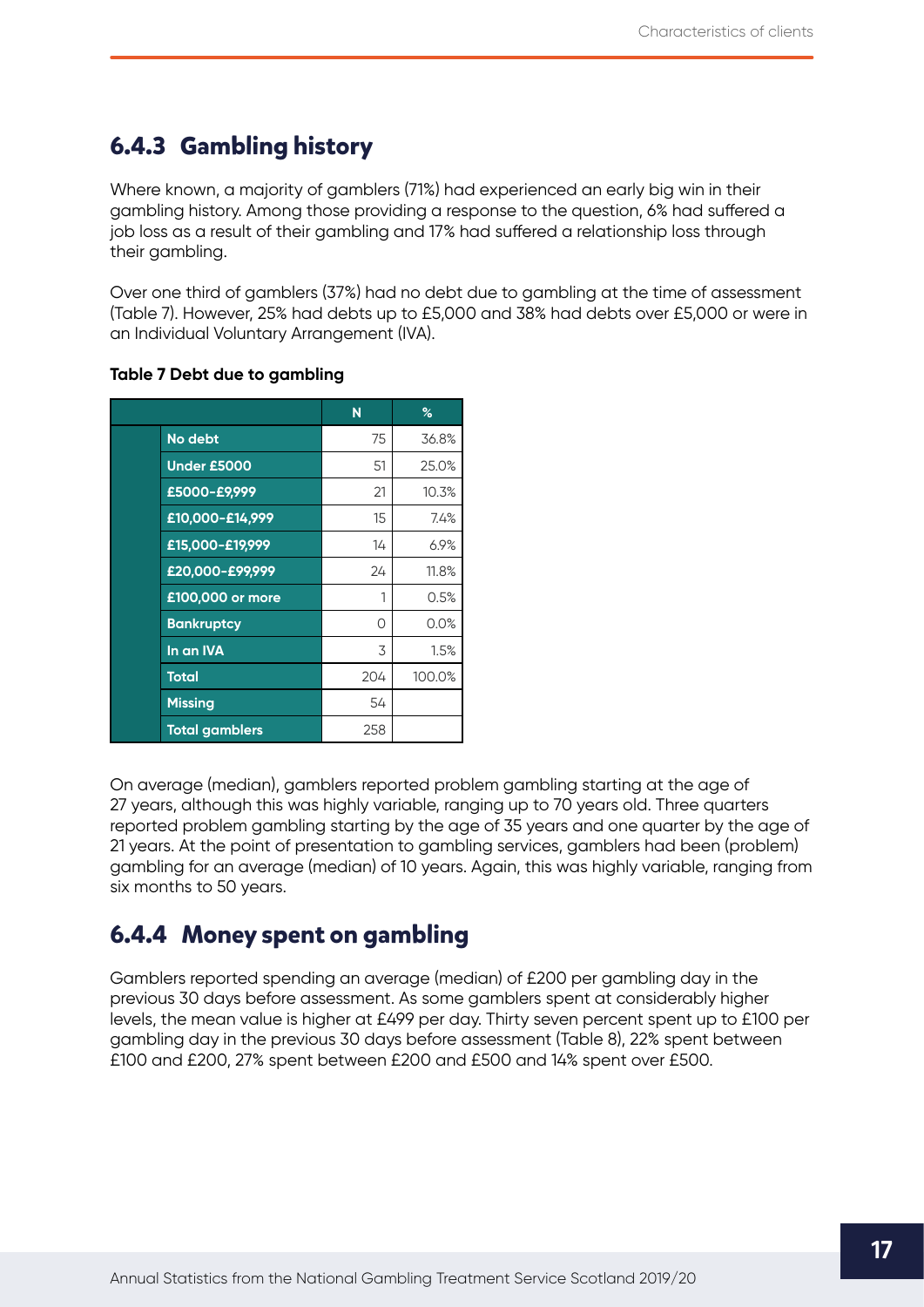|                       | N   | %     |
|-----------------------|-----|-------|
| Up to £100            | 94  | 36.6  |
| Up to £200            | 56  | 21.8  |
| Up to £300            | 35  | 13.6  |
| Up to £400            | 12  | 4.7   |
| Up to £500            | 23  | 8.9   |
| <b>Up to £1000</b>    | 10  | 3.9   |
| <b>Up to £2000</b>    | 21  | 8.2   |
| <b>Over £2000</b>     | 6   | 2.3   |
| <b>Total</b>          | 257 | 100.0 |
| <b>Missing</b>        | 1   |       |
| <b>Total gamblers</b> | 258 |       |

## **Table 8 Average spend on gambling days**

In the preceding month, gamblers reported spending a median of £900 and a mean of £1,558 on gambling. Just over one half (51%) of gamblers spent up to £1,000 in the preceding month, with 49% spending over £1,000 (Table 9). About one fifth of gamblers (17%) reported spending over £2000 in the preceding month.

#### **Table 9 Reported spend on gambling in month preceding treatment**

|                       | N   | $\%$  |
|-----------------------|-----|-------|
| Up to £100            | 25  | 9.7   |
| Up to £200            | 6   | 2.3   |
| Up to £300            | 17  | 6.6   |
| Up to £400            | 15  | 5.8   |
| Up to £500            | 30  | 11.7  |
| <b>Up to £1000</b>    | 39  | 15.2  |
| <b>Up to £2000</b>    | 82  | 31.9  |
| <b>Over £2000</b>     | 43  | 16.7  |
| <b>Total</b>          | 257 | 100.0 |
| <b>Missing</b>        | 1   |       |
| <b>Total gamblers</b> | 258 |       |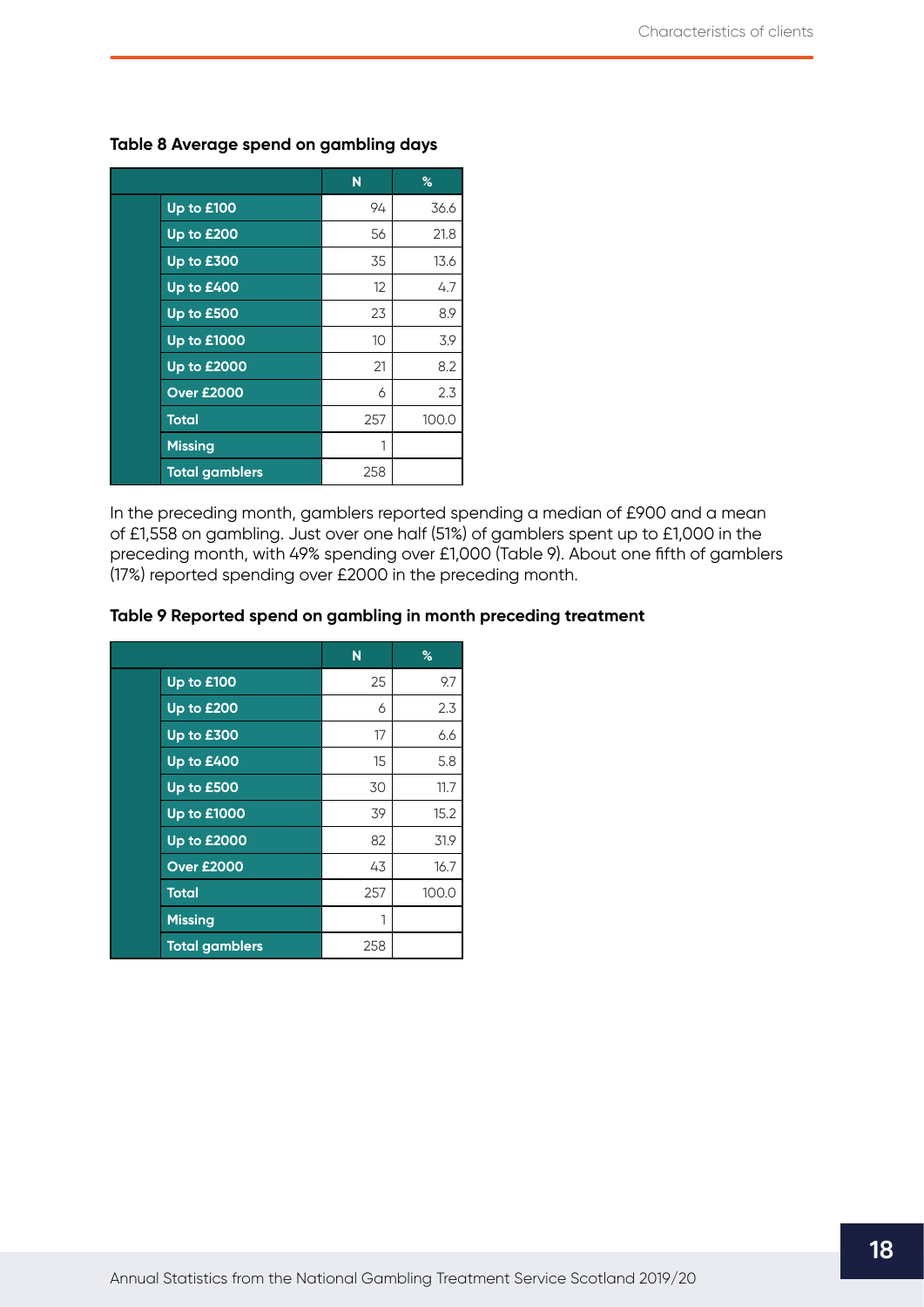Mean values and the range of spend differed considerably between those reporting different gambling locations (Table 10), although that spend cannot be attributed specifically to gambling in those locations. Mean value of spend on gambling days was highest among those using casinos and online services. These means can be affected by outliers (extreme individual values) and median values were similar to that for bookmakers. Average monthly spend was particularly elevated among those using casinos and online services.

#### **Table 10 Money spent on average gambling days and in the past month, by gamblers reporting each gambling location.**

|                      | Average spend per gambling<br>day(f) |               | Spend in past month $(E)$ |               |
|----------------------|--------------------------------------|---------------|---------------------------|---------------|
|                      | <b>Mean</b>                          | <b>Median</b> | <b>Mean</b>               | <b>Median</b> |
| <b>Bookmakers</b>    | 334                                  | 200           | 1141                      | 800           |
| Casino               | 560                                  | 200           | 1548                      | 1000          |
| Online               | 617                                  | 200           | 1869                      | 1000          |
| <b>Miscellaneous</b> | 97                                   | 50            | 443                       | 300           |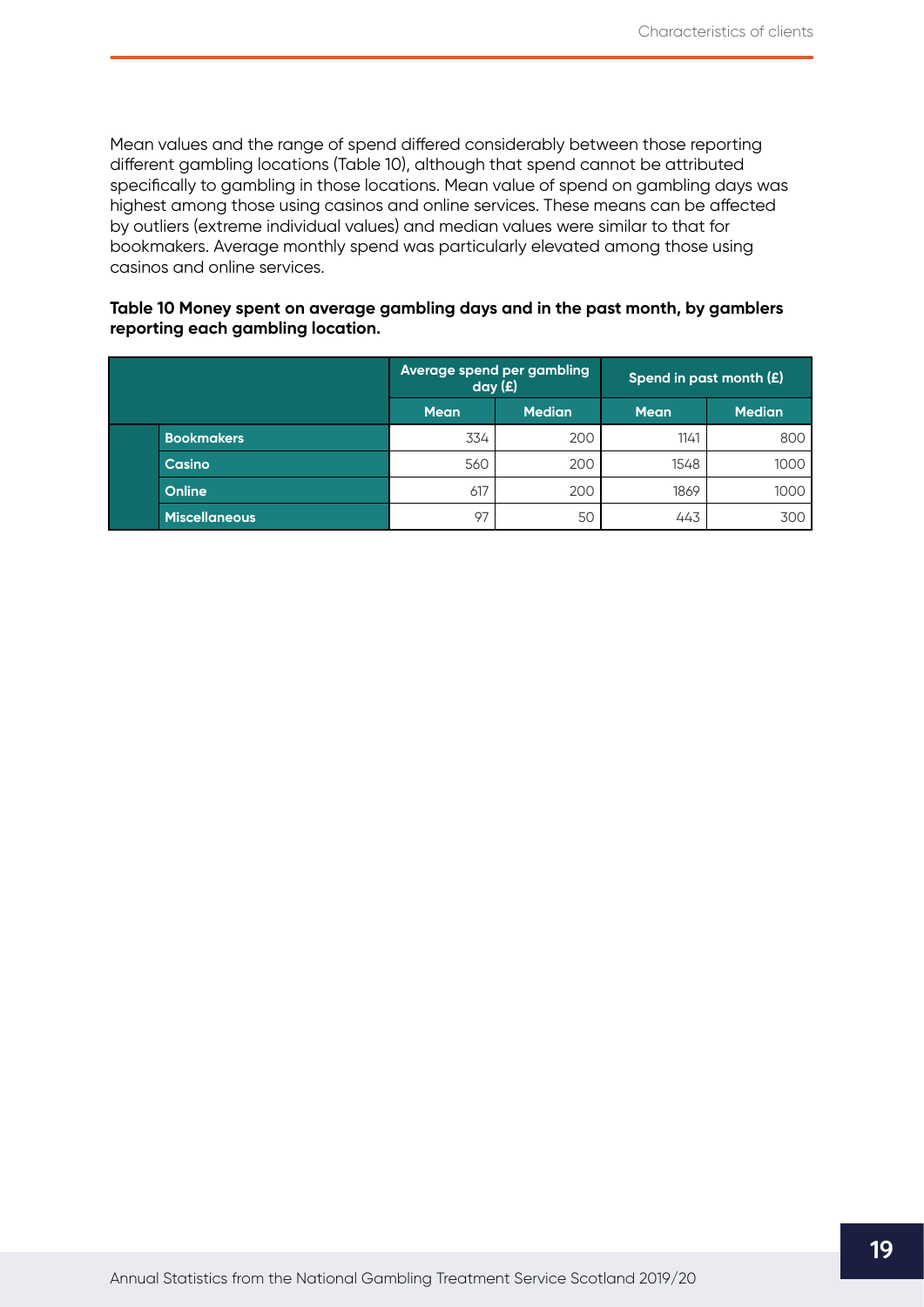# <span id="page-20-0"></span>**7 Access to services**

# **7.1 Source of referral into treatment**

A clear majority of referrals (92%) were self-made. Mental health trusts, probation and 'other services or agencies' accounted for 7% of referrals between them (Table 11). Other sources accounted for less than 2% of referrals in total.

**Table 11 Referral source for clients treated in 2019/20, by type of client**

|                                  | <b>Gambling client</b> |        |           | <b>Other client</b> |     | <b>Total</b> |
|----------------------------------|------------------------|--------|-----------|---------------------|-----|--------------|
|                                  | N                      | %      | N         | %                   | N   | %            |
| Self-referral                    | 236                    | 91.5%  | 34        | 91.9%               | 270 | 91.5%        |
| Other service or agency          | 6                      | 2.3%   | 2         | 5.4%                | 8   | 2.7%         |
| <b>Mental health NHS trust</b>   | 6                      | 2.3%   | $\bigcap$ | 0.0%                | 6   | 2.0%         |
| <b>Probation service</b>         | 5                      | 1.9%   |           | 2.7%                | 6   | 2.0%         |
| <b>Other primary health care</b> | 2                      | 0.8%   | $\Omega$  | 0.0%                | 2   | 0.7%         |
| <b>GP</b>                        | 2                      | 0.8%   | ∩         | 0.0%                | 2   | 0.7%         |
| Other service or agency          |                        | 0.4%   | $\Omega$  | 0.0%                |     | 0.3%         |
| <b>Total</b>                     | 258                    | 100.0% | 37        | 100.0%              | 295 | 100.0%       |

# **7.2 Waiting times for first appointment**

Waiting time was calculated as the time between referral date and first recorded appointment. For clients treated during 2019/20, 50% of clients were seen within six days and 75% within nine days.

# **7.3 Length of time in treatment**

Among all those receiving and ending treatment within 2019/20, treatment lasted for an average (median) of five weeks. One quarter of clients received treatment for two weeks or less, half received treatment for between two and 12 weeks and one quarter received treatment for over 12 weeks. Treatment for clients other than gamblers was shorter, with a median of two weeks compared to five weeks for gamblers.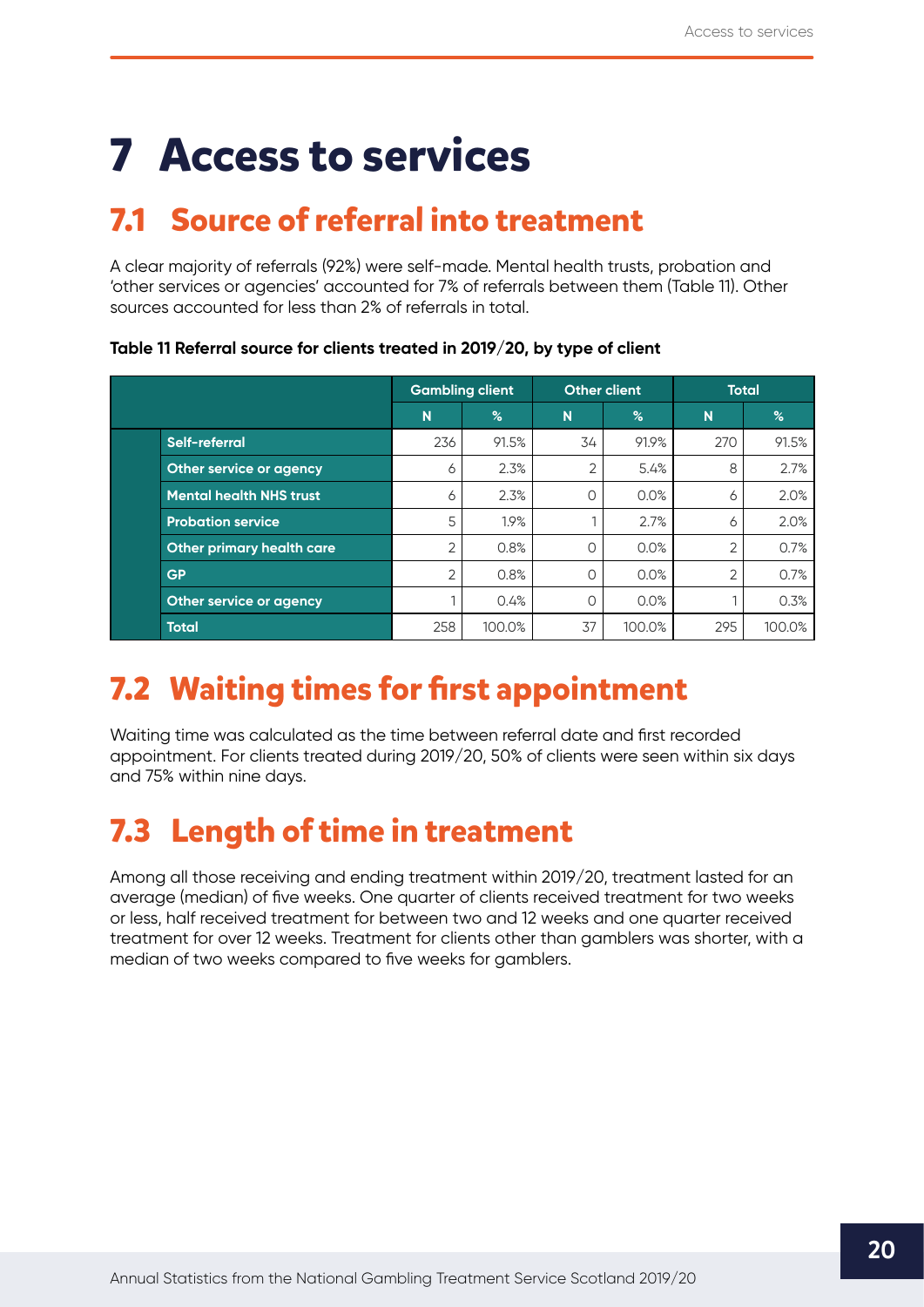# <span id="page-21-0"></span>**8 Treatment Outcomes**

Among clients treated within 2019/20, 42 (14%) were still in treatment at the end of March 2020, whereas 253 (86%) were discharged before the end of March 2020. Treatment outcomes are presented for those clients who were discharged in this period in order to represent their status at the end of treatment.

# **8.1 Treatment exit reasons**

A majority of clients (58%) who were discharged within 2019/20 completed their scheduled treatment. However, 29% dropped out of treatment before a scheduled endpoint. A smaller proportion were discharged early by agreement (12%). Clients other than gamblers were less likely to complete treatment (52% compared to 59%), less likely to drop out (17% compared to 31%), but more likely to be discharged early by agreement (28% compared to 10%).

|                                      | <b>Gambling client</b> |        |          |               | <b>Other client</b> |        | <b>Total</b> |  |
|--------------------------------------|------------------------|--------|----------|---------------|---------------------|--------|--------------|--|
|                                      | N                      | $\%$   | N        | $\frac{9}{6}$ | N                   | %      |              |  |
| <b>Completed scheduled treatment</b> | 132                    | 58.9%  | 15       | 51.7%         | 147                 | 58.1%  |              |  |
| <b>Dropped out</b>                   | 69                     | 30.8%  | 5        | 17.2%         | 74                  | 29.2%  |              |  |
| <b>Discharged by agreement</b>       | 22                     | 9.8%   | 8        | 27.6%         | 30                  | 11.9%  |              |  |
| <b>Not known</b>                     | Ο                      | 0.0%   |          | 3.4%          |                     | 0.4%   |              |  |
| <b>Referred on</b>                   |                        | 0.4%   | $\Omega$ | 0.0%          |                     | 0.4%   |              |  |
| <b>Deceased</b>                      | 0                      | 0.0%   |          | 0.0%          | 0                   | 0.0%   |              |  |
| <b>Total</b>                         | 224                    | 100.0% | 29       | 100.0%        | 253                 | 100.0% |              |  |

#### **Table 12 Reasons for treatment exit for clients treated within 2019/20**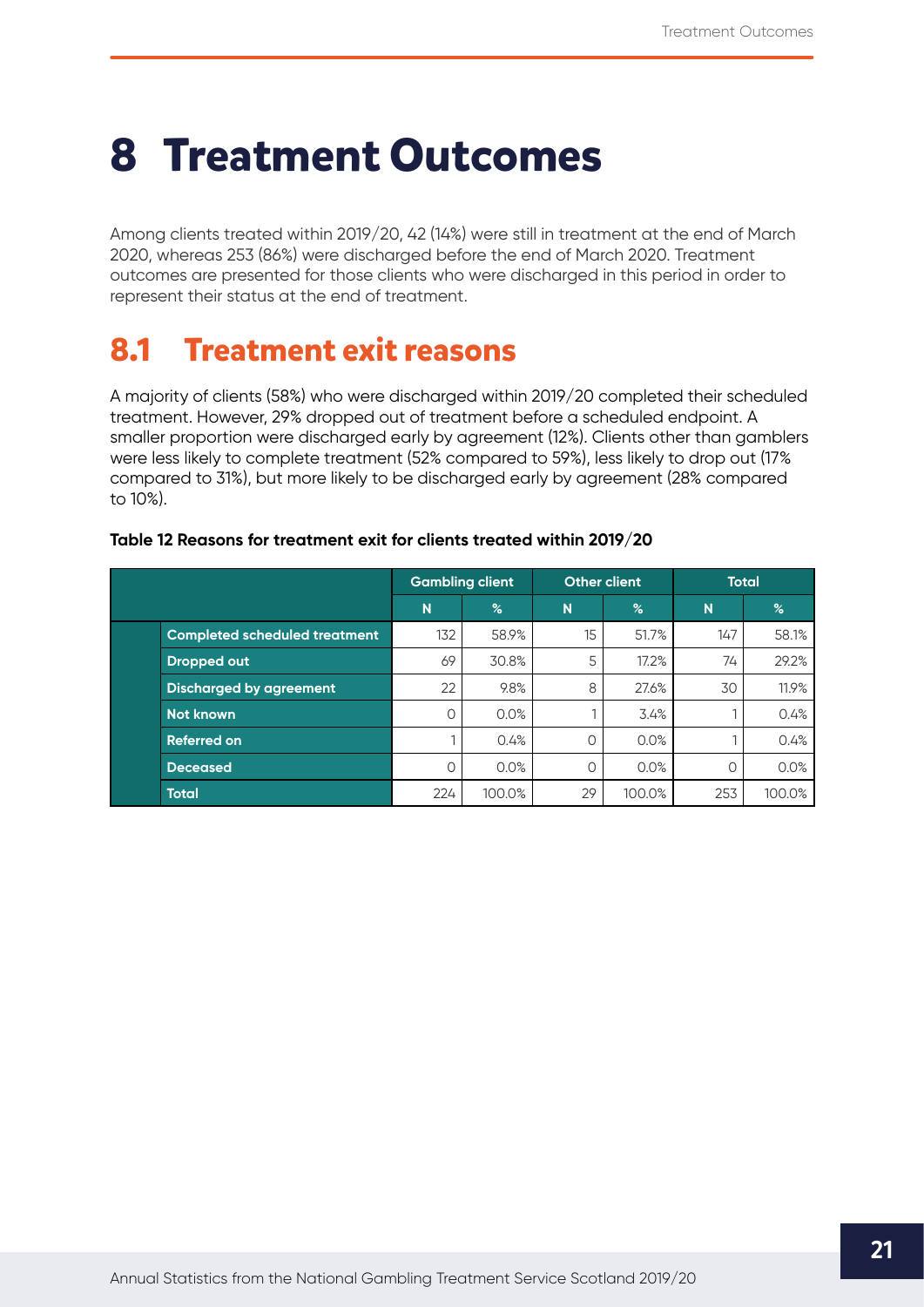# <span id="page-22-0"></span>**8.2 Severity scores**

## **8.2.1 Baseline severity scores**

Two measures of severity are routinely recorded within appointments, specifically the Problem Gambling Severity Index (PGSI) and the CORE-10 score.

## **PGSI**

The PGSI is a validated tool<sup>17</sup> used in the Health Survey for England, Scottish Health Survey and the Welsh Problem Gambling Survey. The PGSI consists of nine items and each item is assessed on a four-point scale, giving a total score of between zero and 27 points.

A PGSI score of eight or more represents a problem gambler. Scores between three and seven represent 'moderate risk' gambling (gamblers who experience a moderate level of problems leading to some negative consequences) and a score of one or two represents 'low risk' gambling (gamblers who experience a low level of problems with few or no identified negative consequences).

At the earliest known appointment for gamblers treated during 2019/20, PGSI score was recorded for 90% of gamblers. Among these (Table 13), the majority (99%) recorded a PGSI score of 8 or more and were defined as problem gamblers. A much smaller proportion was defined as moderate risk (1%), and none were defined as low risk or no problem. Among those defined as a problem gambler, mean PGSI score was 21, considerably higher than the minimum of eight for this category.

|                       | N   | %      |
|-----------------------|-----|--------|
| No problem            |     | 0.0%   |
| Low risk              |     | 0.0%   |
| <b>Moderate risk</b>  | 2   | 0.9%   |
| Problem gambler       | 229 | 99.1%  |
| <b>Total</b>          | 231 | 100.0% |
| <b>Missing</b>        | 27  |        |
| <b>Total gamblers</b> | 258 |        |

### **Table 13 PGSI category of severity at earliest appointment**

### **Core-10**

The Core-10 is a short 10 item questionnaire covering the following items: Anxiety (2 items); depression (2 items), trauma (1 item), physical problems (1 item) functioning (3 items - day to day, close relationships, social relationships) and risk to self (1 item). The measure has

<sup>17</sup> PGSI is a validated population level screening tool. It should be noted that the PGSI was not designed as a clinical tool, nor as an outcome measure for treatment. PGSI cannot be directly interpreted as a benchmark of treatment effectiveness, as longer-term outcomes are not captured. However, in the absence of a widely agreed clinical measure, the PGSI provides an internationally recognised indicator of gambling harm.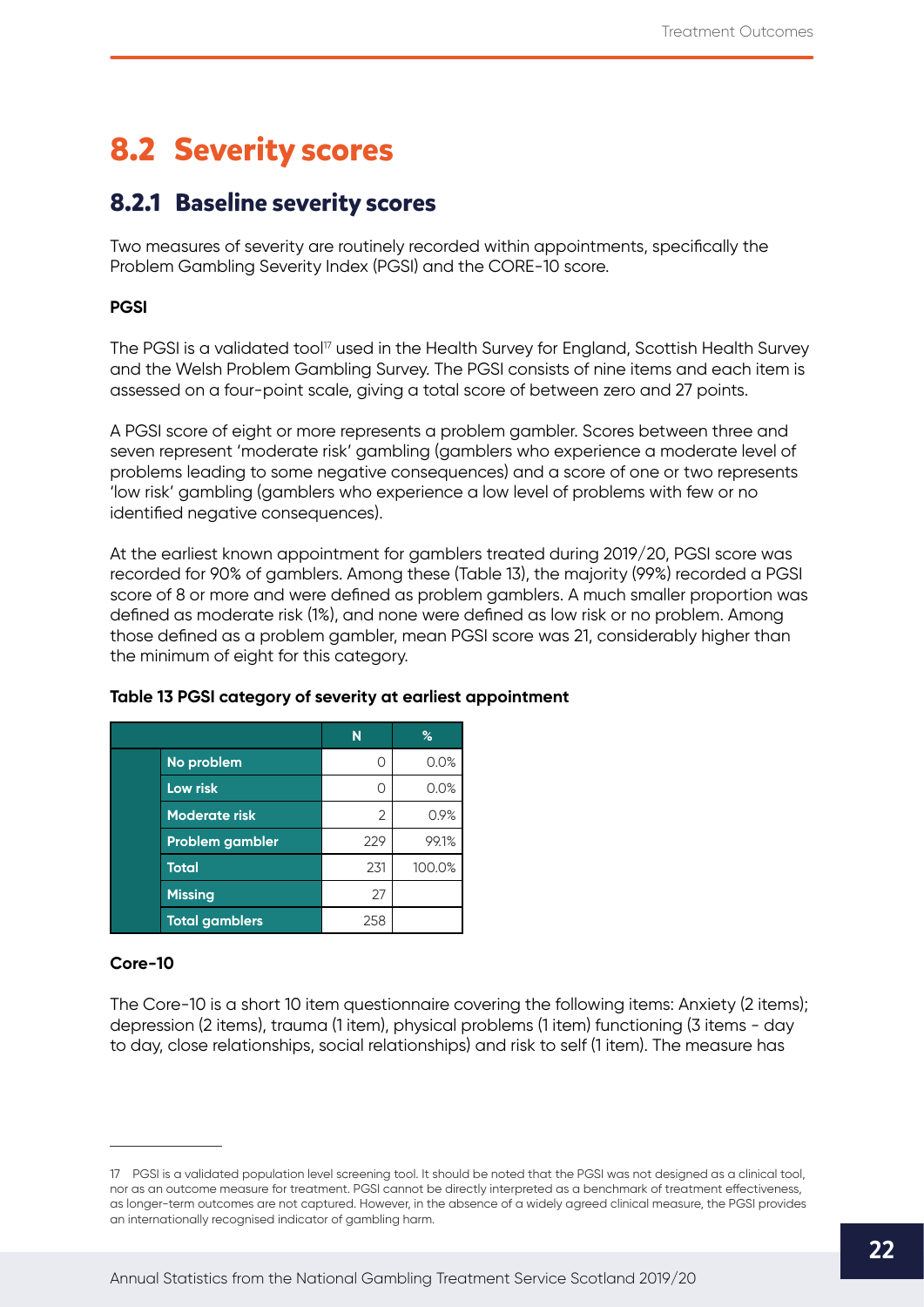<span id="page-23-0"></span>6 high intensity/severity and 4 low intensity/severity items, which are individually scored on a 0 to 4 scale. A score of 40 (the maximum) would be classed as severe distress, 25 = moderate to severe, 20 = moderate, 15 = mild with 10 or under below the clinical cut off.

At the earliest known appointment for clients treated during 2019/20, CORE-10 score was recorded for 89% of clients. Among these clients, scores were distributed relatively evenly across the categories of severity (Table 14) with around one fifth of clients scoring as severe (18%), moderate-to-severe (20%) or moderate (18%), 29% scoring as mild and 15% scoring below clinical cut-off. Compared to other clients, gamblers were slightly more likely to score severe (18% compared to 16%) or moderate severe (21% compared to 10%).

|                               | <b>Gambling client</b> |        |    | <b>Other client</b> | <b>Total</b> |        |
|-------------------------------|------------------------|--------|----|---------------------|--------------|--------|
|                               | N                      | $\%$   | N  | %                   | N            | %      |
| <b>Below clinical cut-off</b> | 32                     | 13.9%  | 8  | 25.8%               | 40           | 15.3%  |
| <b>Mild</b>                   | 68                     | 29.4%  | 8  | 25.8%               | 76           | 29.0%  |
| <b>Moderate</b>               | 40                     | 17.3%  | ⇁  | 22.6%               | 47           | 17.9%  |
| <b>Moderate severe</b>        | 49                     | 21.2%  | 3  | 9.7%                | 52           | 19.8%  |
| <b>Severe</b>                 | 42                     | 18.2%  | 5  | 16.1%               | 47           | 17.9%  |
| <b>Total</b>                  | 231                    | 100.0% | 31 | 100.0%              | 262          | 100.0% |
| <b>Missing</b>                | 27                     |        | 6  |                     | 33           |        |
| <b>Total clients</b>          | 258                    |        | 37 |                     | 295          |        |

## **8.2.2 Change in severity scores**

As repeat scores for PGSI and CORE-10 are recorded across appointments, it is possible to report on changes to these scores over time. These are reported here in three ways, specifically: overall change in score, increases and decreases in scores, and changes between categories of severity. Changes are reported as those between earliest and latest appointments within a client episode of treatment, and therefore if a client has received multiple episodes of treatment (from one or more providers), scores may not be reflective of the cumulative change over their entire treatment history.

## **8.2.2.1 PGSI**

Changes in PGSI score were calculated for clients who ended treatment before the end of March 2020 (see section 8.1). Between earliest and latest appointment within treatment where PGSI scores were recorded, clients improved, on average (median), by a score of 12 points on the PGSI scale.

Table 15 summarises the direction and extent of change in PGSI scores with the majority (72%) improving between start and end of treatment, around one quarter (27%) showing no change and a small minority (1%) recording a higher score of severity at latest appointment compared to earliest. Gamblers were most likely (36%) to improve by 10-18 points, with a further quarter (24%) improving by 20-27 points.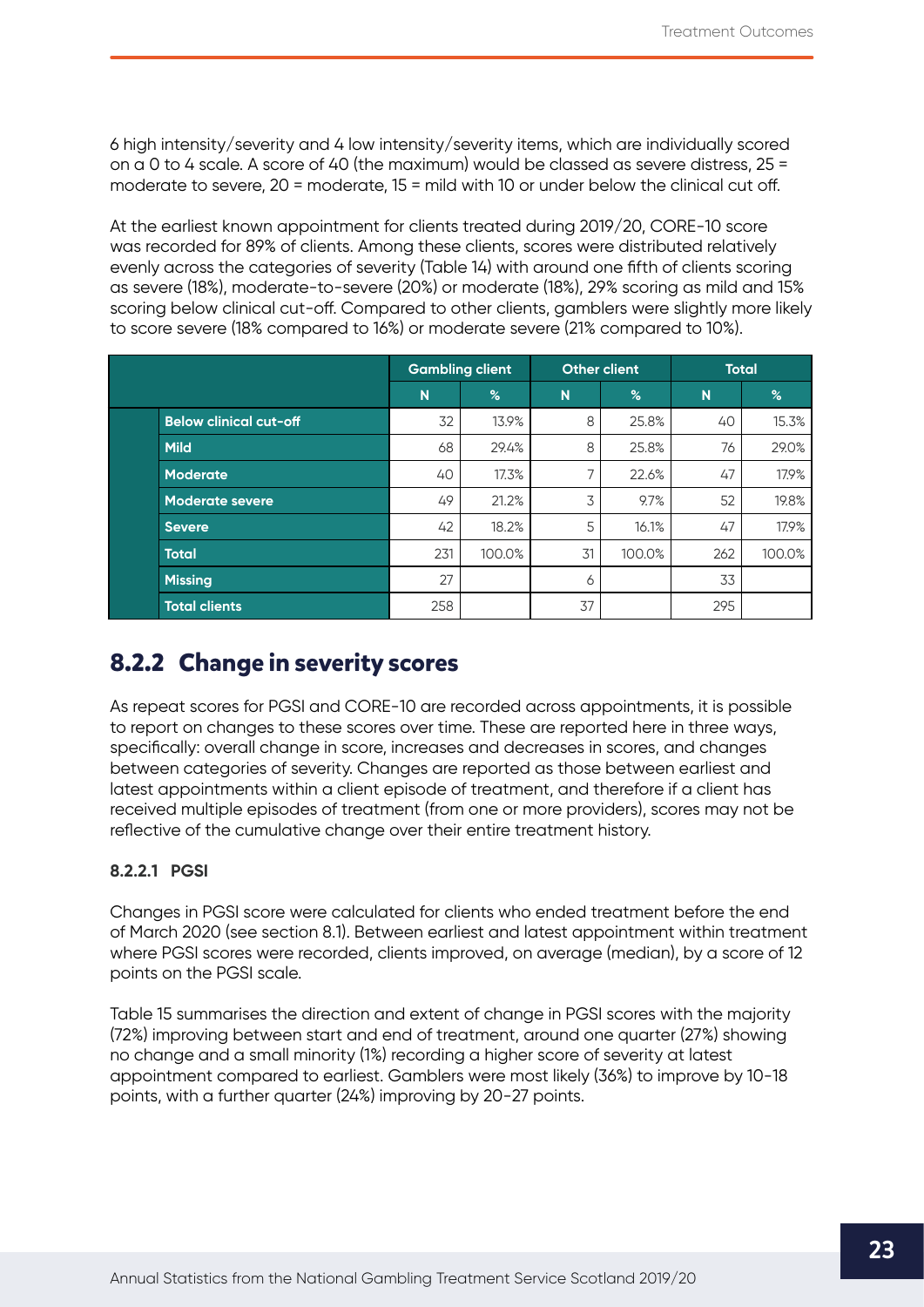Table 16 shows these changes in PGSI score by discharge reason. Lack of change in score was much more likely in those that did not complete treatment. For those who completed scheduled treatment, improved scores were recorded for the majority (90%).

|                               | N   | $\%$   |
|-------------------------------|-----|--------|
| Improved by 19-27 points      | 54  | 24.1%  |
| Improved by 10-18 points      | 80  | 35.7%  |
| <b>Improved by 1-9 points</b> | 27  | 12.1%  |
| <b>No Change</b>              | 60  | 26.8%  |
| Increased: 1 to 9 points      | 3   | 1.3%   |
| Increased: 10 to 18 points    | O   | 0.0%   |
| Increased: 19 to 27 points    | Ω   | 0.0%   |
| <b>Total</b>                  | 224 | 100.0% |
| <b>Missing</b>                | ∩   |        |
| <b>Total gamblers</b>         | 224 |        |

**Table 15 Changes in PGSI score between earliest and latest appointments** 

#### **Table 16 Direction of change in PGSI score between earliest and latest appointments by reason for discharge**

|                                             | <b>Worse</b><br>N<br>$\%$ |      | No change |        | <b>Better</b> |       |
|---------------------------------------------|---------------------------|------|-----------|--------|---------------|-------|
|                                             |                           |      | N         | %      | N             | %     |
| <b>Discharged by agreement</b>              |                           | 0.0% | 22        | 100.0% |               | 0.0%  |
| <b>Completed scheduled treatment</b>        | っ                         | 1.5% | 11        | 8.3%   | 119           | 90.2% |
| Dropped out                                 |                           | 1.4% | 26        | 37.7%  | 42            | 60.9% |
| <b>Referred on (Assessed &amp; treated)</b> |                           | 0.0% |           | 100.0% |               | 0.0%  |

Table 17 shows the latest category of severity recorded before the end of treatment compared with the earliest in Table 13. At this point a much smaller proportion of clients (46%) were still classed as problem gamblers by their PGSI score<sup>18</sup>. Thirteen percent of gamblers were now defined as 'non-problem', with the remainder defined at either low (16%) or moderate (25%) risk.

<sup>18</sup> As the criteria for PGSI classification as a 'problem gambler' is a score within the range of between 8 and 27, many clients still classified as such at the end of a specific treatment episode will still have experienced a reduction in PGSI score, although not one sufficient to remove them from this category.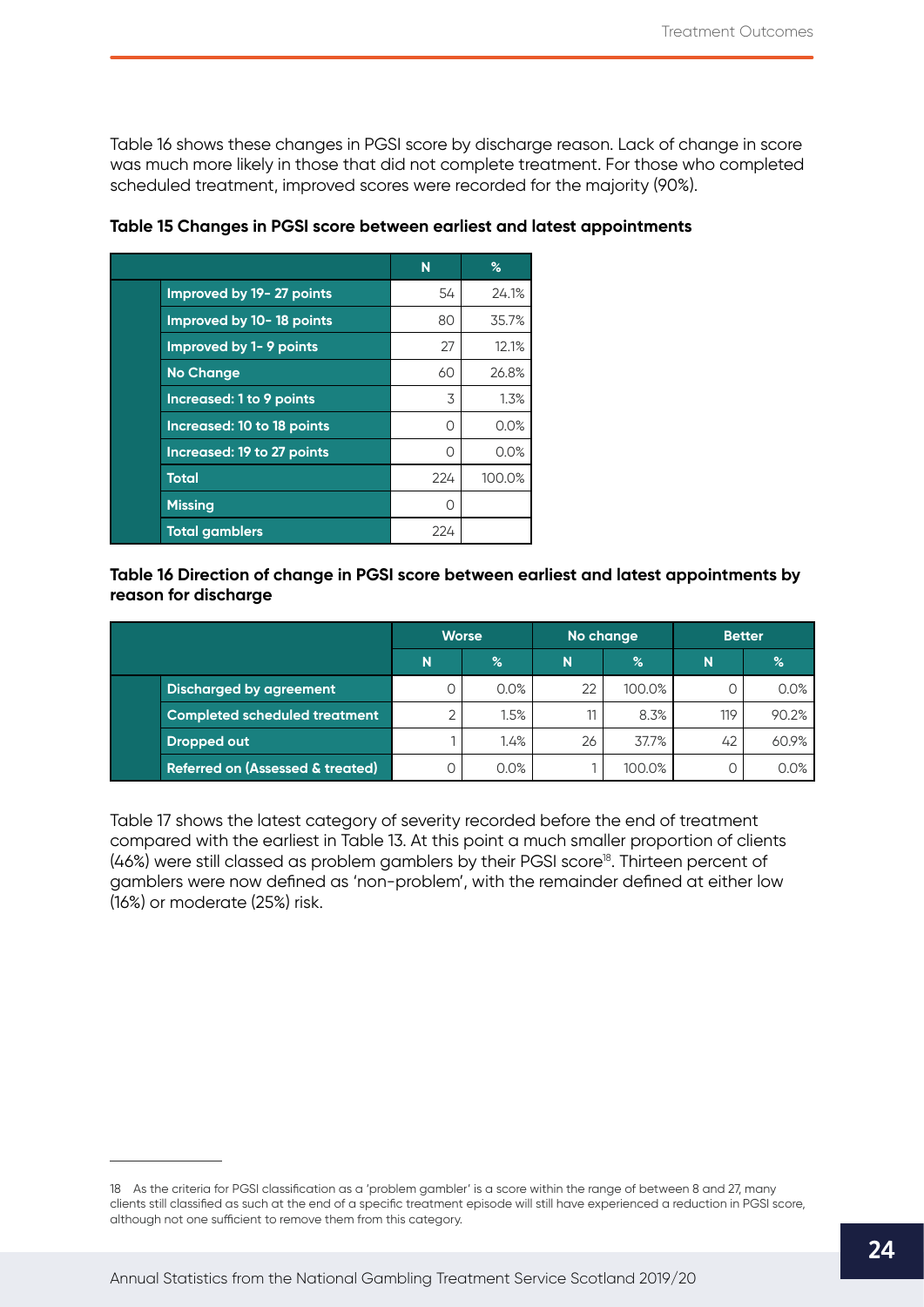|                        | N.<br><b>Clients</b> | $\%$  |
|------------------------|----------------------|-------|
| Non-problem            | 30                   | 13.4  |
| Low risk               | 36                   | 16.1  |
| <b>Moderate risk</b>   | 55                   | 24.6  |
| <b>Problem gambler</b> | 103                  | 46.0  |
| <b>Total</b>           | 224                  | 100.0 |
| <b>Missing</b>         |                      |       |
| <b>Total gamblers</b>  | 224                  |       |

## <span id="page-25-0"></span>**Table 17 Latest PGSI category of severity recorded within treatment**

### **8.2.2.2 CORE-10**

Changes in CORE-10 score were calculated for clients who ended treatment within the period. Between earliest and latest appointment within treatment where CORE-10 scores were recorded, clients' scores improved, on average (mean), by 8 points on the CORE-10 scale (4 points for clients other than gamblers).

Table 18 summarises the direction and extent of change in CORE-10 scores with the majority (66%) improving within treatment, but with 30% showing no change and a small minority (4%) recording a higher score of severity at their latest appointment compared to the earliest. Most improvement recorded (57%) was between one and 20 points. Gamblers were more likely than other clients to improve by more than 20 points (11% compared to 4%).

Table 19 shows these changes in CORE-10 score by discharge reason. Lack of change in score was much more likely in those that did not complete treatment. For those who completed scheduled treatment, improved scores were recorded for most (86%).

|                                 | <b>Gambling clients</b> |        |          | <b>Other clients</b> | <b>Total</b> |        |
|---------------------------------|-------------------------|--------|----------|----------------------|--------------|--------|
|                                 | N                       | %      | N        | %                    | N            | $\%$   |
| Improved by 31-40 points        | 2                       | 0.9%   | Ο        | 0.0%                 | 2            | 0.8%   |
| Improved by 21-30 points        | 20                      | 8.9%   |          | 3.6%                 | 21           | 8.3%   |
| Improved by 11-20 points        | 55                      | 24.6%  | 2        | 7.1%                 | 57           | 22.6%  |
| Improved by 1-10 points         | 77                      | 34.4%  | 10       | 35.7%                | 87           | 34.5%  |
| <b>No Change</b>                | 62                      | 27.7%  | 13       | 46.4%                | 75           | 29.8%  |
| <b>Increased by 1-10 points</b> | 7                       | 3.1%   | 2        | 7.1%                 | 9            | 3.6%   |
| Increased by 11-20 points       |                         | 0.4%   | $\Omega$ | 0.0%                 |              | 0.4%   |
| Increased by 21-30 points       | $\circ$                 | 0.0%   | $\Omega$ | 0.0%                 | 0            | 0.0%   |
| Increased by 31-40 points       | O                       | 0.0%   | $\Omega$ | 0.0%                 | $\circ$      | 0.0%   |
| <b>Total</b>                    | 224                     | 100.0% | 28       | 100.0%               | 252          | 100.0% |

### **Table 18 Direction of change in CORE-10 score between earliest and latest appointments**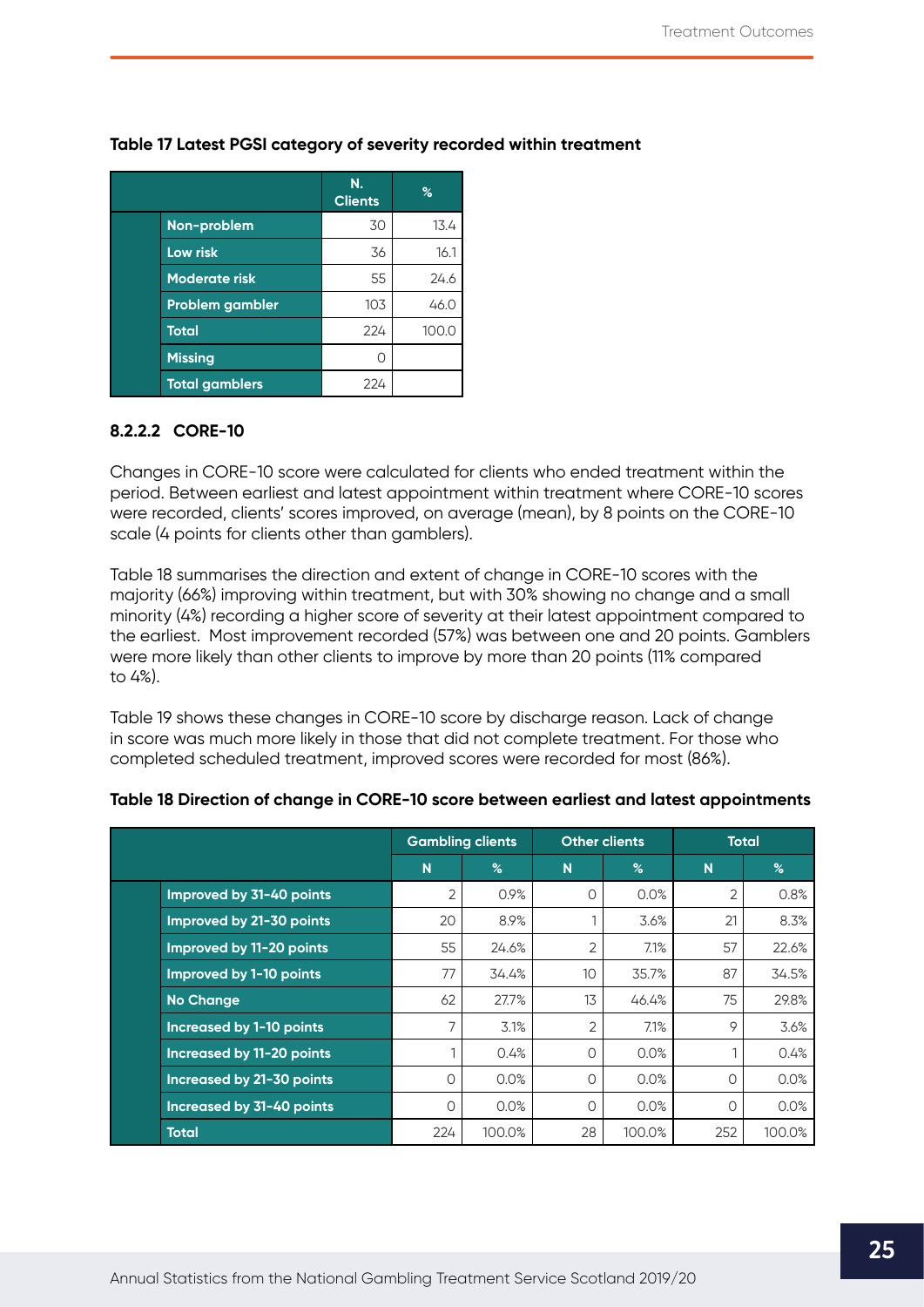**Table 19 Direction of change in CORE-10 score between earliest and latest appointments by discharge reason**

|                                             | <b>Worse</b> |      | No change |               | <b>Better</b> |       |
|---------------------------------------------|--------------|------|-----------|---------------|---------------|-------|
|                                             | N            | $\%$ | N         | $\frac{1}{2}$ | N             | $\%$  |
| <b>Discharged by agreement</b>              | 0            | 0.0% | 29        | 100.0%        |               | 0.0%  |
| <b>Completed scheduled treatment</b>        | 6            | 4.1% | 14        | 9.5%          | 127           | 86.4% |
| Dropped out                                 | 4            | 5.4% | 30        | 40.5%         | 40            | 54.1% |
| <b>Referred on (Assessed &amp; treated)</b> | 0            | 0.0% |           | 100.0%        |               | 0.0%  |
| Not known (Assessed only)                   | D            | 0.0% |           | 100.0%        |               | 0.0%  |

Table 20 shows the latest category of severity recorded before the end of treatment compared with the earliest in Table 14. At this point a smaller proportion of clients (6%) were still classed as 'severe'. A majority of clients (54%) were now defined as 'below clinical cut-off', with the majority of remainder defined at either mild (20%) or moderate (10%).

#### **Table 20 Latest CORE-10 category of severity recorded within treatment**

|                               | <b>Gambling client</b> |               | Other client |        | <b>Total</b> |               |
|-------------------------------|------------------------|---------------|--------------|--------|--------------|---------------|
|                               | N                      | $\frac{9}{6}$ | N            | %      | N            | $\frac{1}{6}$ |
| <b>Below clinical cut-off</b> | 125                    | 55.8%         | 12           | 42.9%  | 137          | 54.4%         |
| <b>Mild</b>                   | 43                     | 19.2%         | 8            | 28.6%  | 51           | 20.2%         |
| <b>Moderate</b>               | 20                     | 8.9%          | 5            | 17.9%  | 25           | 9.9%          |
| <b>Moderate severe</b>        | 22                     | 9.8%          | 3            | 10.7%  | 25           | 9.9%          |
| Severe                        | 14                     | 6.3%          | 0            | 0.0%   | 14           | 5.6%          |
| <b>Total</b>                  | 224                    | 100.0%        | 28           | 100.0% | 252          | 100.0%        |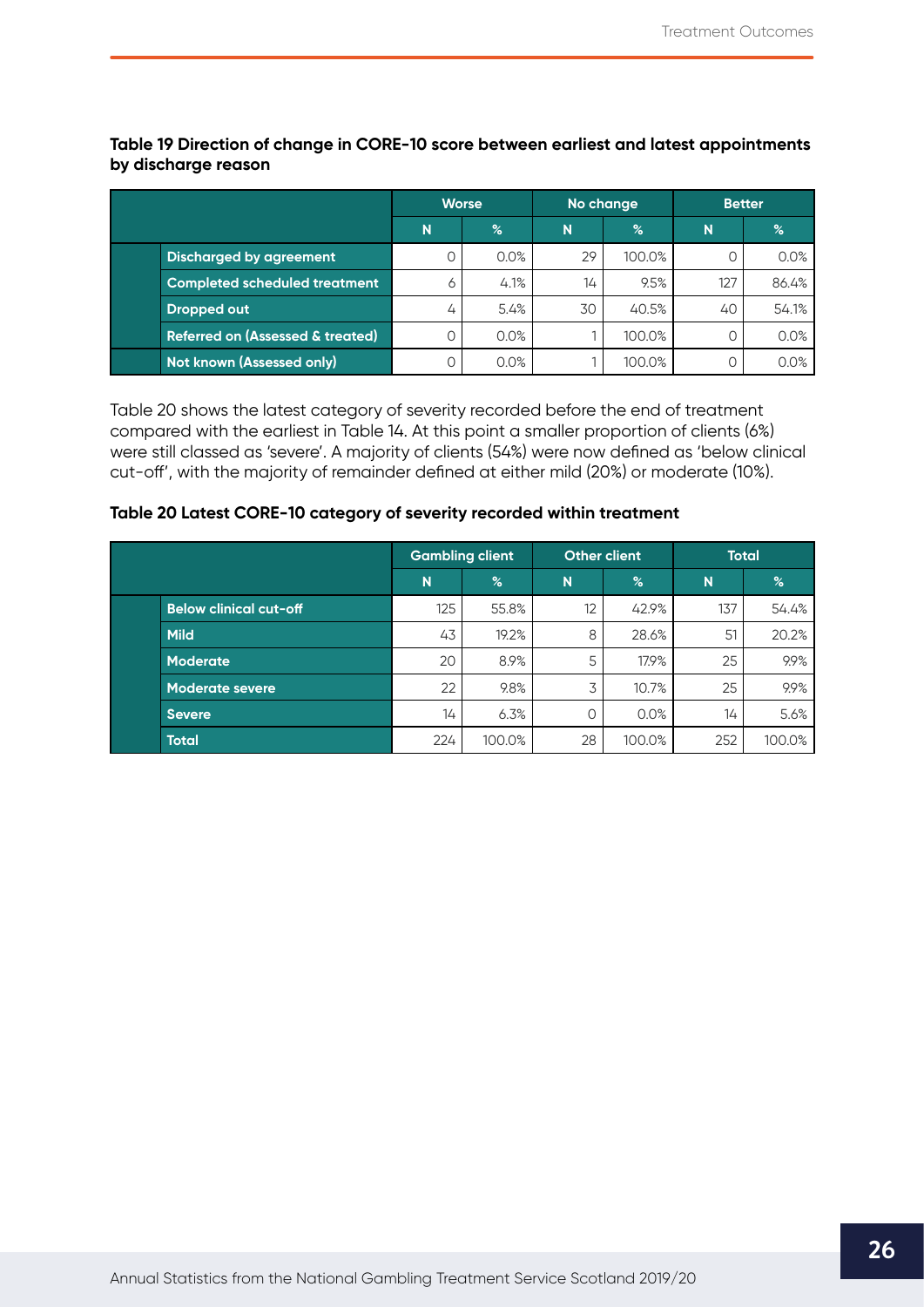# <span id="page-27-0"></span>**9 Trends**

# **9.1 Trends in numbers in treatment**

Table 21 shows that the number of clients treated in a given year has varied since 2015/16, with the greatest number of clients treated in 2017/18.

### **Table 21 Trends in number of clients treated in the year – 2015/16 to 2018/19**

|                        | 2015/16 | 2016/17 | 2017/18 | 2018/19 | 2019/20 |
|------------------------|---------|---------|---------|---------|---------|
| <b>Clients treated</b> | 218     | 280     | 302     | 295     | 295     |



## **Figure 1 Trends in number of treated clients – 2015/16 to 2019/20**

Gambling services provide a point of contact and support both for problem gamblers and by those affected by another's gambling. Table 22 shows that the proportion of clients seeking help due to another individual's gambling has increased from 3% in 2015/16 to 9% in 2019/20.

|                                                  |     | 2015/16       |     | 2017/18<br>2016/17 |     |       |     | 2018/19       |     | 2019/20 |  |
|--------------------------------------------------|-----|---------------|-----|--------------------|-----|-------|-----|---------------|-----|---------|--|
|                                                  | N.  | $\frac{1}{6}$ | N.  | $\%$               | N.  | %     | N.  | $\frac{1}{2}$ | N.  | %       |  |
| <b>Problem gambler</b>                           | 211 | 97.2%         | 267 | 96.0%              | 283 | 95.3% | 272 | 94.4%         | 258 | 89.9%   |  |
| <b>Affected other</b>                            | 6   | 2.8%          | 11  | 4.0%               | 14  | 4.7%  | 16  | 5.6%          | 26  | 9.1%    |  |
| Person at risk of developing<br>gambling problem | Ο   | 0.0%          | 0   | 0.0%               | 0   | 0.0%  | 0   | 0.0%          | 3   | 1.0%    |  |
| <b>Missing</b>                                   |     |               | ⌒   |                    | 5   |       |     |               | 8   |         |  |
| <b>Total Clients</b>                             | 218 |               | 280 |                    | 302 |       | 295 |               | 295 |         |  |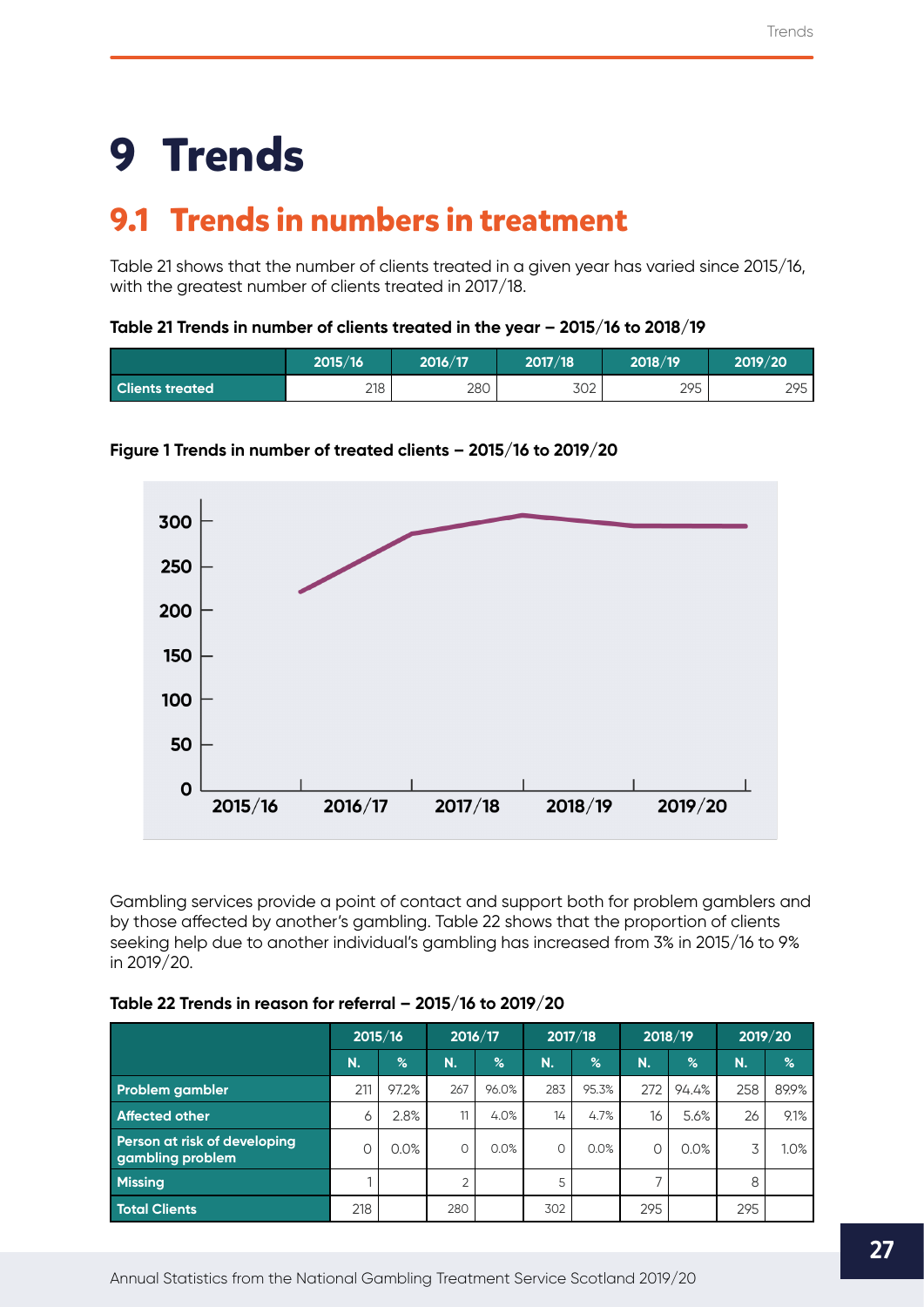# <span id="page-28-0"></span>**9.2 Trends in gambling type**

The most notable difference in reported gambling locations between 2015/16 and 2019/20 (Table 23) has been the increase in the proportion reporting use of online gambling services (rising from 52% to 70%) alongside the reduction in the proportion using bookmakers (falling from 54% to 42%). Other gambling types remained relatively stable, although there was some indication of an increase in use of casinos (from 4% to 8%) and miscellaneous (from 3% to 7%).

|                                              |         | 2015/16 |     | 2016/17 |          | 2017/18 |     | 2018/19 | 2019/20 |        |
|----------------------------------------------|---------|---------|-----|---------|----------|---------|-----|---------|---------|--------|
|                                              | N.      | %       | N.  | %       | N.       | %       | N.  | %       | N.      | %      |
| <b>Bookmakers</b>                            | 113     | 53.6%   | 114 | 42.7%   | 125      | 45.1%   | 119 | 44.4%   | 105     | 41.7%  |
| <b>Bingo Hall</b>                            | 3       | 1.4%    | 2   | 0.7%    | 3        | 1.1%    | 7   | 2.6%    |         | 0.4%   |
| <b>Casino</b>                                | 9       | 4.3%    | 10  | 3.7%    | 20       | 7.2%    | 22  | 8.2%    | 21      | 8.3%   |
| <b>Live Events</b>                           | 0       | 0.0%    | 0   | 0.0%    | $\circ$  | 0.0%    | 1   | 0.4%    | 0       | 0.0%   |
| <b>Adult Entertainment</b><br><b>Centre</b>  | 7       | 3.3%    | 7   | 2.6%    | 7        | 2.5%    | 7   | 2.6%    | 5       | 2.0%   |
| <b>Family Entertainment</b><br><b>Centre</b> | $\circ$ | 0.0%    |     | 0.4%    | 1        | 0.4%    | 1   | 0.4%    | 0       | 0.0%   |
| Pub                                          | 2       | 0.9%    | 3   | 1.1%    | 5        | 1.8%    | 2   | 0.7%    |         | 0.4%   |
| Online                                       | 110     | 52.1%   | 181 | 67.8%   | 186      | 67.1%   | 178 | 66.4%   | 176     | 69.8%  |
| <b>Miscellaneous</b>                         | 7       | 3.3%    | 13  | 4.9%    | 16       | 5.8%    | 16  | 6.0%    | 17      | 6.7%   |
| <b>Private Members Club</b>                  | $\circ$ | 0.0%    | 0   | 0.0%    | $\Omega$ | 0.0%    | 0   | 0.0%    | 0       | 0.0%   |
| Other                                        | 1       | 0.5%    | 0   | 0.0%    | $\circ$  | 0.0%    | 0   | 0.0%    |         | 0.4%   |
| <b>Total</b>                                 | 211     | 100.0%  | 267 | 100.0%  | 277      | 100.0%  | 268 | 100.0%  | 252     | 100.0% |

## **Table 23 Trends in gambling locations – 2015/16 to 2019/20**

# **9.3 Trends in treatment exit reason**

Grouped by year of treatment, Table 24 shows a number of positive trends with increases in the proportion of clients completing scheduled treatment (from 51% to 58%), alongside a decrease in the proportion dropping out of treatment (from 43% to 29%).

| Table 24 Trends in exit reason - 2015/16 to 2019/20 |  |
|-----------------------------------------------------|--|
|-----------------------------------------------------|--|

|                                            | 2015/16 |        |     | 2017/18<br>2016/17 |     |        |     | 2018/19 | 2019/20 |        |
|--------------------------------------------|---------|--------|-----|--------------------|-----|--------|-----|---------|---------|--------|
|                                            | N.      | %      | N.  | $\%$               | N.  | %      | N.  | %       | N.      | %      |
| <b>Discharged by</b><br>agreement          | 12      | 6.5%   | 37  | 15.5%              | 27  | 10.5%  | 13  | 5.5%    | 30      | 11.9%  |
| <b>Completed</b><br>scheduled<br>treatment | 94      | 50.5%  | 119 | 49.8%              | 133 | 51.6%  | 133 | 56.6%   | 147     | 58.1%  |
| <b>Dropped out</b>                         | 80      | 43.0%  | 81  | 33.9%              | 92  | 35.7%  | 86  | 36.6%   | 74      | 29.2%  |
| <b>Referred on</b>                         | 0       | 0.0%   |     | 0.4%               | 6   | 2.3%   | 3   | 1.3%    |         | 0.4%   |
| <b>Deceased</b>                            | O       | 0.0%   | 0   | 0.0%               | 0   | 0.0%   | O   | 0.0%    | $\circ$ | 0.0%   |
| <b>Total Clients</b><br><b>Discharged</b>  | 186     | 100.0% | 239 | 100.0%             | 258 | 100.0% | 235 | 100.0%  | 253     | 100.0% |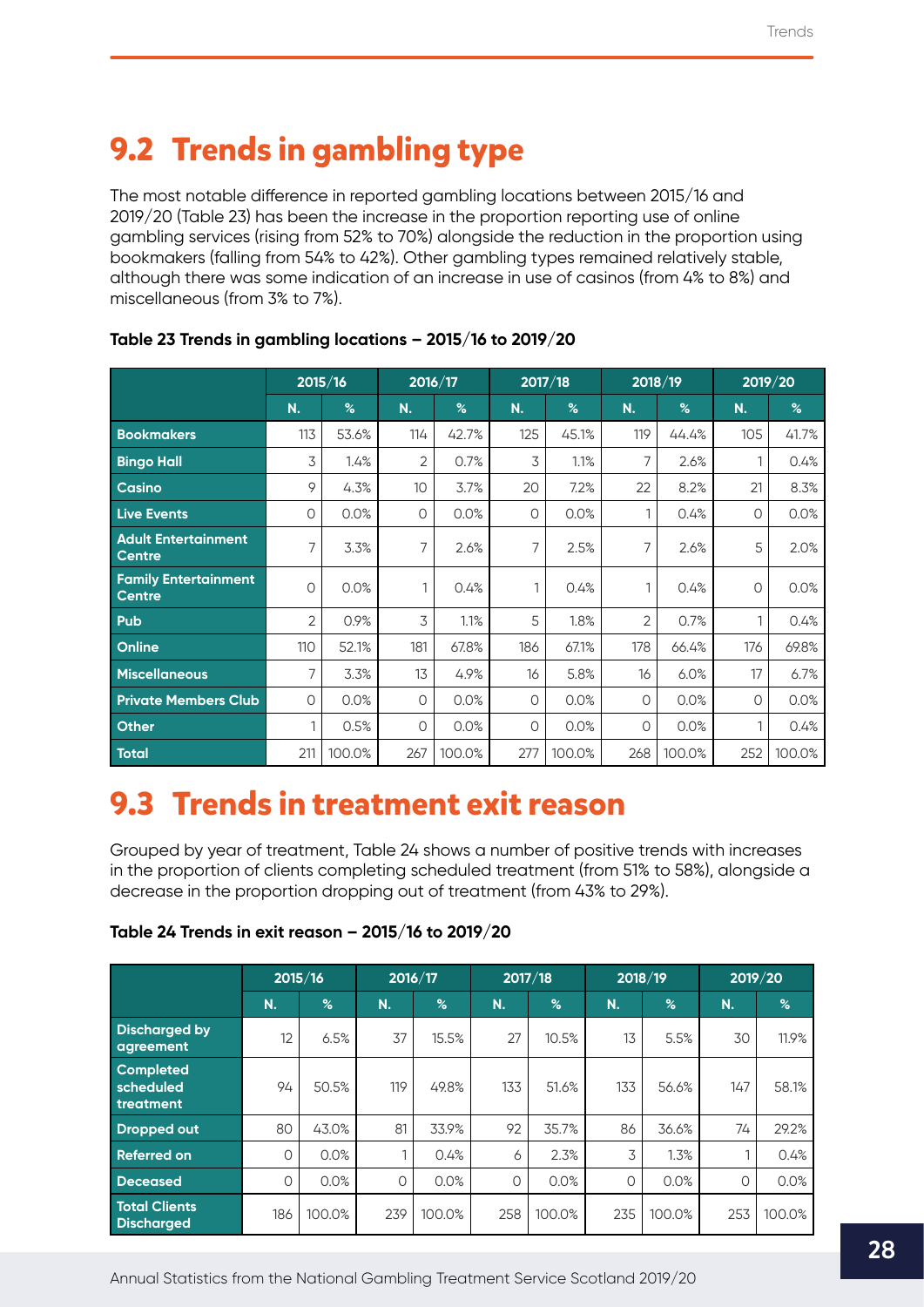# <span id="page-29-0"></span>**9.4 Trends in client characteristics**

Table 25 shows an overall small increase in the proportion of clients who are female, rising from 17% in 2015/16 to 21% in 2019/20.

|                      | 2015/16          |        | 2017/18<br>2016/17 |        | 2018/19 |        |     | 2019/20 |     |        |
|----------------------|------------------|--------|--------------------|--------|---------|--------|-----|---------|-----|--------|
|                      | N.               | $\%$   | N.                 | $\%$   | N.      | %      | N.  | %       | N.  | $\%$   |
| <b>Male</b>          | 182              | 83.5%  | 236                | 84.3%  | 248     | 82.1%  | 244 | 82.7%   | 232 | 78.6%  |
| Female               | 36               | 16.5%  | 44                 | 15.7%  | 54      | 17.9%  | 50  | 16.9%   | 63  | 21.4%  |
| <b>Total Clients</b> | 218 <sub>1</sub> | 100.0% | 280                | 100.0% | 302     | 100.0% | 295 | 100.0%  | 295 | 100.0% |

## **Table 25 Trends in gender – 2015/16 to 2019/20**

\* Categories of gender with less than 25 clients were excluded from this table

Table 26 shows that the proportion of clients accounted for by different ethnic groupings has not changed substantially over the last five years.

## **Table 26 Trends in ethnicity – 2015/16 to 2019/20**

|                                         | 2015/16        |       | 2016/17        |       | 2017/18<br>2018/19 |       | 2019/20 |       |         |       |
|-----------------------------------------|----------------|-------|----------------|-------|--------------------|-------|---------|-------|---------|-------|
|                                         | N.             | $\%$  | N.             | $\%$  | N.                 | $\%$  | N.      | $\%$  | N.      | $\%$  |
| White or white<br><b>British</b>        | 208            | 96.7% | 274            | 98.6% | 294                | 97.7% | 288     | 97.6% | 277     | 95.2% |
| <b>Black or Black</b><br><b>British</b> | $\overline{2}$ | 0.9%  | $\circ$        | 0.0%  |                    | 0.3%  | 0       | 0.0%  | $\circ$ | 0.0%  |
| Asian or Asian<br><b>British</b>        | 5              | 2.3%  | 3              | 1.1%  | 5                  | 1.7%  | 7       | 2.4%  | 11      | 3.8%  |
| <b>Mixed</b>                            | $\circ$        | 0.0%  | $\circ$        | 0.0%  | 0                  | 0.0%  | 0       | 0.0%  | n.      | 0.3%  |
| <b>Other</b>                            | $\circ$        | 0.0%  |                | 0.4%  |                    | 0.3%  | 0       | 0.0%  | 2       | 0.7%  |
| Not known/<br><b>Missing</b>            | 3              |       | $\overline{2}$ |       |                    |       | 0       |       | 4       |       |
| <b>Total Clients</b>                    | 218            |       | 280            |       | 302                |       | 295     |       | 295     |       |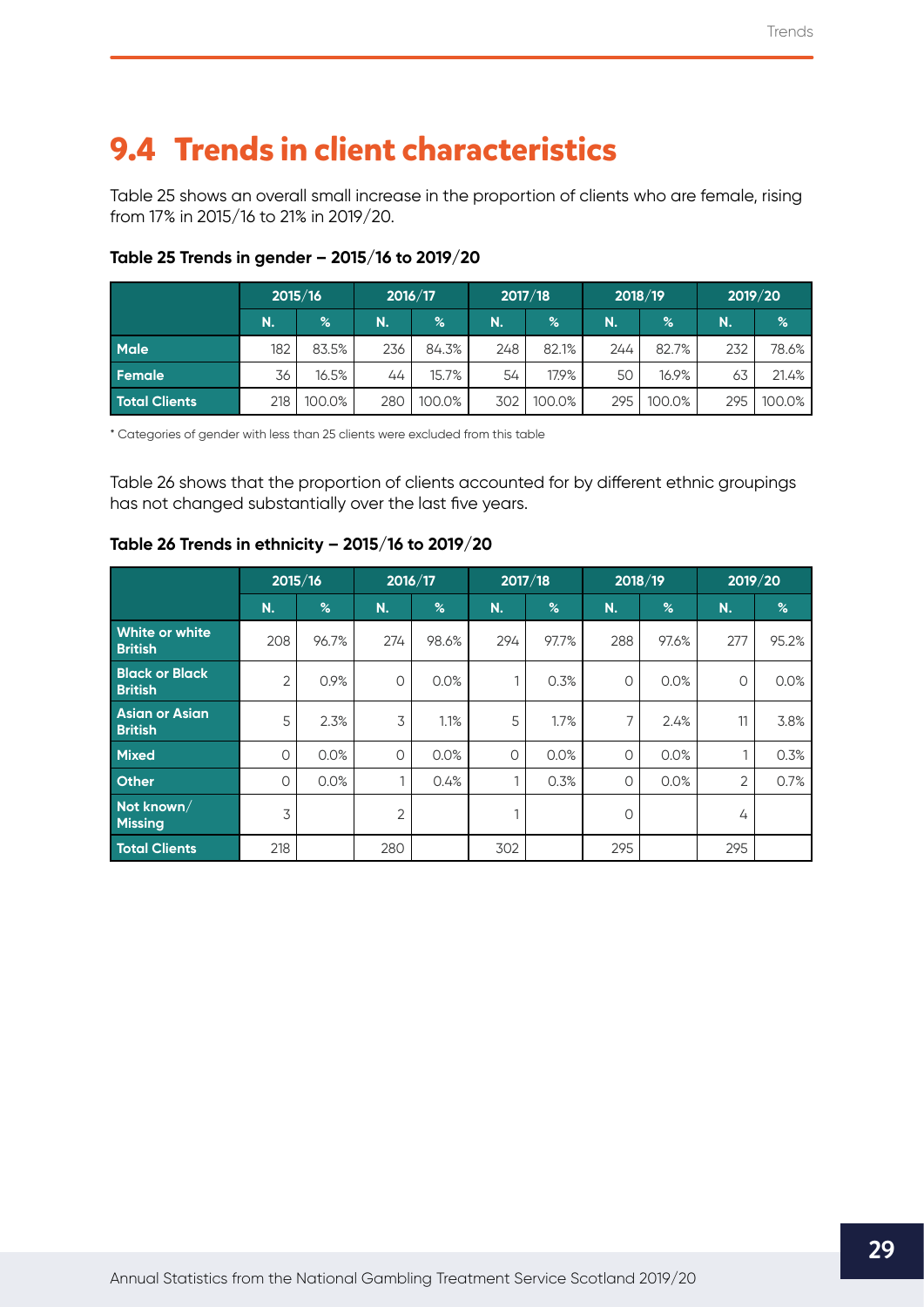# <span id="page-30-0"></span>**10 Appendices**

# **10.1 DRF data items**

## **10.1.1 Person Table**

| <b>Data Item Code</b> | <b>Data Item</b>                      | Mandatory (M)/Required (R) | <b>Input Code Table</b> |
|-----------------------|---------------------------------------|----------------------------|-------------------------|
| X1                    | Local Patient Identifier              | M                          |                         |
| X2                    | Provider code                         | M                          | -                       |
| X3                    | Date of Birth (MMYY)                  | M                          |                         |
| P <sub>1</sub>        | Gender                                | M                          | $P - A$                 |
| P <sub>2</sub>        | Postcode                              | R                          |                         |
| P3                    | Socio-economic<br>indicator           | R                          | $P-B$                   |
| P4                    | Relationship status                   | R                          | $P-C$                   |
| P <sub>5</sub>        | Ethnic background                     | R                          | $P-D$                   |
| P6                    | <b>Additional Client</b><br>Diagnosis | R                          | $P-E$                   |

## **10.1.1.1 Person Table Codes**

| <b>P-A Gender</b>                                            |  |  |  |  |  |  |
|--------------------------------------------------------------|--|--|--|--|--|--|
| Not known                                                    |  |  |  |  |  |  |
| Male                                                         |  |  |  |  |  |  |
| Female                                                       |  |  |  |  |  |  |
| Transgender                                                  |  |  |  |  |  |  |
| Not stated (person asked but declined to provide a response) |  |  |  |  |  |  |

|                | <b>P-B Socio-economic indicator</b>                                                                                                                                                    |
|----------------|----------------------------------------------------------------------------------------------------------------------------------------------------------------------------------------|
| O <sub>1</sub> | Employed                                                                                                                                                                               |
| 02             | Unemployed and Seeking Work                                                                                                                                                            |
| 03             | Students who are undertaking full (at least 16 hours per week) or part-time (less than<br>16 hours per week) education or training and who are not working or actively seeking<br>work |
| 04             | Long-term sick or disabled, those who are receiving Incapacity Benefit, Income<br>Support or both; or Employment and Support Allowance                                                 |
| 05             | Homemaker looking after the family or home and who are not working or actively<br>seeking work                                                                                         |
| 06             | Not receiving benefits and who are not working or actively seeking work                                                                                                                |
| 07             | In prison, in care, or seeking asylum                                                                                                                                                  |
| 08             | Unpaid voluntary work who are not working or actively seeking work                                                                                                                     |
| 09             | Retired                                                                                                                                                                                |
| ZZ             | Not Stated (Person asked but declined to provide a response)                                                                                                                           |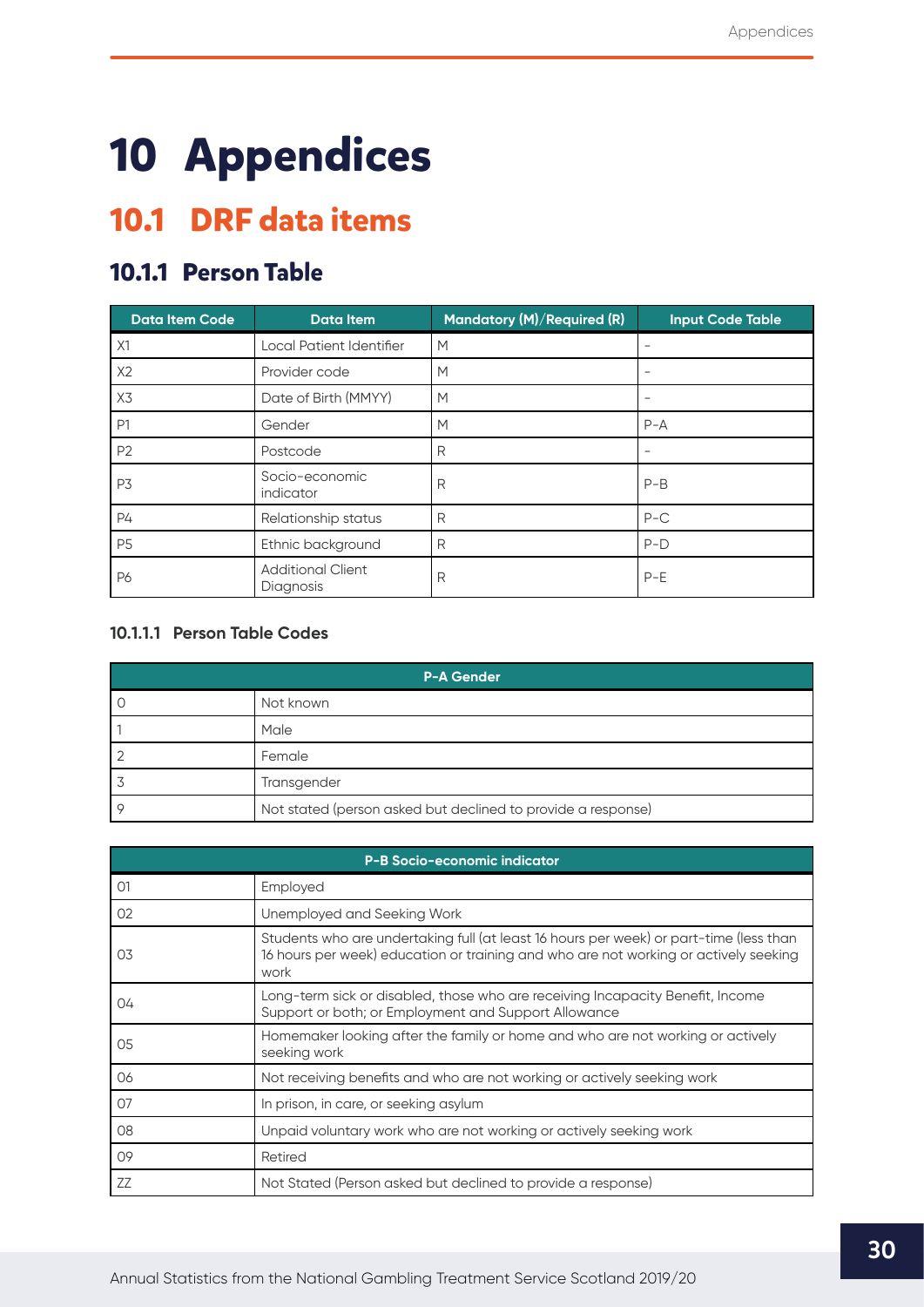| <b>P-C Relationship Status</b> |                                                              |  |  |  |  |  |  |
|--------------------------------|--------------------------------------------------------------|--|--|--|--|--|--|
| U                              | Not known                                                    |  |  |  |  |  |  |
|                                | Divorced/Dissolved Civil Partnership                         |  |  |  |  |  |  |
|                                | Separated                                                    |  |  |  |  |  |  |
| 3                              | Single                                                       |  |  |  |  |  |  |
| 4                              | Widowed                                                      |  |  |  |  |  |  |
| 5                              | In a relationship                                            |  |  |  |  |  |  |
| Ô                              | Married/Civil partnership                                    |  |  |  |  |  |  |
| 9                              | Not Stated (Person asked but declined to provide a response) |  |  |  |  |  |  |

| <b>P-D Ethnic background</b> |                                   |  |
|------------------------------|-----------------------------------|--|
| A                            | White British                     |  |
| B                            | White Irish                       |  |
| $\mathsf C$                  | White European                    |  |
| D                            | <b>White Other</b>                |  |
| Ε                            | Black, Black British: African     |  |
| F                            | Black, Black British: Caribbean   |  |
| G                            | Black, Black British: Other       |  |
| Н                            | Asian, Asian British: Bangladeshi |  |
| J                            | Asian, Asian British: Indian      |  |
| К                            | Asian, Asian British: Pakistani   |  |
| L                            | Asian, Asian British: Chinese     |  |
| M                            | Asian, Asian British: Other       |  |
| N                            | Mixed: White and Asian            |  |
| P                            | Mixed, White and Black African    |  |
| R                            | Mixed: White and Black Caribbean  |  |
| S                            | Mixed: Other                      |  |
| Ζ                            | Any other ethnic group            |  |

| <b>P-E Additional client diagnosis</b> |                                                              |  |
|----------------------------------------|--------------------------------------------------------------|--|
|                                        | Not stated (Person asked but declined to provide a response) |  |
|                                        | Yes - Pharmacological                                        |  |
|                                        | Yes - Psychological                                          |  |
|                                        | Yes - Both pharmacological and psychological                 |  |
|                                        | Nο                                                           |  |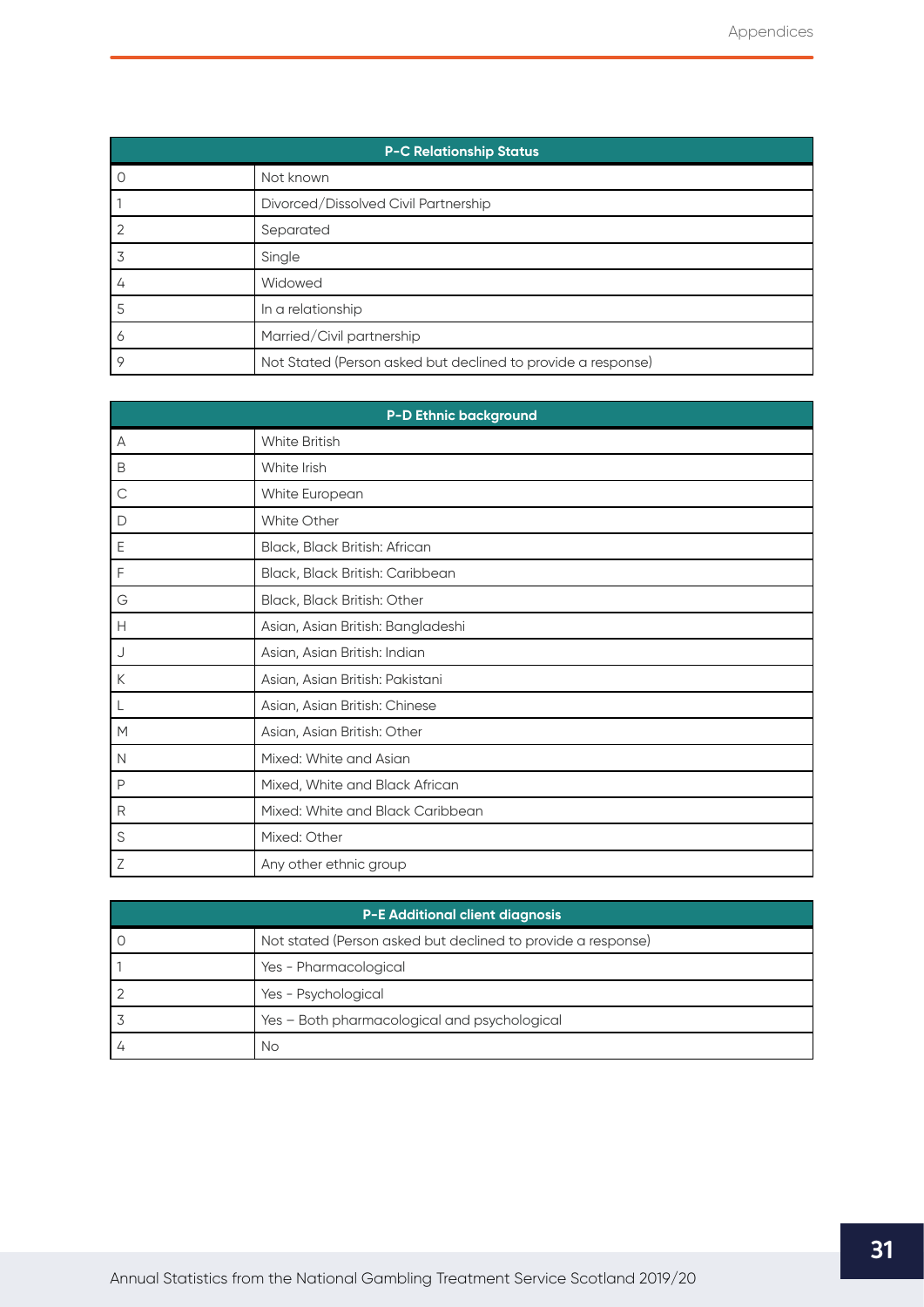| <b>Data Item Code</b> | <b>Data Item</b>                      | Mandatory (M)/Required (R) | <b>Input Code Table</b>  |
|-----------------------|---------------------------------------|----------------------------|--------------------------|
| X1                    | Local Patient Identifier              | M                          | $\overline{\phantom{m}}$ |
| X2                    | Provider code                         | M                          | $\overline{\phantom{m}}$ |
| X3                    | Date of Birth (MMYY)                  | M                          |                          |
| G1                    | Gambling activity/ies                 | M                          | $G-A$                    |
| G <sub>2</sub>        | Gambling location(s)                  | M                          | $G-B$                    |
| G3                    | Length of time gambling               | M                          |                          |
| G4                    | Job loss through<br>gambling          | R                          | $G-C$                    |
| G <sub>5</sub>        | Relationship loss through<br>gambling | R                          | $G-D$                    |
| G6                    | Age of problem gambling<br>onset      | M                          | $\overline{\phantom{m}}$ |
| G7                    | Early big win                         | R                          | $G-E$                    |
| G <sub>8</sub>        | Debt due to gambling                  | R                          | $G-F$                    |
| G9                    | Time spent gambling                   | R                          | $G-G$                    |
| G10                   | Money spent gambling                  | R                          | $G-H$                    |

## <span id="page-32-0"></span>**10.1.2 Gambling History Table**

|                                             | <b>G-A Gambling Activities</b> |                      |
|---------------------------------------------|--------------------------------|----------------------|
| A - Bookmakers                              | 1 Horses                       | Insert client rating |
|                                             | 2 Dogs                         | Insert client rating |
|                                             | 3 Sports or other event        | Insert client rating |
|                                             | 4 Gaming Machine (FOBT)        | Insert client rating |
|                                             | 5 Gaming Machine (other)       | Insert client rating |
|                                             | 6 Other                        | Insert client rating |
| B - Bingo Hall                              | 1 Live draw                    | Insert client rating |
|                                             | 2 Terminal                     | Insert client rating |
|                                             | 3 Skill Machine                | Insert client rating |
|                                             | 4 Gaming Machine (other)       | Insert client rating |
|                                             | 5 Other                        | Insert client rating |
| C - Casino                                  | 1 Poker                        | Insert client rating |
|                                             | 2 Other card games             | Insert client rating |
|                                             | 3 Roulette                     | Insert client rating |
|                                             | 4 Gaming Machine (other)       | Insert client rating |
|                                             | 5 Gaming Machine (FOBT)        | Insert client rating |
|                                             | 6 Other                        | Insert client rating |
| $D$ - Live events                           | 1 Horses                       | Insert client rating |
|                                             | 2 Dogs                         | Insert client rating |
|                                             | 3 Sports or other event        | Insert client rating |
|                                             | 4 Other                        | Insert client rating |
| E - Adult Entertainment Centre (18+ Arcade) | 1 Gaming Machine (FOBT)        | Insert client rating |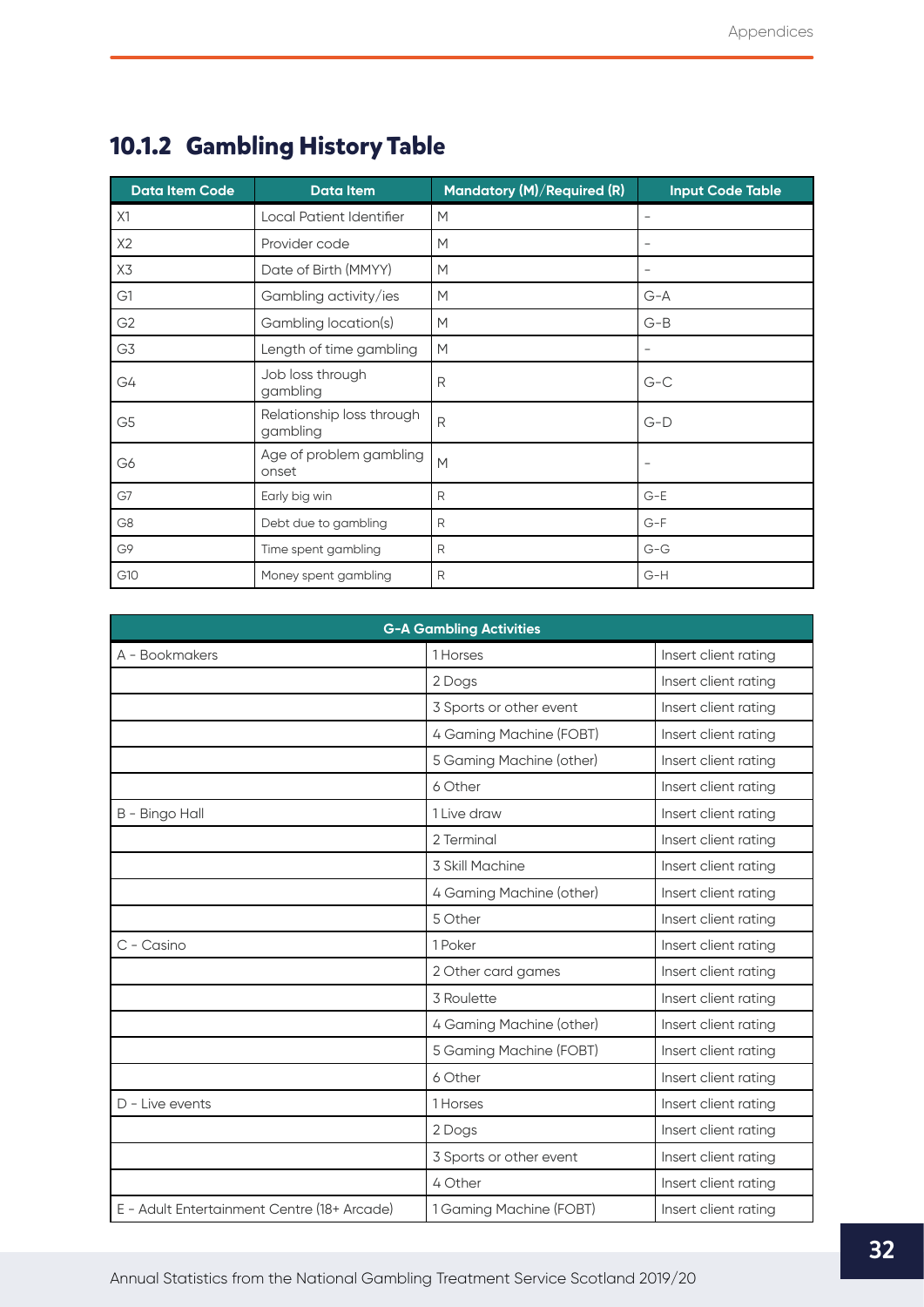|                                          | 2 Gaming Machine (other)              | Insert client rating |
|------------------------------------------|---------------------------------------|----------------------|
|                                          | 3 Skill prize machines                | Insert client rating |
|                                          | 4 Other                               | Insert client rating |
| F - Family Entertainment Centre (Arcade) | 1 Gaming Machine (FOBT)               | Insert client rating |
|                                          | 2 Gaming Machine (other)              | Insert client rating |
|                                          | 3 Skill prize machines                | Insert client rating |
|                                          | 4 Other                               | Insert client rating |
| G - Pub                                  | 1 Gaming Machine (other)              | Insert client rating |
|                                          | 2 Sports                              | Insert client rating |
|                                          | 3 Poker                               | Insert client rating |
|                                          | 4 Other                               | Insert client rating |
| H - Online                               | 1 Horses                              | Insert client rating |
|                                          | 2 Dogs                                | Insert client rating |
|                                          | 3 Spread betting                      | Insert client rating |
|                                          | 4 Sports events                       | Insert client rating |
|                                          | 5 Bingo                               | Insert client rating |
|                                          | 6 Poker                               | Insert client rating |
|                                          | 7 Casino (table games)                | Insert client rating |
|                                          | 8 Casino (slots)                      | Insert client rating |
|                                          | 9 Scratchcards                        | Insert client rating |
|                                          | 10 Betting exchange                   | Insert client rating |
|                                          | 11 Other                              | Insert client rating |
| I - Misc                                 | 1 Private/organised games             | Insert client rating |
|                                          | 2 Lottery (National)                  | Insert client rating |
|                                          | 3 Lottery (other)                     | Insert client rating |
|                                          | 4 Scratchcards                        | Insert client rating |
|                                          | 5 Football pools                      | Insert client rating |
|                                          | 6 Service station (gaming<br>machine) | Insert client rating |
| J - Private members club                 | 1 Poker                               | Insert client rating |
|                                          | 2 Other card games                    | Insert client rating |
|                                          | 3 Gaming Machine                      | Insert client rating |
|                                          | 4 Other                               | Insert client rating |
| K - Other                                | 1 Other not categorised above         | Insert client rating |

| G-B Job loss through gambling |                                                              |  |
|-------------------------------|--------------------------------------------------------------|--|
| O                             | Not stated (Person asked but declined to provide a response) |  |
|                               | Yes                                                          |  |
|                               | No                                                           |  |
| O                             | Jnknown                                                      |  |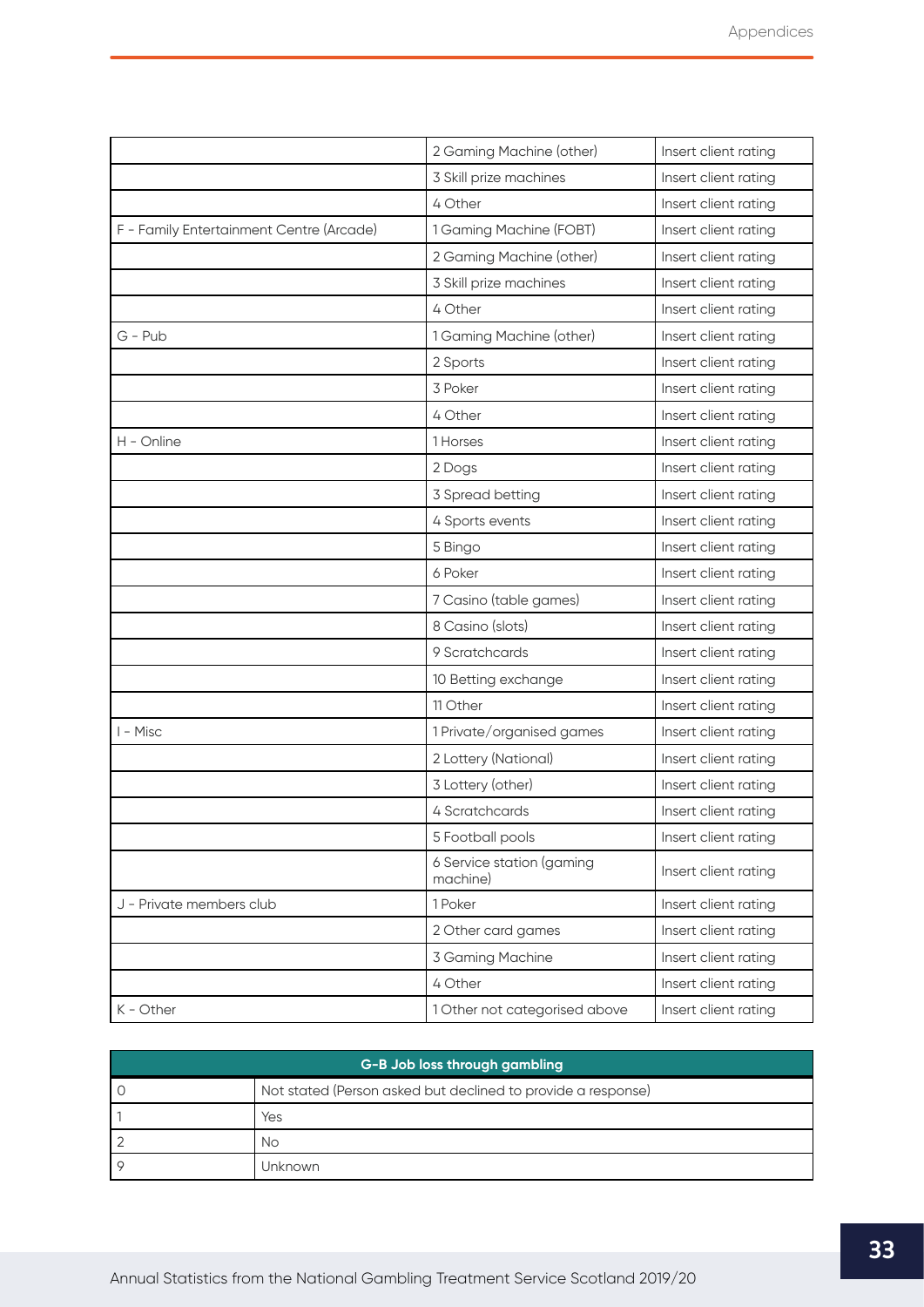<span id="page-34-0"></span>

| G-C Relationship loss through gambling |                                                              |  |
|----------------------------------------|--------------------------------------------------------------|--|
|                                        | Not stated (Person asked but declined to provide a response) |  |
|                                        | Yes                                                          |  |
|                                        | No                                                           |  |
|                                        | Unknown                                                      |  |

| G-D Early big win |                                                              |  |
|-------------------|--------------------------------------------------------------|--|
|                   | Not stated (Person asked but declined to provide a response) |  |
|                   | Yes                                                          |  |
|                   | No                                                           |  |
|                   | Unknown                                                      |  |

| <b>G-F Debt due to gambling</b> |                                                              |  |
|---------------------------------|--------------------------------------------------------------|--|
| $\circ$                         | Not stated (Person asked but declined to provide a response) |  |
| $\overline{1}$                  | <b>No</b>                                                    |  |
| $\overline{2}$                  | Under £5000                                                  |  |
| 3                               | £5000 - £9,999                                               |  |
| 4                               | £10,000 - £14,999                                            |  |
| 5                               | £15,000 - £19,999                                            |  |
| 6                               | £20,000 - £99,999                                            |  |
| 7                               | £100,000 or more                                             |  |
| 8                               | Bankruptcy                                                   |  |
| 9                               | In an IVA                                                    |  |
| 10                              | Don't know (some)                                            |  |

## **10.1.3 Referral Table**

| <b>Data Item Code</b> | <b>Data Item</b>                 | Mandatory (M)/Required (R) | <b>Input Code Table</b> |
|-----------------------|----------------------------------|----------------------------|-------------------------|
| X1                    | Local Patient Identifier         | M                          |                         |
| X2                    | Provider code                    | M                          |                         |
| X3                    | Date of Birth (MMYY)             | M                          |                         |
| R <sub>1</sub>        | <b>Referral Source</b>           | M                          | $R - A$                 |
| R <sub>2</sub>        | Date referral received           | M                          |                         |
| R3                    | Referral acceptance<br>indicator | M                          | $R-B$                   |
| R4                    | Referral reason                  | M                          | $R-C$                   |
| R <sub>5</sub>        | Recurrence indicator             | R                          | $R-D$                   |
| <b>R6</b>             | End reason                       | R                          | $R-E$                   |
| R7                    | End date                         | R                          |                         |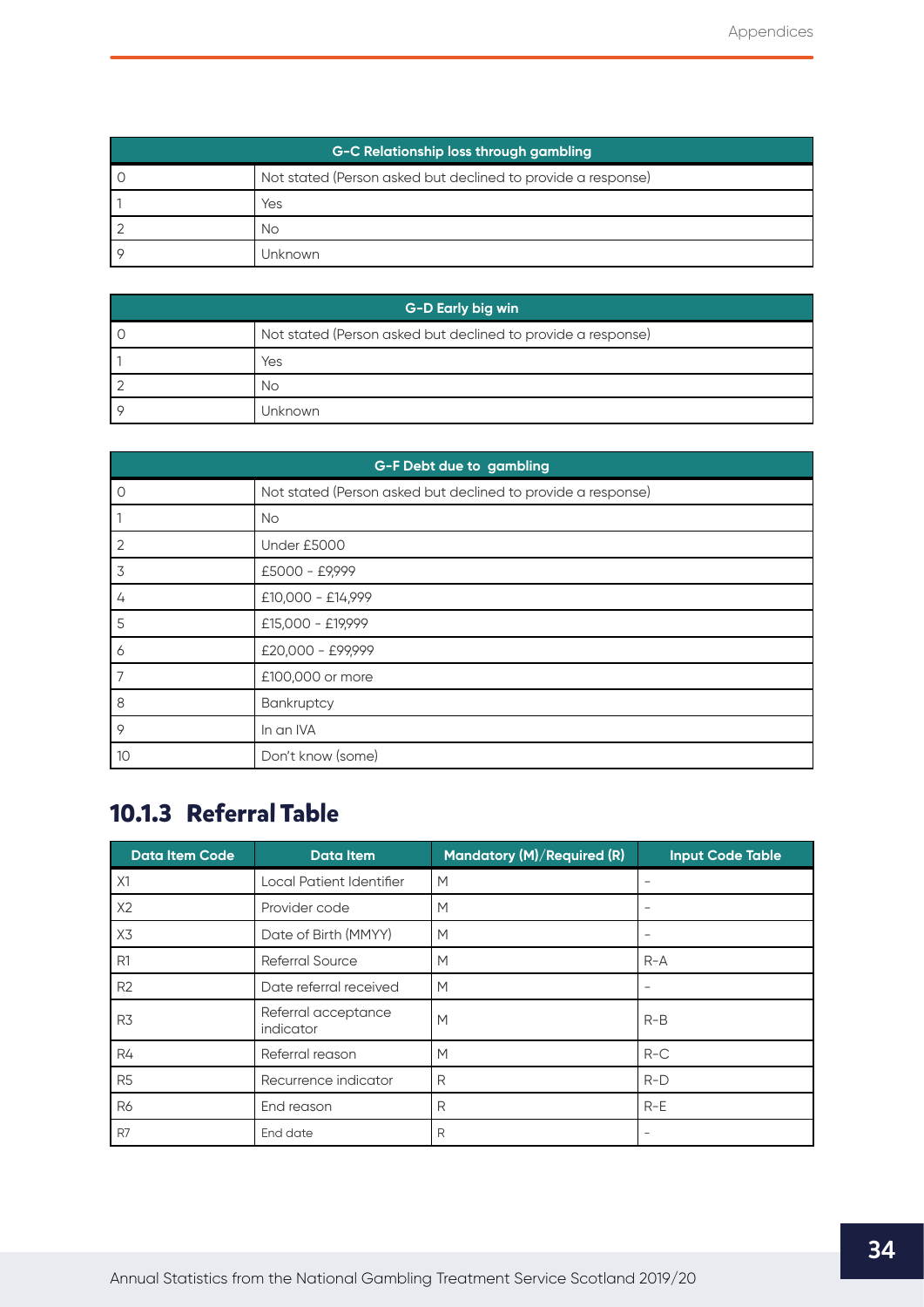## <span id="page-35-0"></span>**10.1.3.1 Referral Codes**

| <b>R-A Referral source</b> |                                           |  |
|----------------------------|-------------------------------------------|--|
| A1                         | GP                                        |  |
| A2                         | <b>Health Visitor</b>                     |  |
| A3                         | Other Primary Health Care                 |  |
| <b>B1</b>                  | Self Referral                             |  |
| B <sub>2</sub>             | Carer                                     |  |
| C1                         | <b>Social Services</b>                    |  |
| C <sub>2</sub>             | <b>Education Service</b>                  |  |
| D <sub>1</sub>             | Employer                                  |  |
| E1                         | Police                                    |  |
| E <sub>2</sub>             | Courts                                    |  |
| E3                         | <b>Probation Service</b>                  |  |
| E4                         | Prison                                    |  |
| E <sub>5</sub>             | Court Liaison and Diversion Service       |  |
| G1                         | Independent Sector Mental Health Services |  |
| G4                         | <b>Voluntary Sector</b>                   |  |
| H1                         | Accident And Emergency Department         |  |
| 1                          | Mental Health NHS Trust                   |  |
| M1                         | Asylum Services                           |  |
| M4                         | Drug Action Team / Drug Misuse Agency     |  |
| M <sub>5</sub>             | Jobcentre plus                            |  |
| M6                         | Other service or agency                   |  |

| R-B Referral acceptance indicator |     |
|-----------------------------------|-----|
|                                   | Yes |
|                                   | NΟ  |

| R-C Referral reason |                                               |  |  |
|---------------------|-----------------------------------------------|--|--|
|                     | Problem gambler                               |  |  |
|                     | Affected other                                |  |  |
|                     | Person at risk of developing gambling problem |  |  |

| <b>R-D Recurrence indicator</b> |                                                              |  |  |
|---------------------------------|--------------------------------------------------------------|--|--|
|                                 | Not stated (Person asked but declined to provide a response) |  |  |
|                                 | Yes                                                          |  |  |
|                                 | No                                                           |  |  |
|                                 | Unknown                                                      |  |  |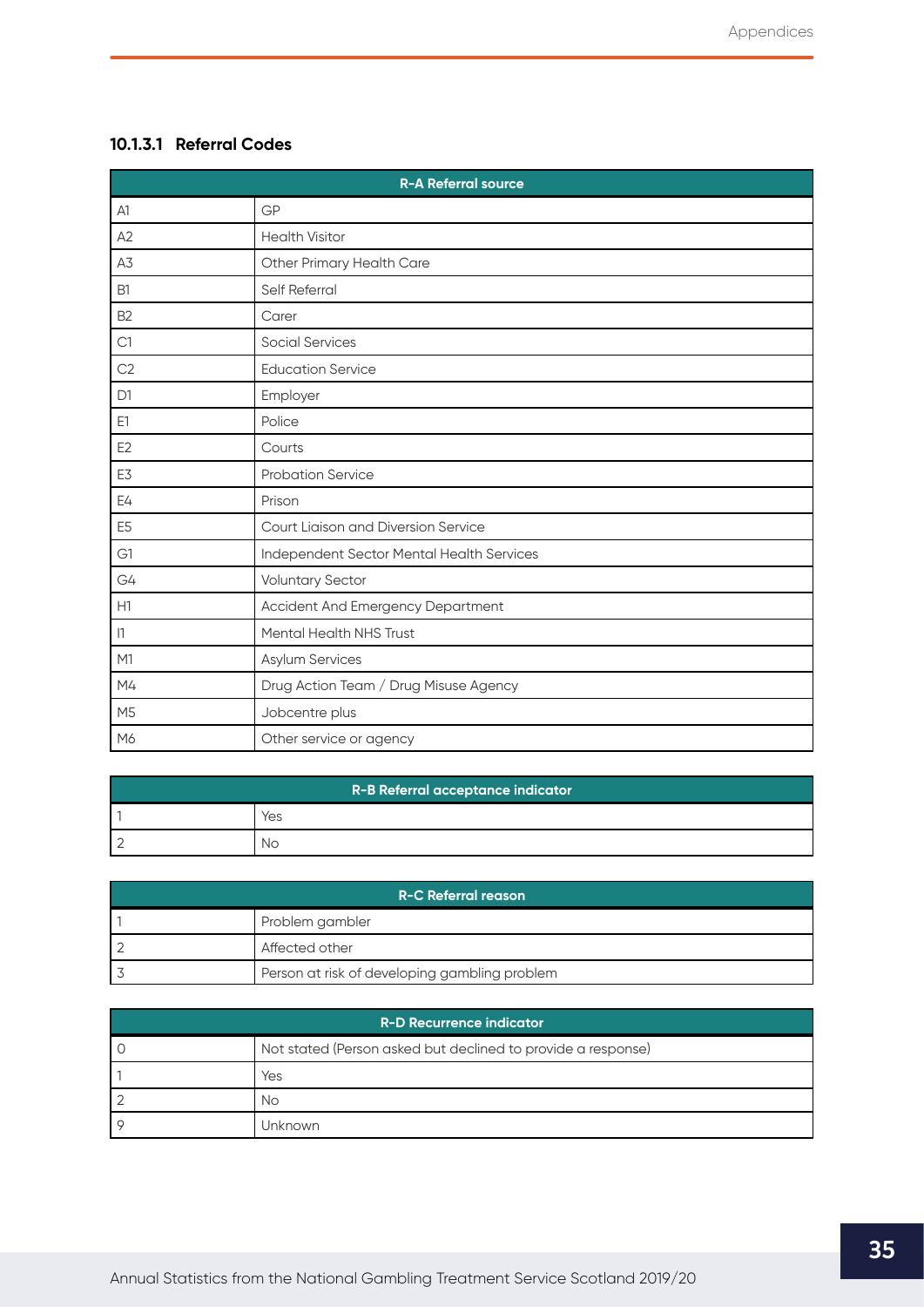<span id="page-36-0"></span>

| <b>R-E End Reason</b> |                                                                                  |  |  |  |
|-----------------------|----------------------------------------------------------------------------------|--|--|--|
| 9                     | Offered Assessment but DNA                                                       |  |  |  |
| <b>ASSESSED ONLY</b>  |                                                                                  |  |  |  |
| 10                    | Not suitable for service - no action taken or directed back to referrer          |  |  |  |
| 11                    | Not suitable for service - signposted elsewhere with mutual agreement of patient |  |  |  |
| 12                    | Discharged by mutual agreement following advice and support                      |  |  |  |
| 13                    | Referred to another therapy service by mutual agreement                          |  |  |  |
| 14                    | Suitable for service, but patient declined treatment that was offered            |  |  |  |
| 15                    | Deceased (assessed only)                                                         |  |  |  |
| 97                    | Not Known (assessed only)                                                        |  |  |  |
|                       | <b>ASSESSED AND TREATED</b>                                                      |  |  |  |
| 42                    | Completed scheduled treatment                                                    |  |  |  |
| 43                    | Dropped out of treatment (unscheduled discontinuation)                           |  |  |  |
| 44                    | Referred to other service                                                        |  |  |  |
| 45                    | Deceased (assessed and treated)                                                  |  |  |  |
| 98                    | Not Known (assessed and treated)                                                 |  |  |  |

## **10.1.4 Appointment Table**

| <b>Data Item Code</b> | <b>Data Item</b>         | Mandatory (M)/Required (R) | <b>Input Code Table</b>  |
|-----------------------|--------------------------|----------------------------|--------------------------|
| X1                    | Local Patient Identifier | M                          | $\overline{\phantom{0}}$ |
| X2                    | Provider code            | M                          |                          |
| X3                    | Date of Birth (MMYY)     | M                          | $\qquad \qquad -$        |
| A1                    | Appointment date         | M                          | $\qquad \qquad -$        |
| A2                    | Unique caregiver code    | R                          | $\qquad \qquad -$        |
| A3                    | Attendance               | М                          | $A - A$                  |
| A4                    | Contact duration         | R                          |                          |
| A5                    | Appointment purpose      | R                          | $A-B$                    |
| A6                    | Appointment medium       | R                          | $A-C$                    |
| A7                    | Intervention given       | M                          | $A-D$                    |
| A8                    | PGSI score               | R                          | -                        |
| A9                    | CORE-10 score            | М                          |                          |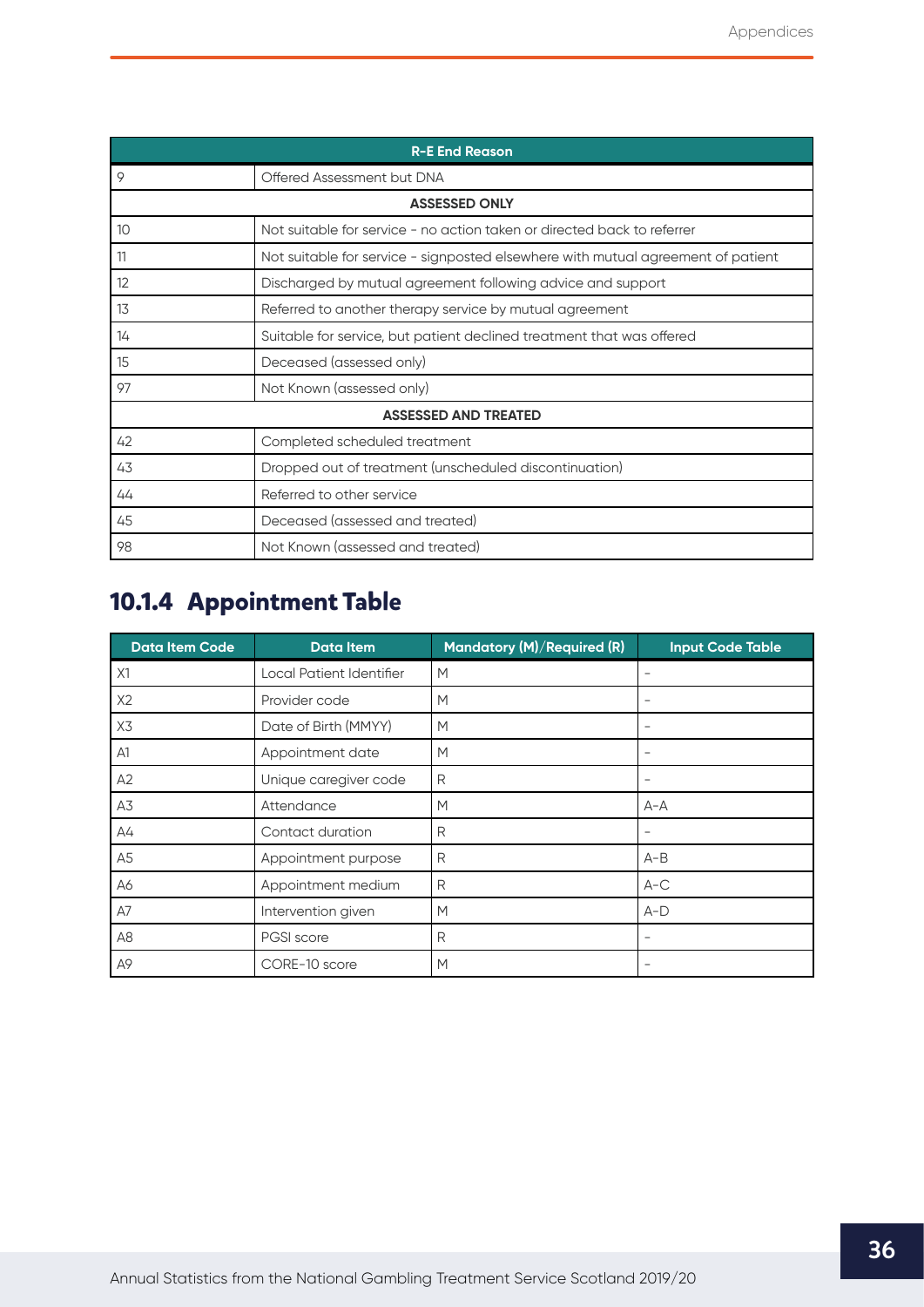<span id="page-37-0"></span>

| <b>A-A Attendance</b> |                                                                                                     |  |  |
|-----------------------|-----------------------------------------------------------------------------------------------------|--|--|
|                       | Attended on time or, if late, before the relevant care professional was ready to see the<br>patient |  |  |
|                       | Arrived late, after the care professional was ready to see the patient, but was seen                |  |  |
|                       | Patient arrived late and could not be seen                                                          |  |  |
|                       | Appointment cancelled by, or on behalf of, the patient                                              |  |  |
|                       | Did not attend - no advance warning given                                                           |  |  |
|                       | Appointment cancelled or postponed by the health care provider                                      |  |  |

| A-B Appointment purpose |                                           |  |  |
|-------------------------|-------------------------------------------|--|--|
|                         | Assessment                                |  |  |
|                         | Treatment                                 |  |  |
|                         | Assessment and treatment                  |  |  |
|                         | Review only                               |  |  |
| כ                       | Review and treatment                      |  |  |
|                         | Follow-up appointment after treatment end |  |  |
|                         | Other                                     |  |  |
| 8                       | Not Recorded                              |  |  |

| A-C Appointment medium |                             |  |  |
|------------------------|-----------------------------|--|--|
|                        | Face to face communication  |  |  |
|                        | Telephone                   |  |  |
|                        | Web camera (e.g. Skype)     |  |  |
| 4                      | Online chat                 |  |  |
|                        | Email                       |  |  |
| O                      | Short Message Service (SMS) |  |  |

| A-D Intervention given |                        |  |  |
|------------------------|------------------------|--|--|
|                        | <b>CBT</b>             |  |  |
|                        | Counselling            |  |  |
|                        | Residential programme  |  |  |
| 4                      | <b>Brief advice</b>    |  |  |
|                        | Psychotherapy          |  |  |
| Ó                      | Other (please specify) |  |  |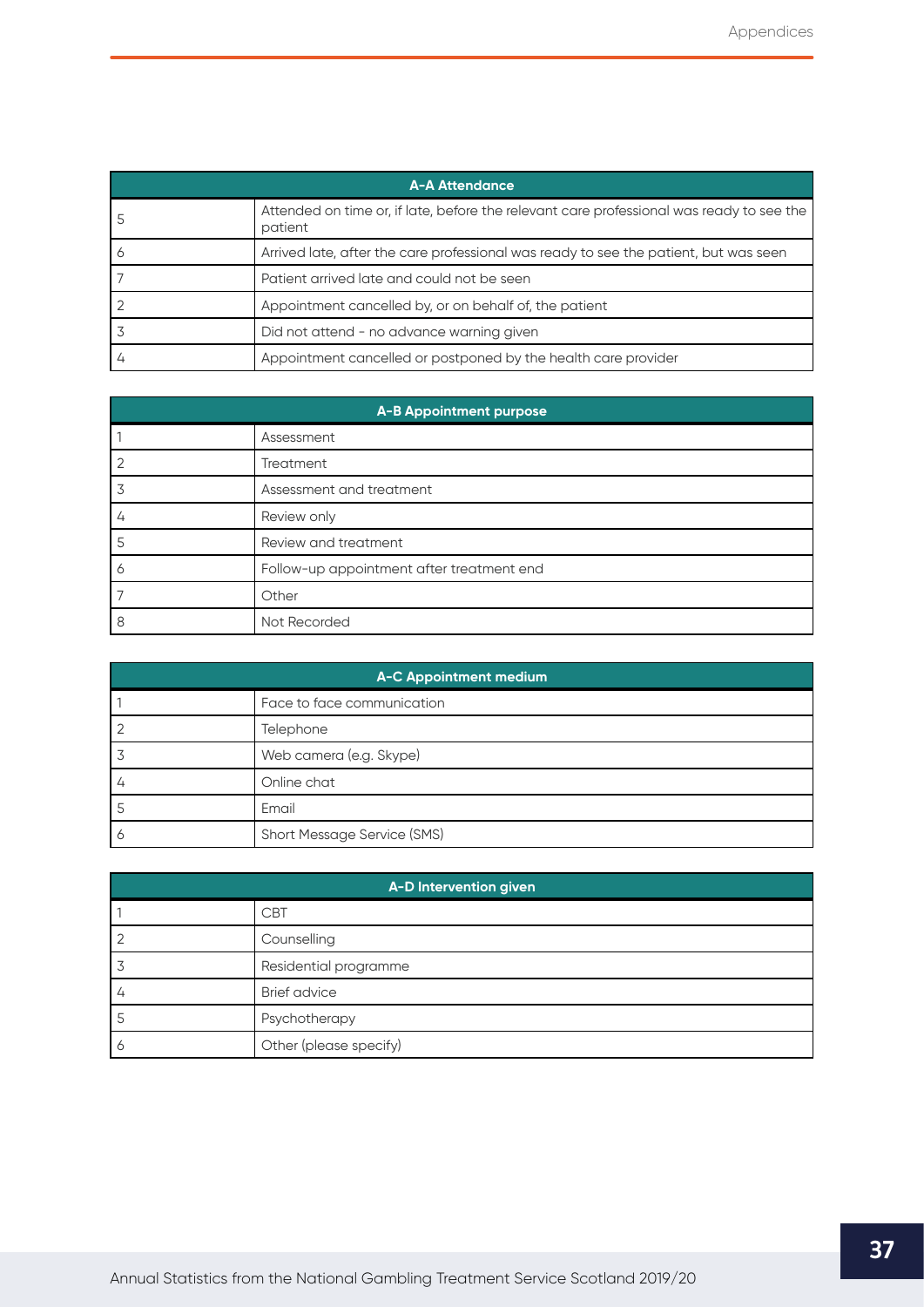# <span id="page-38-0"></span>**10.2 Problem Gambling Severity Index (PGSI)**

The PGSI is the most widely used measure of problem gambling in Great Britain. It consists of nine items and each item is assessed on a four-point scale: never, sometimes, most of the time, almost always. Responses to each item are scored as follows:

- never = zero
- sometimes = one
- most of the time = two
- almost always = three

Scores are then summed to give a total score which can range from a minimum of 0 to a maximum of 27.

When used as a population screening tool, the typical reference period used for the questions is "the past 12 months". Within treatment settings, the scale is usually adjusted by providers so that clients are asked about their behaviour since their appointment, or in the past two weeks.<sup>19</sup>

The nine items are as listed below:

Thinking about the last [TIMEFRAME]…

- 1. Have you bet more than you could really afford to lose?
- 2. Have you needed to gamble with larger amounts of money to get the same feeling of excitement?
- 3. When you gambled, did you go back another day to try to win back the money you lost?
- 4. Have you borrowed money or sold anything to get money to gamble?
- 5. Have you felt that you might have a problem with gambling?
- 6. Has gambling caused you any health problems, including stress or anxiety?
- 7. Have people criticized your betting or told you that you had a gambling problem, regardless of whether or not you thought it was true?
- 8. Has your gambling caused any financial problems for you or your household?
- 9. Have you felt guilty about the way you gamble or what happens when you gamble?

A PGSI score of eight or more represents a problem gambler, that is, gamblers who gamble with negative consequences and a possible loss of control. This is the threshold recommended by the developers of the PGSI and the threshold used for this analysis.

Scores between three and seven represent 'moderate risk' gambling (gamblers who experience a moderate level of problems leading to some negative consequences) and a score of one or two represents 'low risk' gambling (gamblers who experience a low level of problems with few or no identified negative consequences).

<sup>19</sup> The consistency of the timeframe asked about by providers has been noted as a potential area for methodological improvement in the collection of DRF submissions.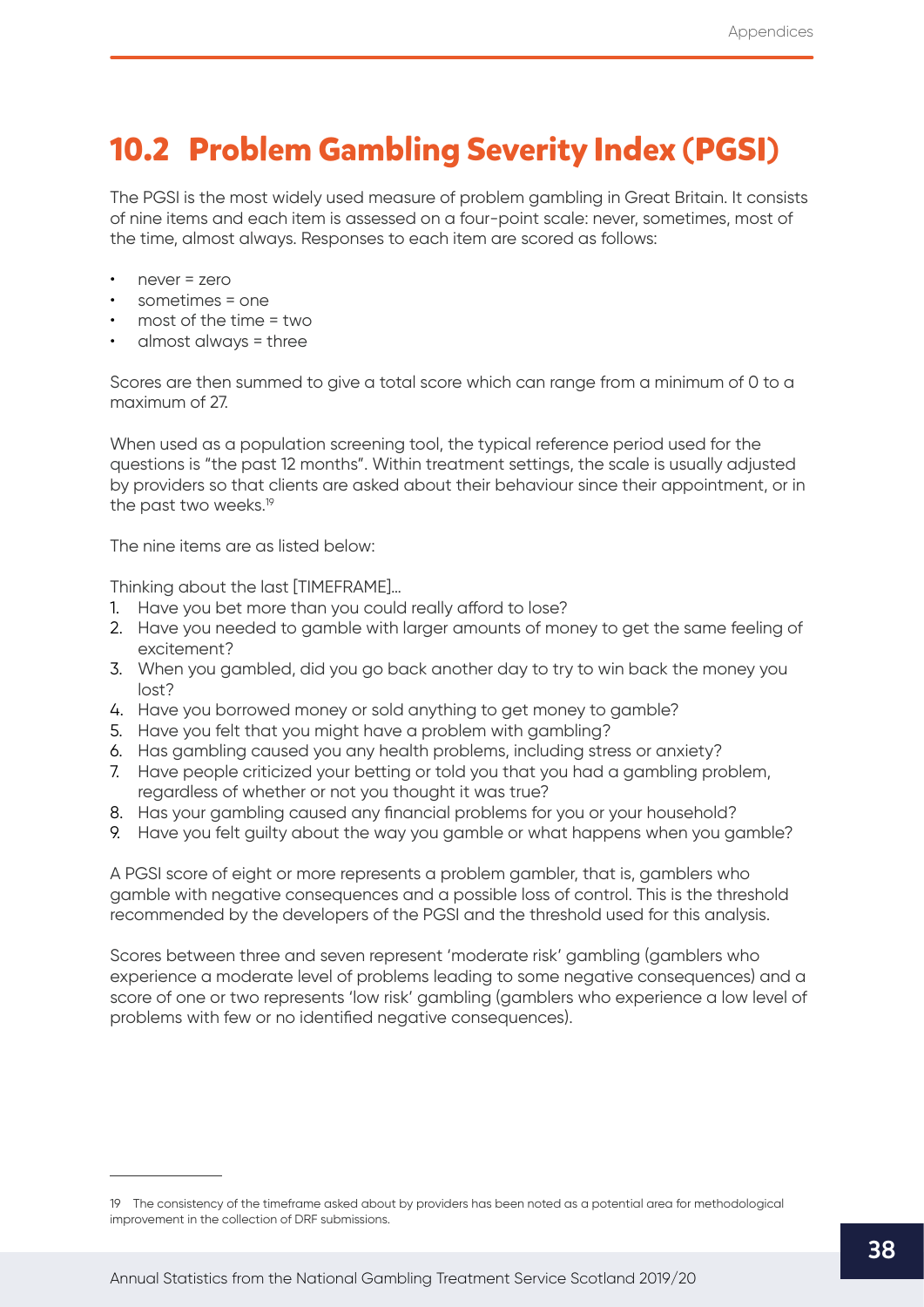# <span id="page-39-0"></span>**10.3 CORE-10**

CORE stands for "Clinical Outcomes in Routine Evaluation" and the CORE system comprises tools and thinking to support monitoring of change and outcomes in routine practice in psychotherapy, counselling and any other work attempting to promote psychological recovery, health and wellbeing. CORE System Trust owns the copyright on all the instruments in the system.

The CORE outcome measure (CORE-10) is a session by session monitoring tool with items covering anxiety, depression, trauma, physical problems, functioning and risk to self. The measure has six high intensity/severity and four low intensity/severity items.

Clients are asked to answer 10 items on a frequency response scale. Details of the items, response and scoring are as follows:

|                                                                        | Response option and corresponding item score |                      |                  |              |                            |
|------------------------------------------------------------------------|----------------------------------------------|----------------------|------------------|--------------|----------------------------|
|                                                                        | Not at all                                   | Only<br>occasionally | <b>Sometimes</b> | <b>Often</b> | Most or all of<br>the time |
| 1. I have felt tense, anxious or<br>nervous                            | 0                                            |                      | 2                | 3            | 4                          |
| 2. I have felt I have someone<br>to turn to for support when<br>needed | 4                                            | 3                    | 2                |              |                            |
| 3. I have felt able to cope when<br>things go wrong                    | 4                                            | 3                    | 2                |              |                            |
| 4. Talking to people has felt too<br>much for me                       | $\circ$                                      |                      | 2                | 3            | 4                          |
| 5. I have felt panic or terror                                         | $\Omega$                                     |                      | 2                | 3            | 4                          |
| 6. I have made plans to end my<br>life                                 | $\circ$                                      |                      | 2                | 3            | 4                          |
| 7. I have had difficulty getting to<br>sleep or staying asleep         | $\circ$                                      |                      | 2                | 3            | 4                          |
| 8. I have felt despairing or<br>hopeless                               | $\Omega$                                     |                      | 2                | 3            | 4                          |
| 9. I have felt unhappy                                                 | $\circ$                                      |                      | 2                | 3            | 4                          |
| 10. Unwanted images<br>or memories have been<br>distressing me         | $\circ$                                      |                      | 2                | 3            | 4                          |

For each statement please say how often you have felt that way over the last week…

Scores are then summed to give a total score which can range from a minimum of 0 to a maximum of 40. A score of 40 would be classed as severe distress, 25 = moderate to severe, 20 = moderate, 15 = mild, with 10 or under below the clinical cut off.